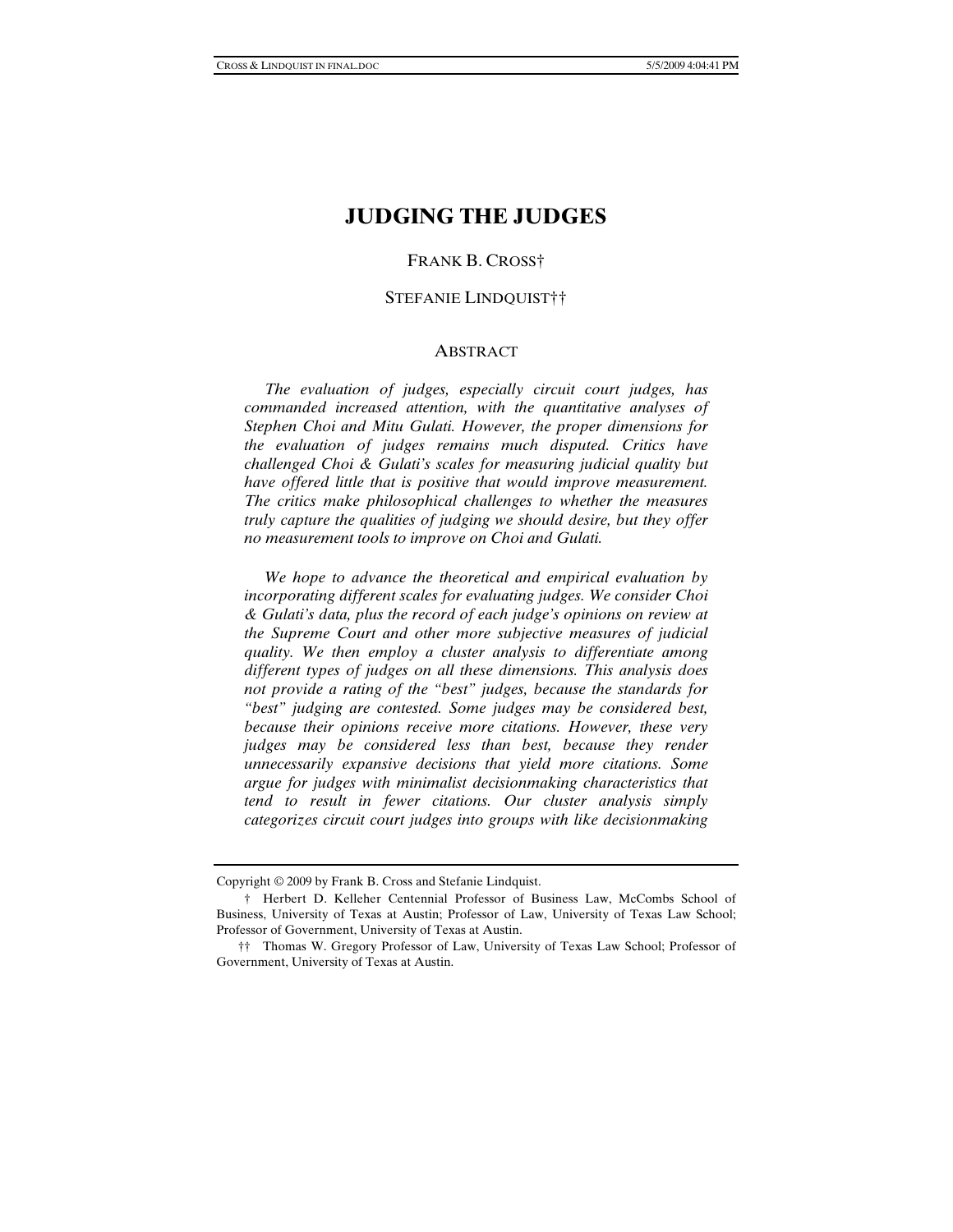*characteristics. This enables an analysis of which group, or type of judge, should be considered "best."* 

#### TABLE OF CONTENTS

|                                                           | .1384 |
|-----------------------------------------------------------|-------|
| I. Choi and Gulati's Tournament and Other Evaluations1387 |       |
|                                                           |       |
| B. Use of the Results for Supreme Court Appointments 1388 |       |
| 1. Particularized Methodology Critiques1388               |       |
|                                                           |       |
|                                                           |       |
|                                                           |       |
|                                                           |       |
|                                                           |       |
|                                                           |       |
|                                                           |       |
|                                                           |       |
|                                                           |       |
|                                                           |       |
|                                                           |       |
|                                                           |       |
|                                                           |       |
|                                                           |       |

#### **INTRODUCTION**

The rigorous comparative evaluation of federal judges has become a popular topic in academic research; the topic's popularity can be traced in large part to a series of articles written by Professors Stephen Choi and Mitu Gulati evaluating federal circuit court of appeals judges as candidates for Supreme Court appointment.<sup>1</sup> Their research has already generated a considerable amount of analytical research specific to their model, some of it critiquing their methods or conclusions.<sup>2</sup> Yet these critiques often overlook some important

 <sup>1.</sup> Stephen J. Choi & G. Mitu Gulati, *Choosing the Next Supreme Court Justice: An Empirical Ranking of Judge Performance*, 78 S. CAL. L. REV. 23 (2004) [hereinafter Choi & Gulati, *Choosing the Next*]; Stephen J. Choi & G. Mitu Gulati, *Mr. Justice Posner? Unpacking the Statistics*, 61 N.Y.U. ANN. SURV. AM. L. 19 (2005) [hereinafter Choi & Gulati, *Mr. Justice Posner?*]; Stephen Choi & Mitu Gulati, Essay, *A Tournament of Judges?*, 92 CAL. L. REV. 299 (2004) [hereinafter Choi & Gulati, *A Tournament*].

<sup>2</sup>*. See, e.g.*, Michael J. Gerhardt, *Merit vs. Ideology*, 26 CARDOZO L. REV. 353, 353–54 (2005); William P. Marshall, *Be Careful What You Wish for: The Problems with Using Empirical Rankings to Select Supreme Court Justices*, 78 S. CAL. L. REV. 119, 119–21 (2004); WERL, *On*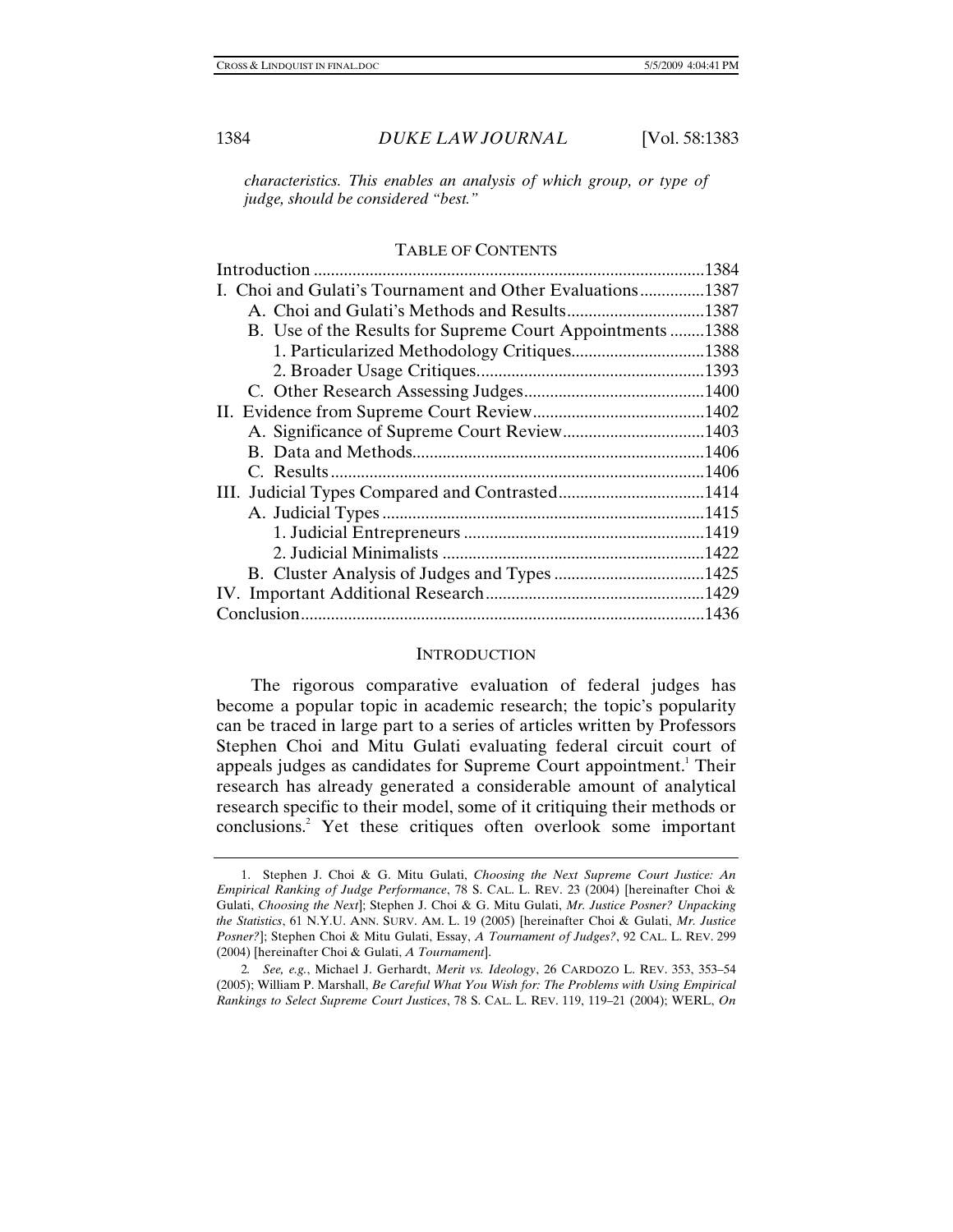issues, and they have generally failed to add any meaningful descriptive data to inform the debate commenced by Choi and Gulati. This Article strives to advance the analysis by reanalyzing the issues and adding new empirical information for the evaluation of judges.

Like most of the other existing research, we focus on the federal circuit court judiciary. Professors Choi and Gulati chose to evaluate these judges because the federal appellate judiciary is the most likely source for Supreme Court appointments.<sup>3</sup> In addition, the circuit court judiciary is probably the single most important level of the federal judiciary in light of its extensive caseload and policy making authority.<sup>4</sup> Given the limited resources of Supreme Court review, the circuit courts "are largely left to themselves" to develop "legal rules in unsettled areas of law."<sup>5</sup> There is thus great value in understanding the relative quality of circuit court judges as these appointments, in the aggregate, are arguably more important for most federal court cases than any individual appointment to the U.S. Supreme Court.

In Part I, we review the background research on judicial quality. The Choi and Gulati study is our benchmark as it investigates the quality of federal appeals court judges in great detail and has received considerable attention and assessment. In Part I we also review and evaluate several critiques of this study's methodology and usage. The methodological disputes raised in these critiques are central to any evaluation of the worth of this or any other quantitative measures of judicial quality. The Choi and Gulati study is not the only quantitative evaluation of circuit court judges, and therefore we also review several other approaches that have been taken to this project.

*Tournaments for Appointing Great Justices to the U.S. Supreme Court*, 78 S. CAL. L. REV. 157, 157–58 (2004); Lawrence B. Solum, *A Tournament of Virtue* 1–2 (U. San Diego Legal Studies, Research Paper No. 05-16, 2004), *available at* http://ssrn.com/abstract=588322. The Choi and Gulati tournament has spawned a symposium for an entire issue of a law review. Symposium, *Empirical Measures of Judicial Performance*, 32 FLA. ST. U. L. REV. 1001 (2005). Their research has also been discussed in the Chronicle of Higher Education. David Glenn, *Jousting with Gavels*, CHRON. HIGHER EDUC., May 23, 2003, at A16.

<sup>3</sup>*. See* Choi & Gulati, *Choosing the Next*, *supra* note 1, at 26 n.2.

<sup>4</sup>*. See* FRANK B. CROSS, DECISION MAKING IN THE U.S. COURTS OF APPEALS 1–2 (2007) ("[T]he circuit courts are much more important [than the Supreme Court] in setting and enforcing the law of the United States."); Richard A. Posner, *Judicial Behavior and Performance: An Economic Approach*, 32 FLA. ST. U. L. REV. 1259, 1273 (2005) ("[T]he Supreme Court reviews only a minute percentage . . . of court of appeals decisions. Entire fields of law are left mainly to the courts of appeals to shape.").

 <sup>5.</sup> DAVID E. KLEIN, MAKING LAW IN THE UNITED STATES COURTS OF APPEALS 51 (2002).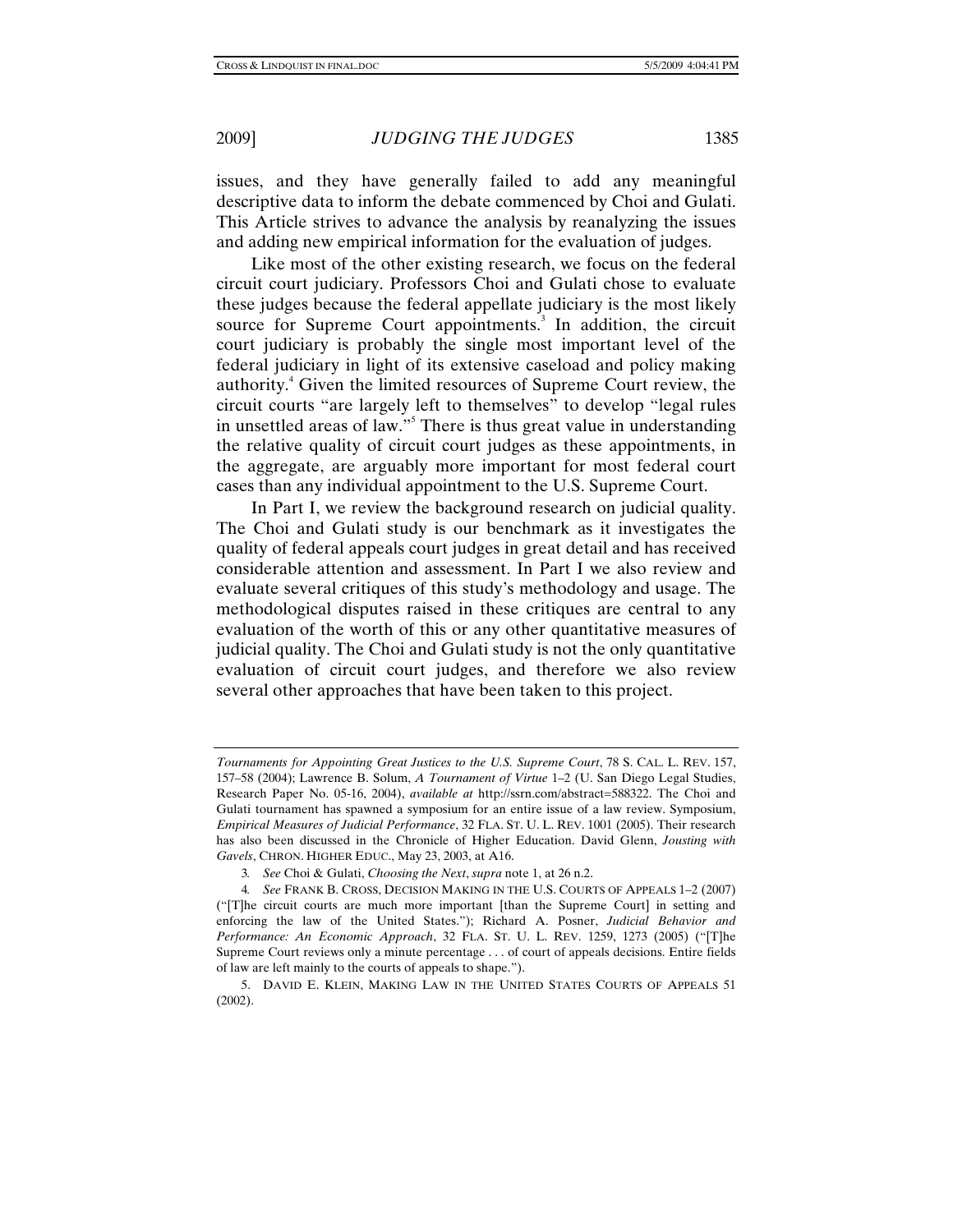Part II introduces new criteria for evaluating circuit court judges, criteria that were used in connection with the appointment of Samuel Alito to the Supreme Court.<sup>6</sup> We examine the success of circuit court judges on Supreme Court review, quantifying how often the Court reversed or affirmed their opinions and decisions. This provides a metric that yields different results from those provided by Professors Choi and Gulati. The judges with the highest quality score for outside circuit citations (the measure pioneered by Choi and Gulati) did not tend to have greater success when the Supreme Court reviewed their decisions. Because Supreme Court success seems related to judicial quality for circuit court judges, this suggests that the earlier quality measures require more scrutiny before their accuracy may be presumed.

In Part III, we consider the different types of judges who serve on the circuit courts, using a variety of sources including our results on Supreme Court reversals, Choi and Gulati's quality measure, and other available measures reflecting circuit judge prestige and quality. Prior research shows that judges' role orientations differ. In Part III, therefore, we differentiate between judicial entrepreneurs and judicial minimalists and discuss how prior evaluations of judicial quality may actually capture a judicial role orientation rather than some element associated with intrinsic quality. We address the effect of judicial role orientation through a use of cluster analysis, which is a statistical tool for grouping observations with shared characteristics. In this way, we can identify categories of judges who may share similar approaches to the judicial role.

Part IV suggests directions for further important research on circuit court judges. A measure of judicial quality or judicial type can be very useful to future analyses of judicial decisionmaking. Such a measure can help define the characteristics of judicial decisionmaking by identifying judges who are especially ideological or deferential. The results can then be used to assist decisionmakers appoint judges of the sort society desires.

<sup>6</sup>*. See* Adam Liptak & Jonathan D. Glater, *Alito's Dissents Show Deference to Lower Courts*, N.Y. TIMES, Nov. 3, 2005, at A1 (referencing this study's findings on Supreme Court treatment of Alito's circuit court decisions).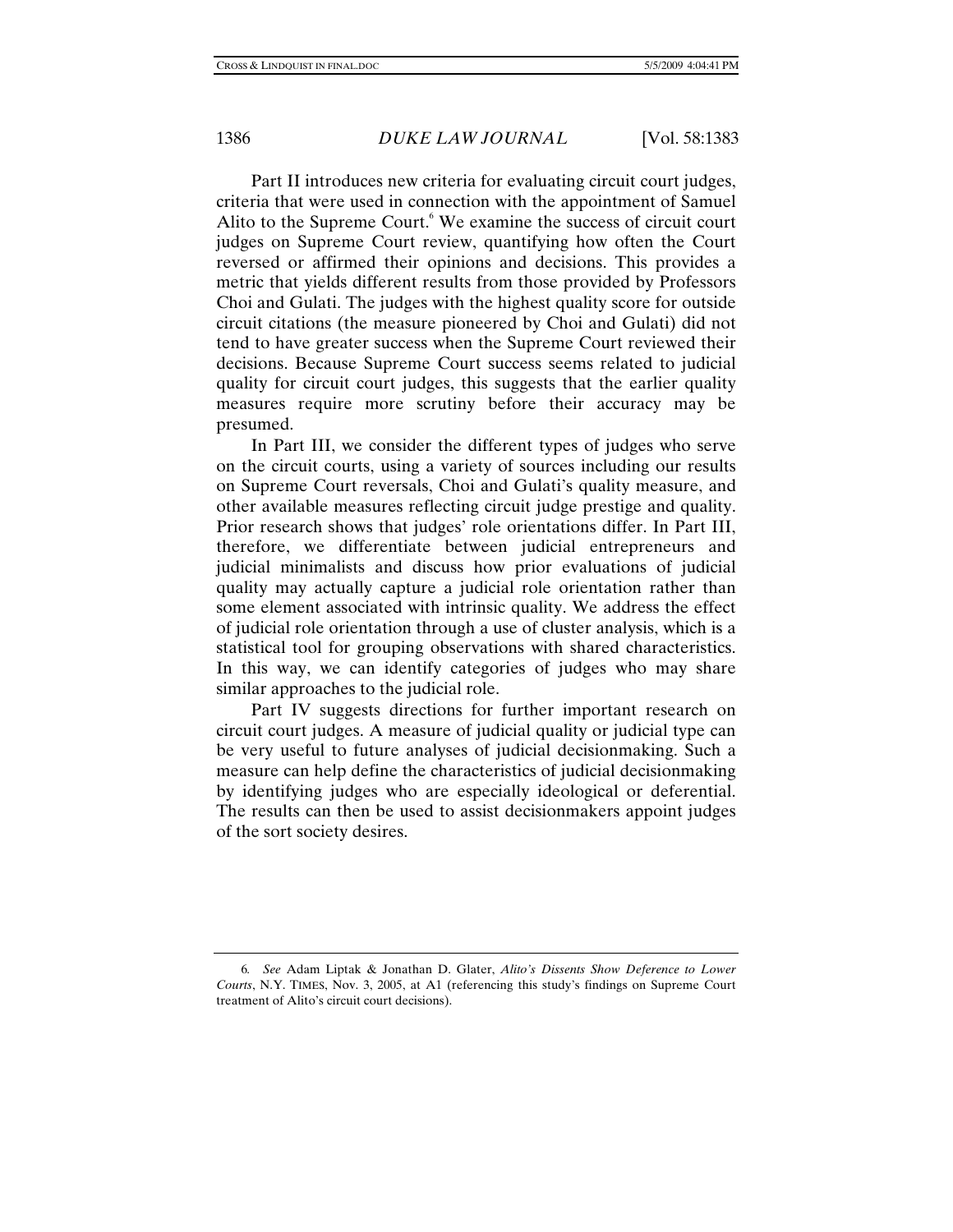Various researchers over the years have undertaken to measure judicial caliber empirically, but Professors Stephen Choi and Mitu Gulati have produced the most prominent and important measure, which they initially styled as involving a "tournament" of judges.<sup>7</sup> In this tournament, they created criteria to evaluate circuit court judges for promotion and applied those criteria to extensive data they collected on contemporary circuit court judges. They produced ordered results identifying the best judges on several scales.

## *A. Choi and Gulati's Methods and Results*

Professors Choi and Gulati designed a disciplined system to evaluate circuit court judges for purposes of future Supreme Court appointments by first identifying factors considered relevant to judicial quality, then gathering data to measure those elements. They then adjusted their data to compare the scales and select the top judges.

 Choi and Gulati measured the circuit court judges for "productivity, quality, and independence."<sup>8</sup> The productivity standard measures the number of published opinions the circuit court judge wrote during the time period in absolute number and adjusted to account for differing caseload and publication norms in each circuit court. The quality measure seeks to identify the judges who write the highest-quality opinions by measuring the relative number of citations to those opinions by other judges. In particular, Choi and Gulati focused on citations outside the judge's own circuit to avoid the biases of specific intracircuit effects, on citations to the judge's top opinions, and on invocations of the judge's name in other opinions. As for independence, the authors measured the frequency with which judges disagreed with appointees of the same political party. This standard measures in significant part the judge's willingness to separately concur or dissent, but it also measures the likelihood that a judge will dissent from (or concur with) an appointee of the same party, which demonstrates ideological as well as decisional independence.

The authors base their scales on circuit court opinions written between 1998 and 2000 for each of their scales and found, as a general result, that Judges Posner and Easterbrook of the United States

<sup>7</sup>*. See* Choi & Gulati, *A Tournament*, *supra* note 1.

 <sup>8.</sup> Choi & Gulati, *Choosing the Next*, *supra* note 1, at 33.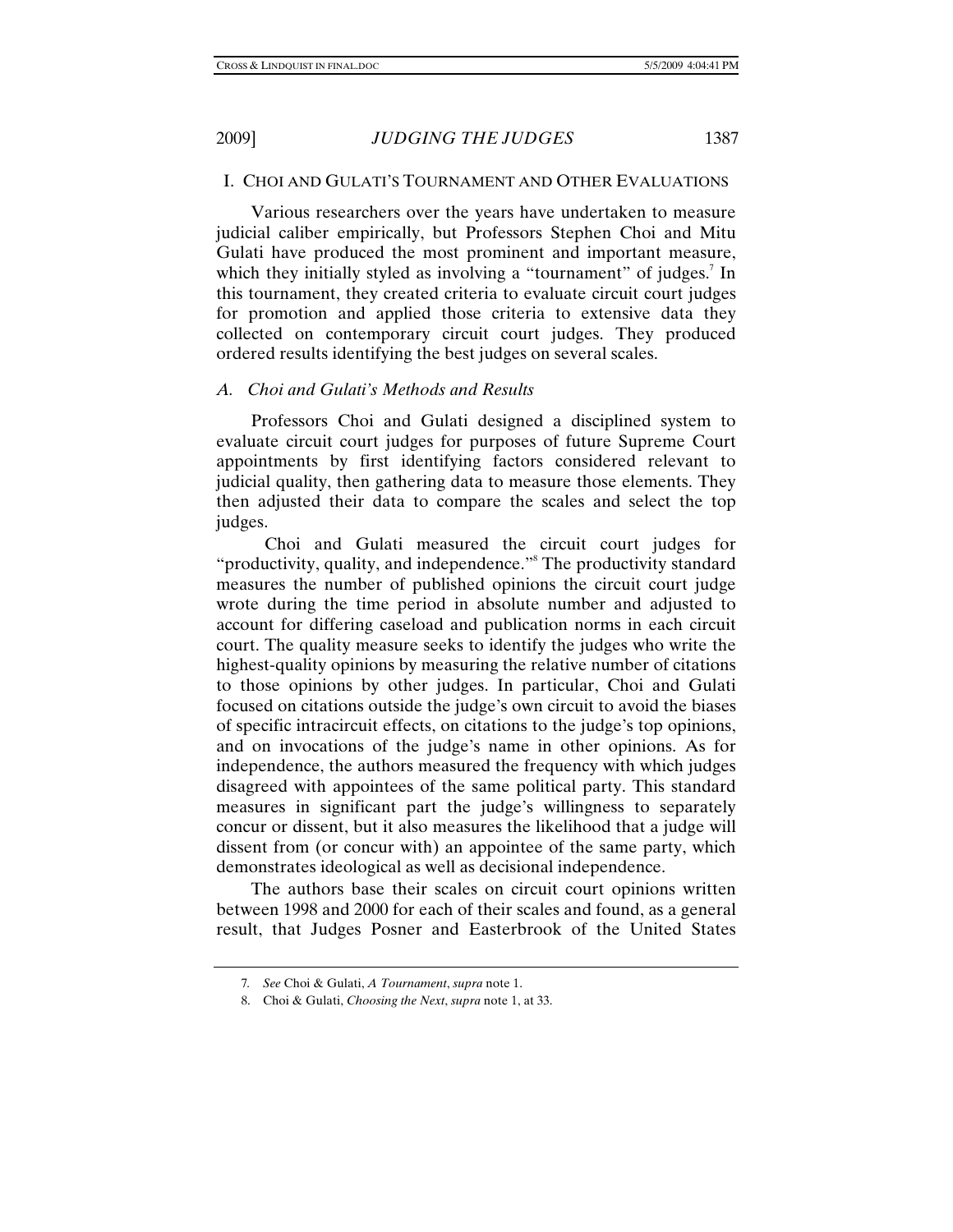Court of Appeals for the Seventh Circuit dominated the measures. Other judges, however, had higher independence scores.<sup>9</sup> Nevertheless, when the scores were weighted to account for different criteria, Posner and Easterbrook became quite dominant.<sup>10</sup>

# *B. Use of the Results for Supreme Court Appointments*

Professors Choi and Gulati's initial article on the subject proposed a tournament "where the reward to the winner is elevation to the Supreme Court."<sup>11</sup> Although the title of their subsequent article suggests that their results could be used to choose Supreme Court Justices, they concede that this is unlikely to occur and that it, indeed, was not their ultimate objective.<sup>12</sup> Instead, they propose that the results could at least influence the choice of Justices through their persuasive effect and potential political use.<sup>13</sup> Nevertheless, various reviewers have criticized the Choi and Gulati research, at least as applied to the selection of Justices. Regardless of this debate, we believe it may have greater value in other uses, especially in the context of academic research on judicial behavior.

The Choi and Gulati study prompted a flurry of follow-up analyses. Numerous articles were written on the authors' methodology and the proposed use of their results. Although much of the commentary on the Choi and Gulati tournament have been quite positive, the commentators have made a number of very specific criticisms. These criticisms fall into two main categories: disputes about the accuracy of their measures of judicial characteristics (methodology critiques) and disputes about whether those measures are suitable for the selection of Supreme Court Justices (usage critiques).

1. *Particularized Methodology Critiques*. One set of criticisms of the tournament involves the methodology used to assign "virtue" to circuit court judges. The productivity, quality, and independence scales used by Professors Choi and Gulati are all relatively objective

<sup>9</sup>*. Id.* at 68–69.

<sup>10</sup>*. Id.* at 73.

 <sup>11.</sup> Choi & Gulati, *A Tournament*, *supra* note 1, at 299.

 <sup>12.</sup> Choi & Gulati, *Choosing the Next*, *supra* note 1, at 38.

 <sup>13.</sup> Professors Choi and Gulati suggest that their standards "enable transparency in the nomination process" and create a "de facto presumption—one that the president has to rebut (or else face public pressure to the extent that the tournament's objective winners are easy to observe)." *Id.* at 81.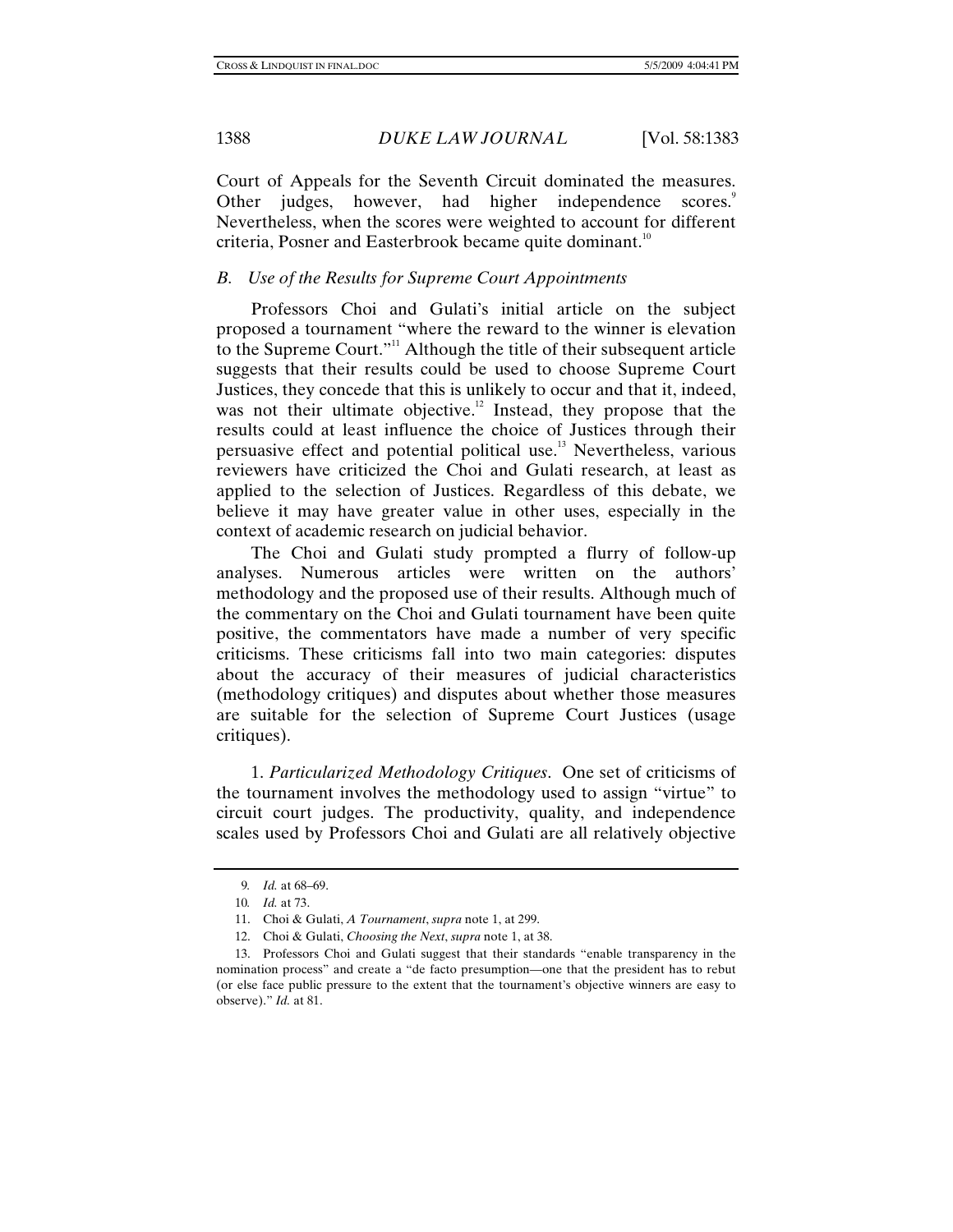assessments, but according to critics, they incorporate subjective evaluations. Some have questioned whether the three criteria truly capture praiseworthy characteristics in the judiciary. Others have accepted the value of the criteria but question whether the authors' quantitative measures truly capture the relevant concepts.

Although the judicial productivity measure seems quite straightforward, Professor Daniel Farber questions whether the number of published opinions measure fairly captures judicial productivity.14 The more serious issue, however, is whether Professors Choi and Gulati's productivity measure is an effective means to identify qualified Supreme Court appointees, even if it is an accurate measure of productivity. The average circuit court judge in Choi and Gulati's sample wrote over thirty-two published opinions per year.<sup>15</sup> Supreme Court Justices now write fewer than ten opinions per year.<sup>16</sup> It hardly seems relevant to prioritize circuit court productivity as a standard for Supreme Court appointments when even the leastproductive circuit court judges match all the Justices of the Supreme Court in opinion-writing frequency. Indeed, some circuit court judges may write fewer opinions because they devote greater time and care to crafting each individual opinion, a feature that should be considered a positive for appointment to the Supreme Court. The productivity measure may have uses, but it hardly seems salient for Supreme Court appointment evaluations.

One might also argue that the Choi and Gulati independence measure is a questionable measure of judicial quality. It rewards separate opinion writing, which is at best a debatable measure of quality, since collegiality and deference to other panel members may be a better measure. The partisan composition of the circuit courts may also skew these independence calculations. For example, if Republican judges predominate in the circuit courts, Democratic judges will systematically have lower independence scores, simply because they have relatively less opportunity to demonstrate independence from other Democratic appointees on the same panel.

 <sup>14.</sup> Daniel A. Farber, *Supreme Court Selection and Measures of Past Judicial Performance*, 32 FLA. ST. U. L. REV. 1175, 1177 (2005). He suggests, for example, that the decision to publish precedents may reflect only the "self-centeredness" of the judge. *Id.* A count of unpublished opinions might be added to this measure.

 <sup>15.</sup> Choi & Gulati, *Choosing the Next*, *supra* note 1, at 44.

 <sup>16.</sup> Even if the Supreme Court were to double the number of cases it accepts, which Professors Choi and Gulati believe might be beneficial, its annual opinion output would still be much less than that of the median circuit court judge.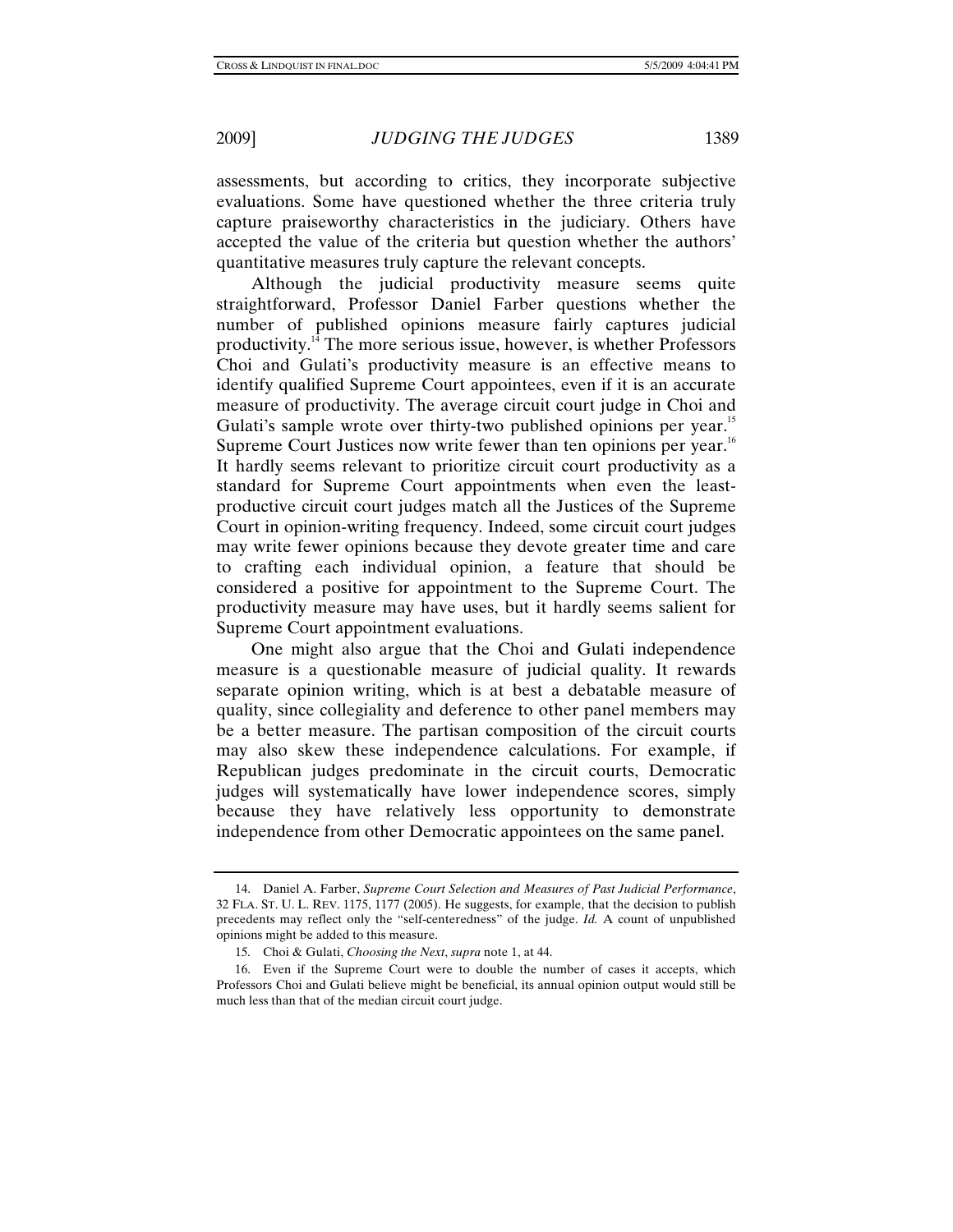Professors Choi and Gulati apparently conceive of the independence measure as a test of non-ideological decisionmaking, which may be based on findings that appointees of the same party appear to influence one another and vote together.<sup>17</sup> Yet the independence scale fails to measure this form of effect if there is a range of ideological preferences within the cohort of appointees of one party.18 Indeed, the measure would actually "reward" the most ideologically extreme of party appointees.<sup>19</sup> Suppose that a particular circuit judge appointed by a Democratic president was extremely liberal. This judge might often dissent from the opinions of other Democratic appointees because their decisions were not liberal enough, thus revealing ideological extremity rather than any "true" ideological independence.

Moreover, the vast majority of circuit court decisions are not ideologically driven.<sup>20</sup> Consequently, a purely ideological judge would produce a very high independence score given that most of the decisions rendered by other appointees of the same party are far less ideological.<sup>21</sup> A much simpler and more readily available test for nonideological decisionmaking would directly analyze the ideological direction of the judge's decisions and the extent to which ideology appears to explain those rulings. $22$  Thus the independence measure

<sup>17</sup>*. See* Frank B. Cross & Emerson H. Tiller, Essay, *Judicial Partisanship and Obedience to Legal Doctrine: Whistleblowing on the Federal Courts of Appeals*, 107 YALE L.J. 2155, 2168–73 (1998) (showing the effect of the ideological composition of court panels on judicial voting); Richard L. Revesz, *Environmental Regulation, Ideology, and the D.C. Circuit*, 83 VA. L. REV. 1717, 1751–58 (1997) (reporting the effects of other panel members on judicial decisions).

 <sup>18.</sup> This association is apparent from casual observation of the Supreme Court. Justices Stevens and Souter were appointed by Republican presidents, as were Justices Scalia and Thomas, but the two sets frequently disagree with one another on ideologically patterned grounds. There are now "judicial common space" scores that place circuit court judges on a continuum of ideology, based on their votes, and there are significant differences even among appointees from the same president. Lee Epstein et al., *The Judicial Common Space*, 23 J.L. ECON. & ORG. 303, 304, 320 (2007).

<sup>19</sup>*. See* Marshall, *supra* note 2, at 127 (noting that the measure "rewards a judge who is outside the ideological mainstream").

<sup>20</sup>*. See* Frank B. Cross, *Decisionmaking in the U.S. Circuit Courts of Appeals*, 91 CAL. L. REV. 1457, 1504–09 (2003) (demonstrating that ideology explains only a small portion of circuit judges' voting behavior and has lesser explanatory power than legal factors).

<sup>21.</sup> There is some evidence that the Choi  $\&$  Gulati scores are indeed influenced by this effect. *See* WERL, *supra* note 2, at 177 (noting that the highest independence scores were associated with Reagan appointees that were the most "extreme" Republican judges on the circuit courts).

<sup>22</sup>*. See, e.g.*, David C. Vladeck, *Keeping Score: The Utility of Empirical Measurements in Judicial Selection*, 32 FLA. ST. U. L. REV. 1415, 1437–40 (2005) (suggesting that although judges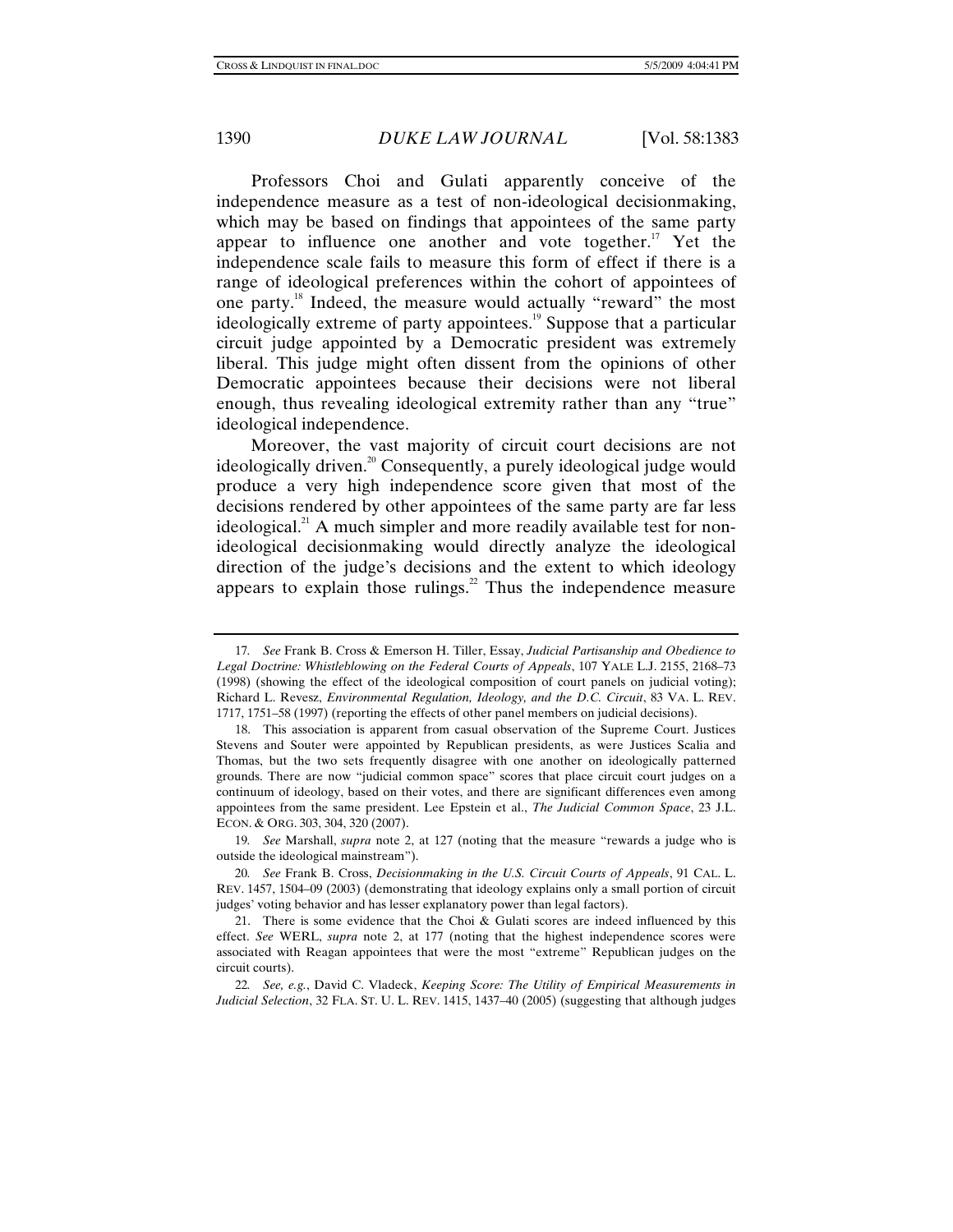may capture little more than judicial disagreeability.<sup>23</sup> In that respect, there appears to be a sound norm that such disagreeability at the circuit court level is not a praiseworthy judicial attribute.<sup>24</sup> Even if the independence measure does capture non-ideological judging, it might be a poor test for Supreme Court appointees because as we will discuss in Part I.B.2, ideology plays an important role on the Court.

The citation test has more validity, but it is also controversial. The reliability of citation analysis as a measure of judicial quality has been much ventilated in earlier research. One problem associated with the measure is that citations may be negative, criticizing the cited opinion.<sup>25</sup> More citations may reflect longevity on the bench or some other feature rather than judicial quality. Citations vary in importance; some are centrally relied upon to reach decisions, whereas others are fodder for only a string cite. Citation decisions may be infected by judicial friendship (or animus), and they may be influenced by the choices of judicial clerks as much as the citing judges themselves.<sup>26</sup> Indeed, clerks may have largely written the cited opinions for which the judges are receiving credit in the tournament.<sup>27</sup>

 25. Professors Choi and Gulati take note of the possibility that some citations may be attributable to "outrageously" bad decisions and hence measure negative citations for a subset of their judges. Choi & Gulati, *Choosing the Next*, *supra* note 1, at 55. They found that negative citations did not explain the high citation rates of their top judges. *Id.* at 56–57.

 26. William M. Landes, Lawrence Lessig & Michael E. Solimine, *Judicial Influence: A Citation Analysis of Federal Courts of Appeals Judges*, 27 J. LEGAL STUD. 271, 272–75 (1998) (setting out these and other potential criticisms of citation analysis in detail).

 27. Professors Choi and Gulati have recognized the widespread belief that circuit court opinions are often written by clerks. They tried to isolate those judges most likely to draft their

who vote together against the desires of their appointing president should be given credit for independence, the measure gives them no credit).

 <sup>23.</sup> Professors Choi and Gulati conceded that this measure might really capture "cantankerousness and unwillingness to compromise as opposed to real independence." Choi & Gulati, *Mr. Justice Posner?*, *supra* note 1, at 38. The willingness to author a separate opinion might also be a reflection of judicial self-centeredness. *See* Farber, *supra* note 14, at 1177.

<sup>24</sup>*. See* James J. Brudney, *Foreseeing Greatness? Measurable Performance Criteria and the Selection of Supreme Court Justices*, 32 FLA. ST. U. L. REV. 1015, 1031 (2005) ("[J]udges are often critical of any pronounced tendency to write separate opinions. They fear the erosion of institutional integrity that may result . . . . [and] worry that a judicial inclination to write separately may reflect a somewhat arrogant unwillingness to deliberate and genuinely consider alternative views, an unwillingness that in turn leads to poorer work products."). Circuit court judges have written on the values of collegiality. *See, e.g.*, Harry T. Edwards, *The Effects of Collegiality on Judicial Decision Making*, 151 U. PA. L. REV. 1639, 1640–41 (2003) ("[C]ollegiality mitigates judges' ideological preferences and enables us to find common ground and reach better decisions."); Deanell Reece Tacha, *Judges on Judging: The "C" Word: On Collegiality*, 56 OHIO ST. L.J. 585, 586 (1995) ("I nevertheless believe that there *is* a value in collegiality that affects the quality of judicial decisionmaking."). Scholars consider collegiality a criteria that good judges should possess. *See* Gerhardt, *supra* note 2, at 358.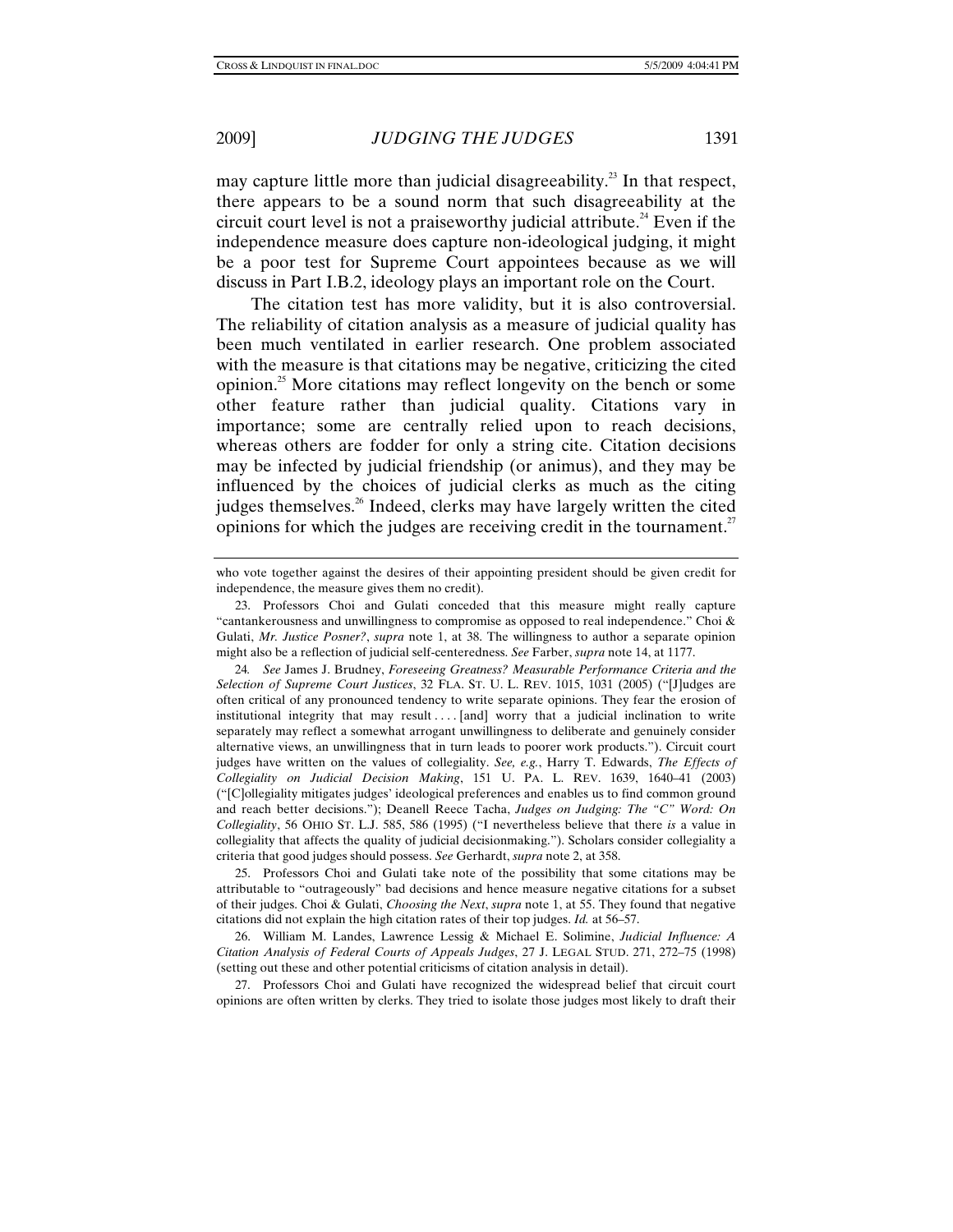Although all these criticisms are relevant concerns, none of them have been documented as seriously undermining the validity of the citation measure, which remains commonly used.

Underlying most of the common criticisms of citation analysis is the concern that an uncontrolled factor, independent of judicial quality, has infected the analysis. For example, a judge setting forth the first explication of standards on a procedural issue such as summary judgment may be repeatedly cited simply because the issue so commonly arises in litigation. Similarly, some types of cases are simply more common and therefore more likely to receive citations than other types of cases. Not all citations are "created equally"; $^{38}$ citation frequency may even be a matter of "just plain luck."<sup>29</sup> This does not invalidate the quantitative analysis of citations, however. Such errors are likely to be randomly distributed throughout the judicial population and may therefore be considered statistical "noise."<sup>30</sup> The presence of this feature tends to make it more difficult to find true statistical significance and consequently may add further confidence to results that find such significance.<sup>31</sup> Nevertheless, the possibility of such random noise does caution against giving undue weight to any single study's conclusion, especially if a sample size is relatively small. $32$ 

Although citation analysis is plainly imperfect, like any measure, it offers very useful information about circuit court judges. It provides a more rigorous quantitative scale, in addition to the more common subjective evaluations that may speak more about the judgments of the evaluators than the quality of the judges themselves. Indeed, a "judge whose opinions are consistently useful to others is probably doing something right, whereas a judge whose opinions are rarely

 30. Richard A. Posner, *An Economic Analysis of the Use of Citations in the Law*, 2 AM. L. & ECON. REV. 381, 390 (2000).

31. For some discussion of this point, see *id.*

 32. The Choi and Gulati results are limited to three years of opinions. This is not a criticism, as the data collection efforts required for such a study are daunting. However, it counsels some caution in interpretation, as a larger sample might yield different results, and judges' quality may change over their tenure on the bench.

own opinions. *See* Stephen J. Choi & G. Mitu Gulati, *Which Judges Write Their Opinions (and Should We Care)?* 3 (N.Y. Univ. Law Sch. Law & Econ., Working Paper No. 05-06, 2005), *available at* http://ssrn.com/abstract=715062 ("We use generic techniques from computational linguistics, as well as several methods tailored for the judicial setting, to explore both the desirability and feasibility of determining the authorship of judicial opinions.").

 <sup>28.</sup> Vladeck, *supra* note 22, at 1432.

 <sup>29.</sup> Farber, *supra* note 14, at 1178.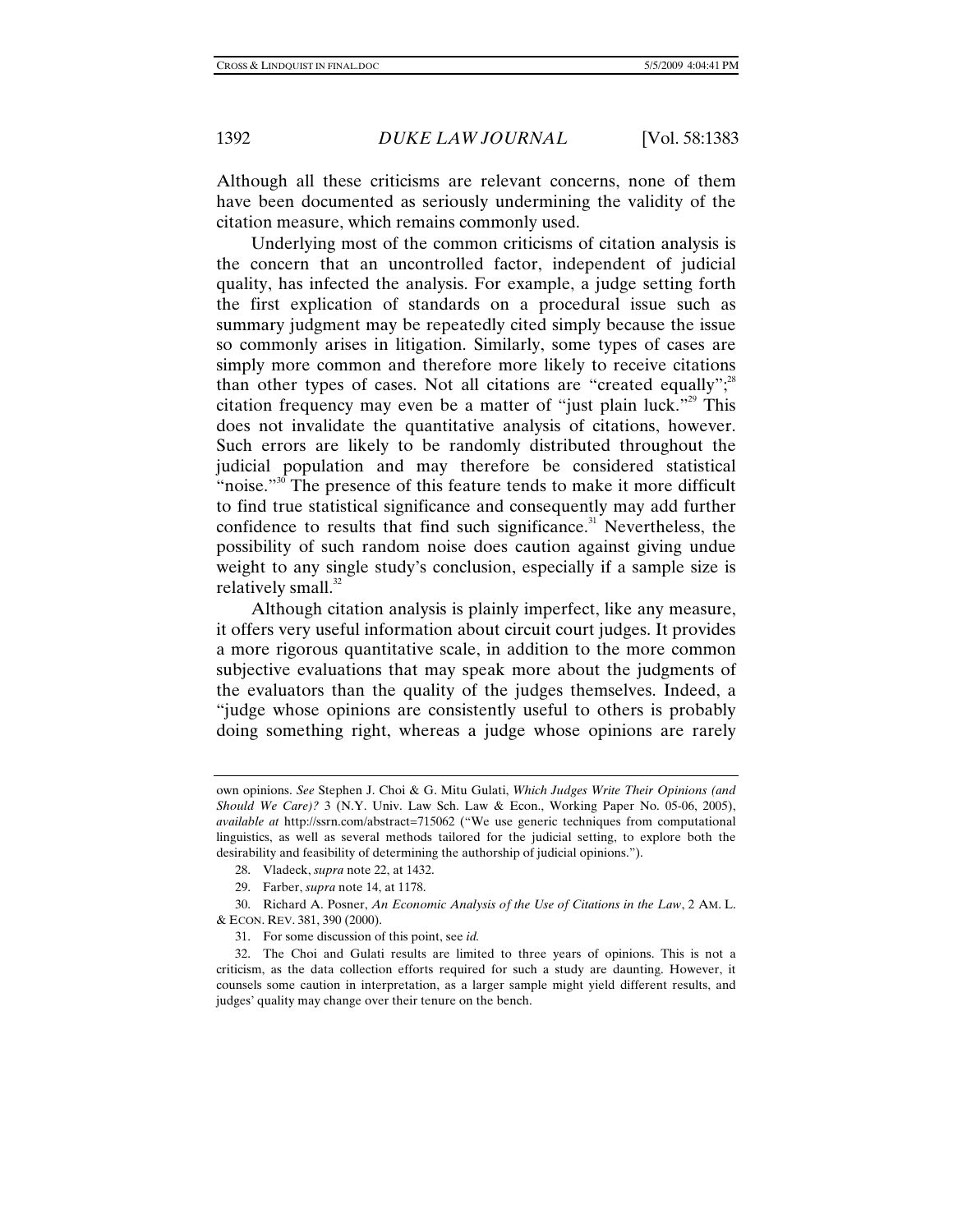cited is probably performing badly."33 Indeed, circuit court judges have testified to the practical validity of this measure. In one survey, most of the judges interviewed "felt that the name on the opinion" cited by attorneys "did affect their decisionmaking at times."<sup>34</sup> Although citation influence reflects one scale of judicial quality, akin to influence, as discussed below, the normative significance of this scale remains debatable.

Others have taken issue with Professors Choi and Gulati's exclusive focus on circuit court judges in their rating system, at the expense of state court judges or politicians. These critics note that the highest-rated Supreme Court Justices have come from other sources.<sup>35</sup> This is an accurate point, but it does not demean Choi and Gulati's effort. Today's Court is composed solely of former circuit court judges, as the circuit courts have become the most common source for Supreme Court nominees.<sup>36</sup> The proposed tournament at least allows a screening for this category of appointees.<sup>37</sup>

2. *Broader Usage Critiques.* Critics have also focused more generally on the use of the Choi and Gulati methodology. These criticisms questioned the wisdom of their chosen methodology notwithstanding the accuracy of its scales. In social scientific terms, the critiques questioned the measures' validity rather than their reliability. In this view, the variables they measured do not address the key concerns regarding judicial quality. Even if the measures did capture the concept of judicial quality at the circuit court level, those metrics are not necessarily relevant to the qualities that are important at the Supreme Court level.

One of the most extensive critiques of Professors Choi and Gulati that blends methodology with usage comes from Larry Solum, who has produced his own "Solumonic" standards for judicial aptitude.<sup>38</sup> He argues that Choi and Gulati have avoided the difficult

 <sup>33.</sup> Farber, *supra* note 14, at 1179.

 <sup>34.</sup> KLEIN, *supra* note 5, at 94.

<sup>35</sup>*. See* Steven Goldberg, *Federal Judges and the Heisman Trophy*, 32 FLA. ST. U. L. REV. 1237, 1237 (2005); WERL, *supra* note 2, at 165–67.

<sup>36</sup>*. See* Lee Epstein, Jack Knight & Andrew D. Martin, *The Norm of Prior Judicial Experience and Its Consequences for Career Diversity on the U.S. Supreme Court*, 91 CAL. L. REV. 903, 905 (2003) (addressing the increased reliance on promotion from circuit courts).

 <sup>37.</sup> Professors Choi and Gulati acknowledge this point and suggest the possibility of empirically measuring candidates from other fields as well. Choi & Gulati, *A Tournament*, *supra* note 1, at 319–20.

<sup>38</sup>*. See* Solum, *supra* note 2 (manuscript at 1–2).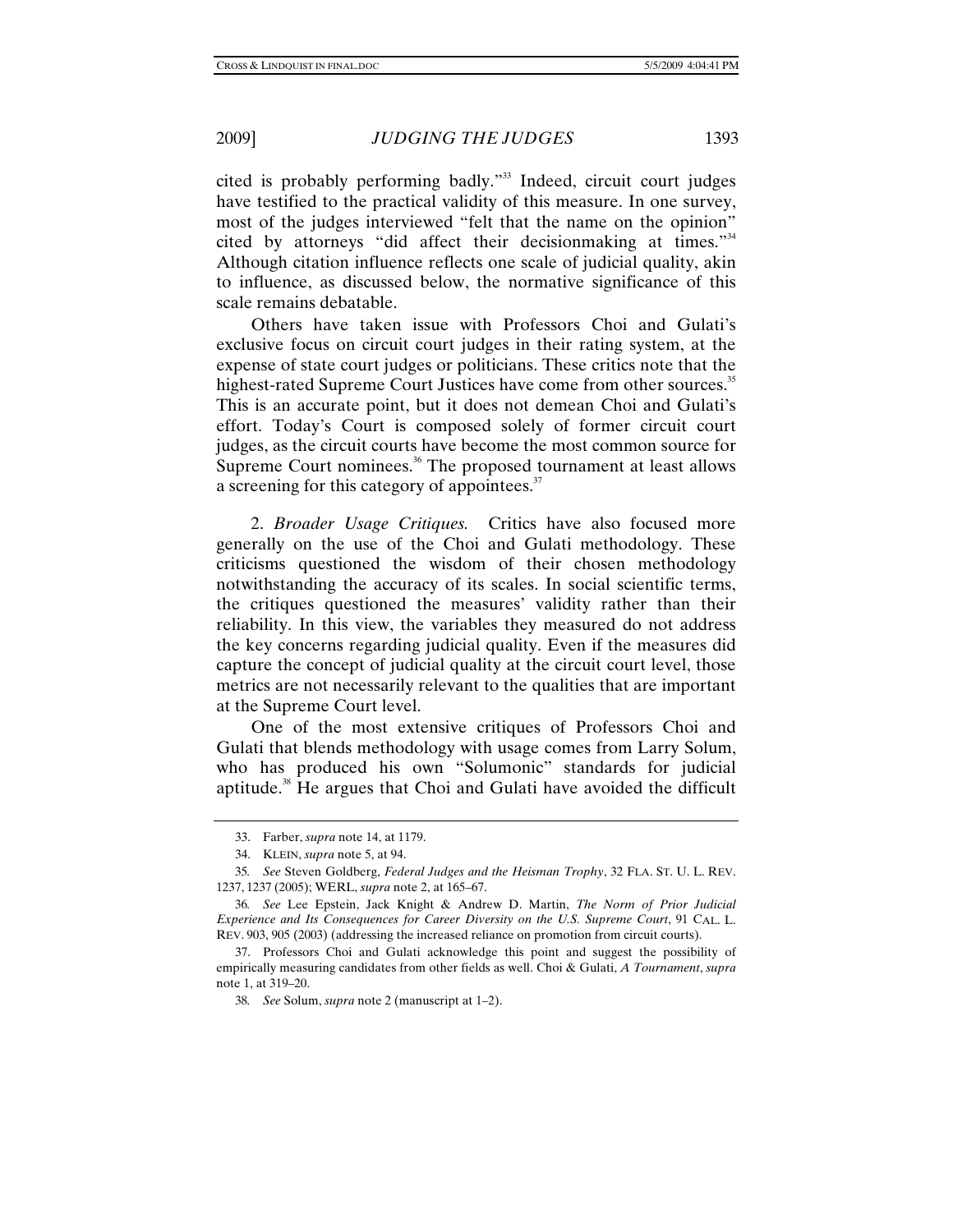question of identifying judicial virtues. In this regard, Professor Solum identifies the relatively uncontroversial "thin" judicial virtues as including incorruptibility, courage, temperament and impartiality, diligence and carefulness, intelligence, and craft.<sup>39</sup> He also sets forth thick virtues of justice and practical wisdom.<sup>40</sup> These standards roughly trace traditional subjective scales for judicial quality.<sup>41</sup> Professor Solum suggests some approaches to screen for these virtues, including evaluation of opinions and the judges' involvement in public life. $42$ 

Professor Solum argues that the citation measure fails to capture these thin and thick virtues, suggesting that citations may be driven by convenience and thus that citation frequency is not necessarily a good guide to opinion quality.43 He maintains not only that Professors Choi and Gulati measured the wrong factors but also that the very "selection of judges on the basis of measurable performance criteria would lead us away from true excellence."<sup>44</sup> Still worse, he suggests that the proposal's end result would be "awful," with judges lacking the "virtues of integrity, wisdom, or justice."45 Given the results of the tournament, this criticism may be somewhat hyperbolic. Few would argue that Judge Posner is utterly lacking in these Solumonic values. Moreover, the citation measure seems reasonably associated with many of Solum's standards, including the thin virtues of diligence, craft, intelligence, as well as (plausibly) the thick virtues of justice and practical wisdom. Unless one has a very cynical view of the process of citation, the measure probably captures some element of judicial virtue as identified by Professor Solum.<sup>46</sup>

45*. Id.* (manuscript at 22).

<sup>39</sup>*. Id.* (manuscript at 4–8).

<sup>40</sup>*. Id.* (manuscript at 8–10).

<sup>41</sup>*. See, e.g.*, HENRY J. ABRAHAM, JUSTICES, PRESIDENTS, AND SENATORS: A HISTORY OF THE U.S. SUPREME COURT APPOINTMENTS FROM WASHINGTON TO BUSH II, at 1–2 (5th ed. 2008) (suggesting eight standards including judicial temperament, knowledge of the law, and the ability to handle judicial power sensibly); ALBERT P. BLAUSTEIN  $&$  ROY M. MERSKY, THE FIRST ONE HUNDRED JUSTICES 50–51 (1978) (suggesting standards including analytical powers, knowledge, courage, and character).

 <sup>42.</sup> Solum, *supra* note 2 (manuscript at 11).

<sup>43</sup>*. Id.* (manuscript at 15–17) (noting that other variables, such as the ease with which that authority can be located, influence the probability that a given authority will be cited).

<sup>44</sup>*. Id.* (manuscript at 1).

 <sup>46.</sup> It is possible that this is not the case, because of the nature of opinions receiving more citations, which we will discuss extensively below. *See infra* Part III.A.1.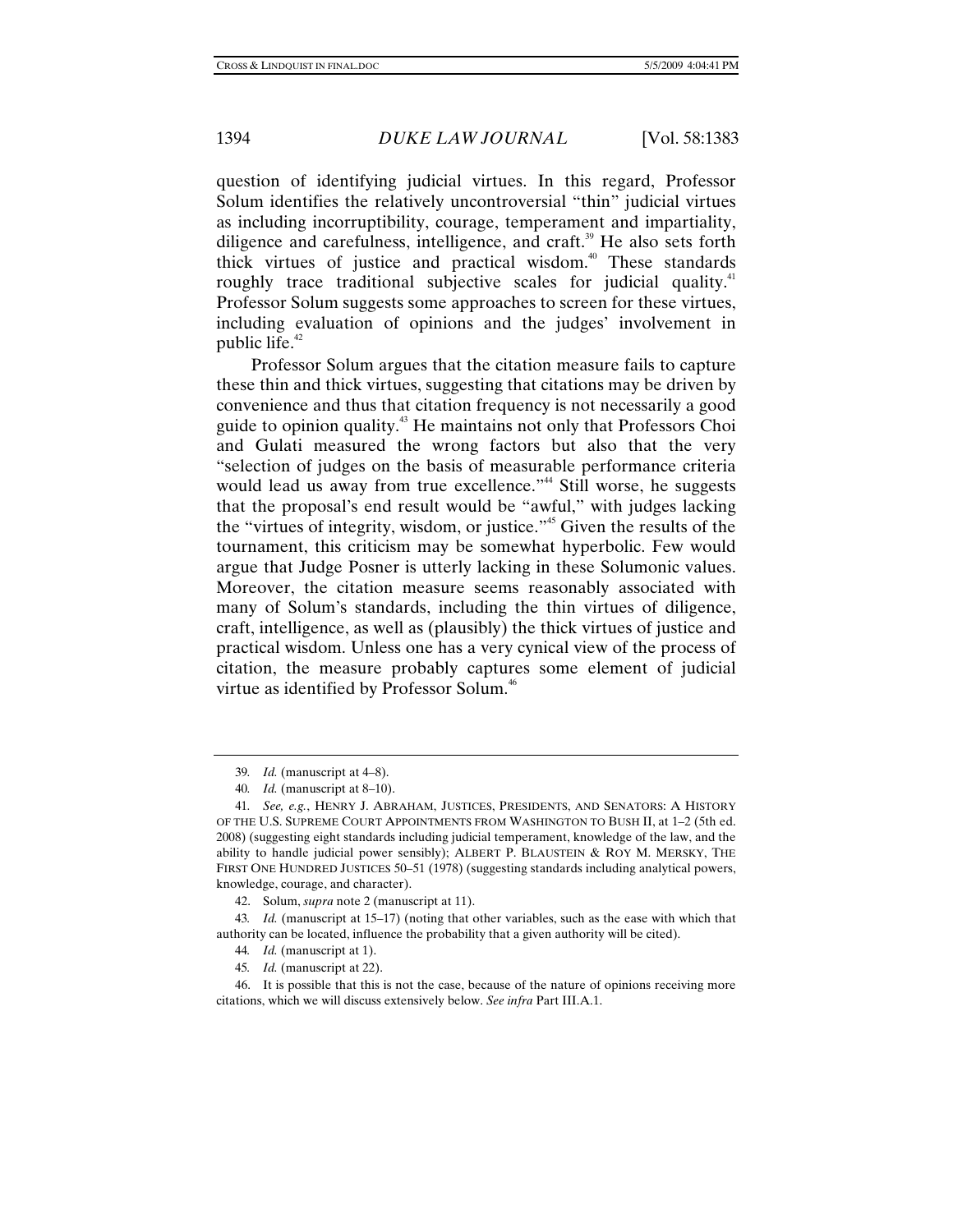With respect to his specific arguments, Professor Solum maintains that the quality of judges cannot be precisely quantified by any measure. Yet Professors Choi and Gulati do not profess that their system is perfect; as Professor Solum acknowledges, they only wish to "do better than the status quo." $47$  Although Solum claims that reliance on measurable criteria might worsen the system, he makes no effort to examine, much less defend, the status quo. nor does he offer any other than amorphous proposals to achieve the same objective as Choi and Gulati's tournament,<sup>48</sup> or identify any particular judges who rate well or poorly according to his criteria.<sup>49</sup> Thus Solum offers insight into judicial virtue but does not delegitimize the tournament approach. Nevertheless, Professor Solum does reasonably argue that Choi and Gulati's specific operationalization of judicial quality is arguably flawed. These arguments are considered in Part III.

Another criticism arises from the possibility that the rating system might be manipulated or "gamed" by circuit court judges maneuvering for a promotion.<sup>50</sup> For example, judges may readily raise their independence measure simply by writing concurring or dissenting opinions. The citation measure is not readily manipulable by the opinion-writing judge but certainly can be manipulated by friends or co-ideologues. Alternatively, presidents might manipulate the system by using defective quality ratings to shield otherwise ideological appointment to the Court.<sup>51</sup> Professor Solum raises this criticism and discusses how each of the measures might be gamed.<sup>52</sup> Yet while such strategic behavior could undermine the measure's validity, the criticism lacks the necessary comparative element

 <sup>47.</sup> Solum, *supra* note 2 (manuscript at 2).

<sup>48</sup>*. See id.* (manuscript at 11–12). His proposals range from the insignificant (Supreme Court appointees should be over thirty years old), *id.* (manuscript at 11), to the unhelpful (they should be screened for the "lawfulness" of their opinions), *id.* (manuscript at 12). Solum contends that "we have good reason to believe" that we can screen for his virtues, *id.*, but he offers no specifics on how to do so or how likely the government is to adopt any such specifics, should they be identifiable.

 <sup>49.</sup> Absent such specification, the criteria for quality judges are not helpful. *See* Frank B. Cross, *Gay Politics and Precedents*, 103 MICH. L. REV. 1186, 1208 (2005) (book review) (observing that critics of the present system have produced only "amorphous" standards for judicial quality and have failed to offer examples of "quality judges," such that their criticism offers little value to the confirmation process).

 <sup>50.</sup> Marshall, *supra* note 2, at 122–23.

<sup>51</sup>*. Id.* at 131.

 <sup>52.</sup> Solum, *supra* note 2 (manuscript at 18–20).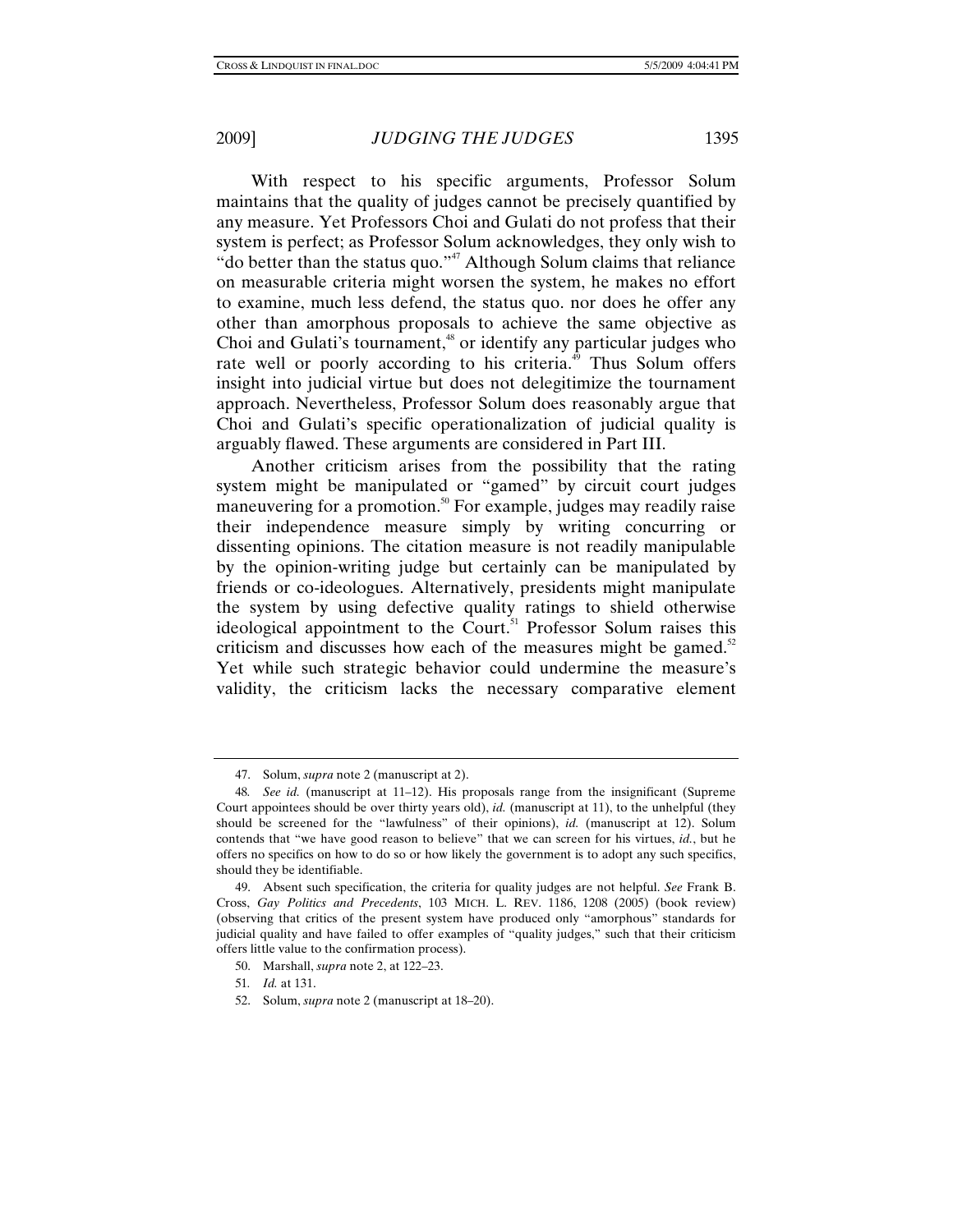because the present system may also involve gaming one's promotion prospects. Strategic networking probably infects any selection system.

Under the status quo system, judges can game promotion by rendering decisions amenable to the potential appointing president. Professor Solum might find this type of behavior especially abhorrent because of its potential to compromise justice and the rule of law for selfish advantage. Empirical evidence does exist to suggest that such strategic behavior has occurred in district court decisions on the constitutionality of the Federal Sentencing Guidelines. The findings of an extensive study of Guideline rulings found that the promotion potential of district court judges was a statistically significant determinant of case outcomes.<sup>53</sup>

Perhaps the most trenchant usage critique for the Choi and Gulati measures focuses on the special role played by the Supreme Court. The Supreme Court's unique role in the American political system undermines any attempt to extrapolate circuit court performance as a measure of the quality of a Supreme Court Justice.<sup>54</sup> Professors Choi and Gulati recognize that "[t]he best soldiers are not always the best leaders."55 The shortcoming of their methodology for selecting leaders is most obvious with the productivity test, as discussed in Part I.B.1, but this shortcoming also affects their other standards to some degree as well.

The goal of judicial evaluation research may be to develop some objective test for Supreme Court appointments. Professors Choi and Gulati specifically comment that their effort was borne of "frustration with the current appointment process."<sup>56</sup> There is indeed a widespread belief that the Court's appointment system is somehow

 <sup>53.</sup> Gregory C. Sisk, Michael Heise & Andrew P. Morriss, *Charting the Influences on the Judicial Mind: An Empirical Study of Judicial Reasoning*, 73 N.Y.U. L. REV. 1377, 1488–93 (1998). Similar results were found by Mark A. Cohen. *See* Mark A. Cohen, *Explaining Judicial Behavior or What's "Unconstitutional" About the Sentencing Commission?*, 7 J.L. ECON. & ORG. 183, 198 (1991). Judges seeking promotion "have to toe the popular line or at least a line acceptable to the Senate Judiciary Committee." Pamela S. Karlan, *Two Concepts of Judicial Independence*, 72 S. CAL. L. REV. 535, 545 (1999) (footnote omitted).

<sup>54</sup>*. See, e.g.*, Vladeck, *supra* note 22, at 1417 ("[T]he talents one needs to be a superior Supreme Court Justice are light years apart from those needed to stand out on the court of appeals, and thus even a stellar performance on the court of appeals is no predictor of success on the high court."); *see also* Goldberg, *supra* note 35, at 1242–43 (drawing the analogy between success in college football and failure at the professional level). James Brudney uses a comparison of Burger and Blackmun's records on the circuit court and Supreme Court to make this same point. *See* Brudney, *supra* note 24, at 1029–38.

 <sup>55.</sup> Choi & Gulati, *A Tournament*, *supra* note 1, at 310.

 <sup>56.</sup> Choi & Gulati, *Choosing the Next*, *supra* note 1, at 26.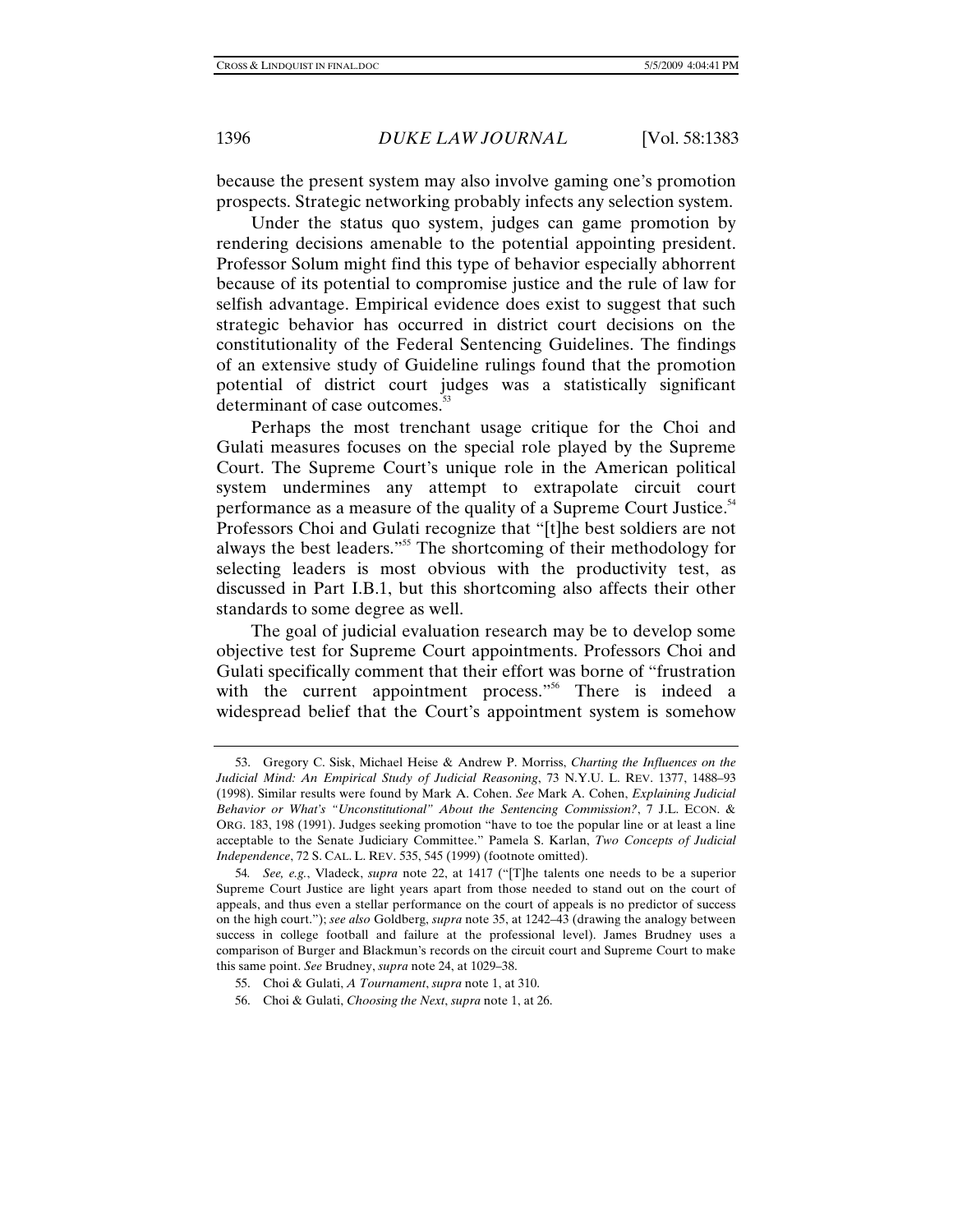broken and needs to be "fixed."<sup>57</sup> This belief is not uncommon, as commentators have suggested that the confirmation process produces only mediocre judges<sup>58</sup> and is best described as a "mess."<sup>59</sup> Others more modestly suggest that the confirmation process precludes the selection of "great" Justices and is biased in favor of "competent, noncontroversial jurists with a restrained understanding of the role of the federal judiciary."60 Prominent among the criticisms is that the selection process focuses unduly on judicial ideology.<sup>61</sup>

The ideological focus in appointments is not necessarily misplaced, however; it may be appropriate and inevitable, $62$  as argued by Terri Jennings Peretti.<sup>63</sup> She notes that presidents have generally appointed judges based on ideological compatibility and that senatorial confirmation has likewise been ideologically grounded.<sup>64</sup> This ideological influence is normatively appropriate, she believes,

 60. MARK SILVERSTEIN, JUDICIOUS CHOICES: THE NEW POLITICS OF SUPREME COURT CONFIRMATIONS 175 (updated college ed. 1994).

61*. See* Choi & Gulati, *Choosing the Next*, *supra* note 1, at 26 ("The genesis of this project lies in our frustration with the current appointment process. As best as we can tell, the entire focus in analyzing a candidate's qualifications is on predicting their expected votes on a handful of issues.").

 62. Professors Choi and Gulati acknowledge this point to some degree, and argue that their measures are simply a tool to make politicians openly acknowledge ideological influence. *Id.* at 27–28. Given the nature of the process, though, this hardly seems necessary. It is an open secret that ideology largely determines Supreme Court appointments. Choi and Gulati go on to refer to it as an "informal norm," *id.* at 37, and, in another work, they concede that "it is well recognized that politics in fact does play a large (and constitutional) role in both the nomination and confirmation of federal judges," Choi & Gulati, *A Tournament*, *supra* note 1, at 301 n.5. It seems unlikely that either voters or senators seriously credit presidential claims that appointments are based on quality. *See* Brannon P. Denning, *Empirical Measures of Judicial Performance: Thoughts on Choi and Gulati's* Tournament of Judges, 32 FLA. ST. U. L. REV. 1123, 1132 (2005) ("[P]erhaps [Choi and Gulati] simply overestimate the degree to which voters and Senators credit presidential claims of merit.").

<sup>57</sup>*. See* Cross, *supra* note 49, at 1206–09 (reviewing the criticisms of the current nomination process).

<sup>58</sup>*. See, e.g.*, Bruce Fein, *A Court of Mediocrity*, A.B.A. J., Oct. 1991, at 74, 74 (stating that since Benjamin Cardozo, "subsequent Supreme Court nominees and appointees have been invariably pedestrian").

<sup>59</sup>*. See* STEPHEN CARTER, THE CONFIRMATION MESS: CLEANING UP THE FEDERAL APPOINTMENTS PROCESS *passim* (1994); Stephen Carter, *The Confirmation Mess, Revisited*, 84 NW. U. L. REV. 962 *passim* (1990). Other descriptions use words like "mess, abysmal, broken, going in the wrong direction, and downright disorderly, contentious, and unpredictable." Lee Epstein et al., *The Role of Qualifications in the Confirmation of Nominees to the U.S. Supreme Court*, 32 FLA. ST. U. L. REV. 1145, 1146 (2005) (footnotes omitted) (internal quotation marks omitted).

 <sup>63.</sup> TERRI JENNINGS PERETTI, IN DEFENSE OF A POLITICAL COURT (1999).

<sup>64</sup>*. Id.* at 85–89.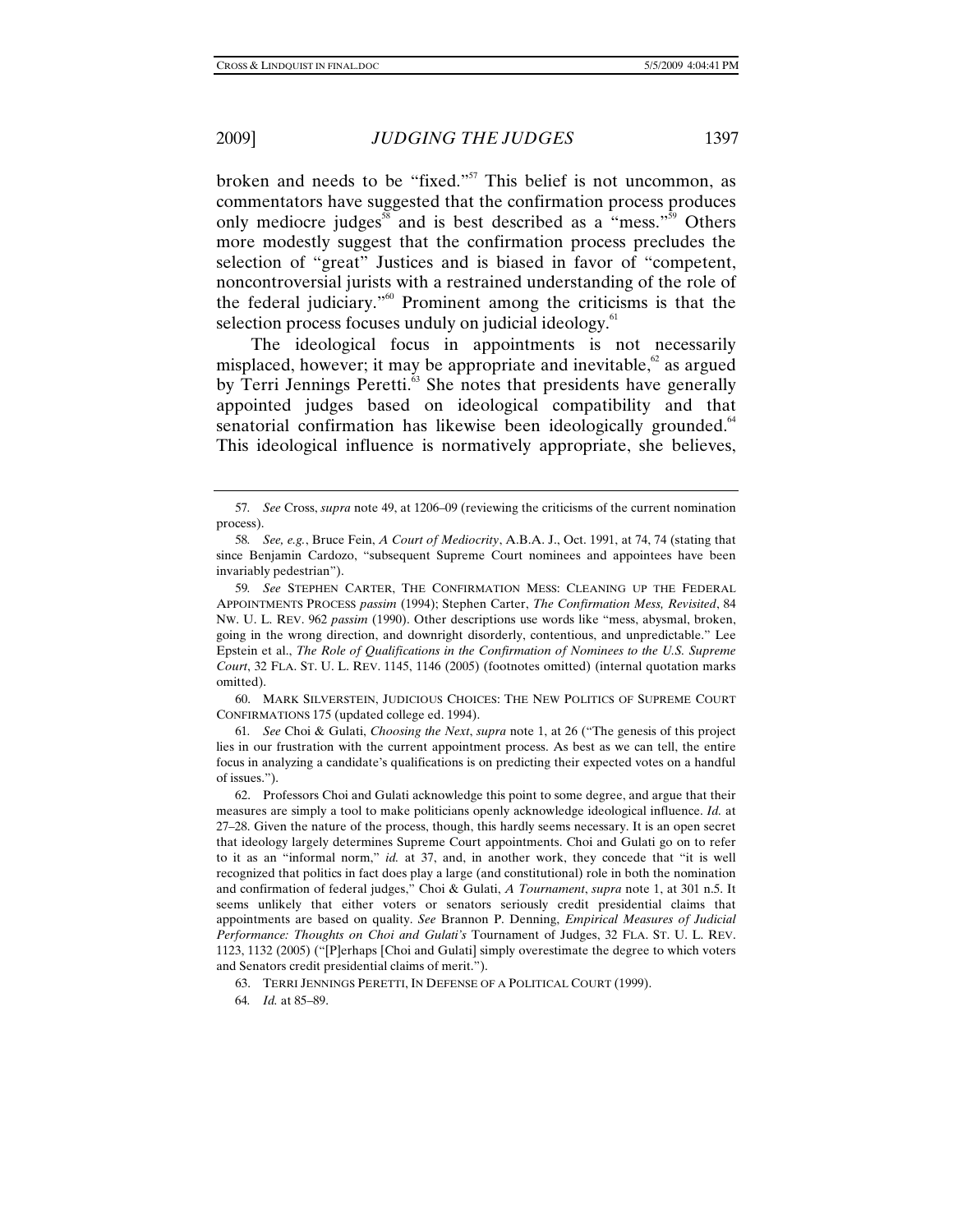because it yields a politically representative Court, albeit with some time lag.<sup>65</sup> Insofar as Justices reach decisions of political salience when the underlying law is indeterminate, such a connection is a defensible one. Thus, Professor Peretti contends that policy-motivated judges further the basic goals of democracy in a way that apolitical judges cannot.

The Supreme Court by its nature makes some discretionary, ideological judgments that are not resolved by technical legal acumen.<sup>66</sup> For example, giving content to the meaning of "due process" requires discretionary judgment. Although Solumonic "practical wisdom" is relevant to this discretionary judgment, there are nonetheless ideological elements central to the meaning. Ample empirical research demonstrates that ideological decisionmaking is commonplace at the Court. $67$  Given this finding, it appears that "[l]egal quality matters least on supreme courts."68 To the extent that ideological judgments are an important part of a Justices' role, it is more sensible that political ideology influences their selection. Of course, an utterly ideological process, without any regard for judicial aptitude of the Solumonic sort, would be undesirable. But there is no evidence that such an unfortunate situation prevails.<sup>69</sup>

Lee Epstein, Jeff Segal, Nancy Staudt, and Rene Lindstadt conducted a study in which they considered the perceived qualifications of the appointees, as well as their ideologies.<sup>70</sup> They find that relative qualifications are a statistically significant factor in

<sup>65</sup>*. Id.* at 100–01.

<sup>66</sup>*. See* CHARLES L. BLACK, JR., THE PEOPLE AND THE COURT: JUDICIAL REVIEW IN A DEMOCRACY 174 (1977) (observing that such legal acumen is "not a sufficient condition . . . for dealing competently with questions of constitutional law" when political judgment is inevitable); Brudney, *supra* note 24, at 1044 (contending that the "real world seeks considerable value" in the interplay of law and politics in the Supreme Court).

 <sup>67.</sup> For a review of this evidence, see PERETTI, *supra* note 63, at 102–11. The classic work of empirical research on this question is JEFFREY A. SEGAL & HAROLD J. SPAETH, THE SUPREME COURT AND THE ATTITUDINAL MODEL (1993). Their findings have been confirmed by considerable subsequent research. A meta-analysis of the empirical research shows consistent ideological associations in decisionmaking, which are particularly pronounced at the Supreme Court level. Daniel R. Pinello, *Linking Party to Judicial Ideology in American Courts: A Meta-analysis*, 20 JUST. SYS. J. 219, 243 (1999).

 <sup>68.</sup> Cross, *supra* note 49, at 1211. This claim does not depend on the Justices being particularly willful and law-disregarding; it is a feature of the Court taking the sorts of close cases for which traditional legal materials cannot answer the questions presented. *See id.*

<sup>69</sup>*. See id.* (noting that the evidence shows that judges compromise their ideological preferences when the law is plainly to the contrary).

 <sup>70.</sup> Epstein et al., *supra* note 59, at 1160 fig.3, 1162 fig.4.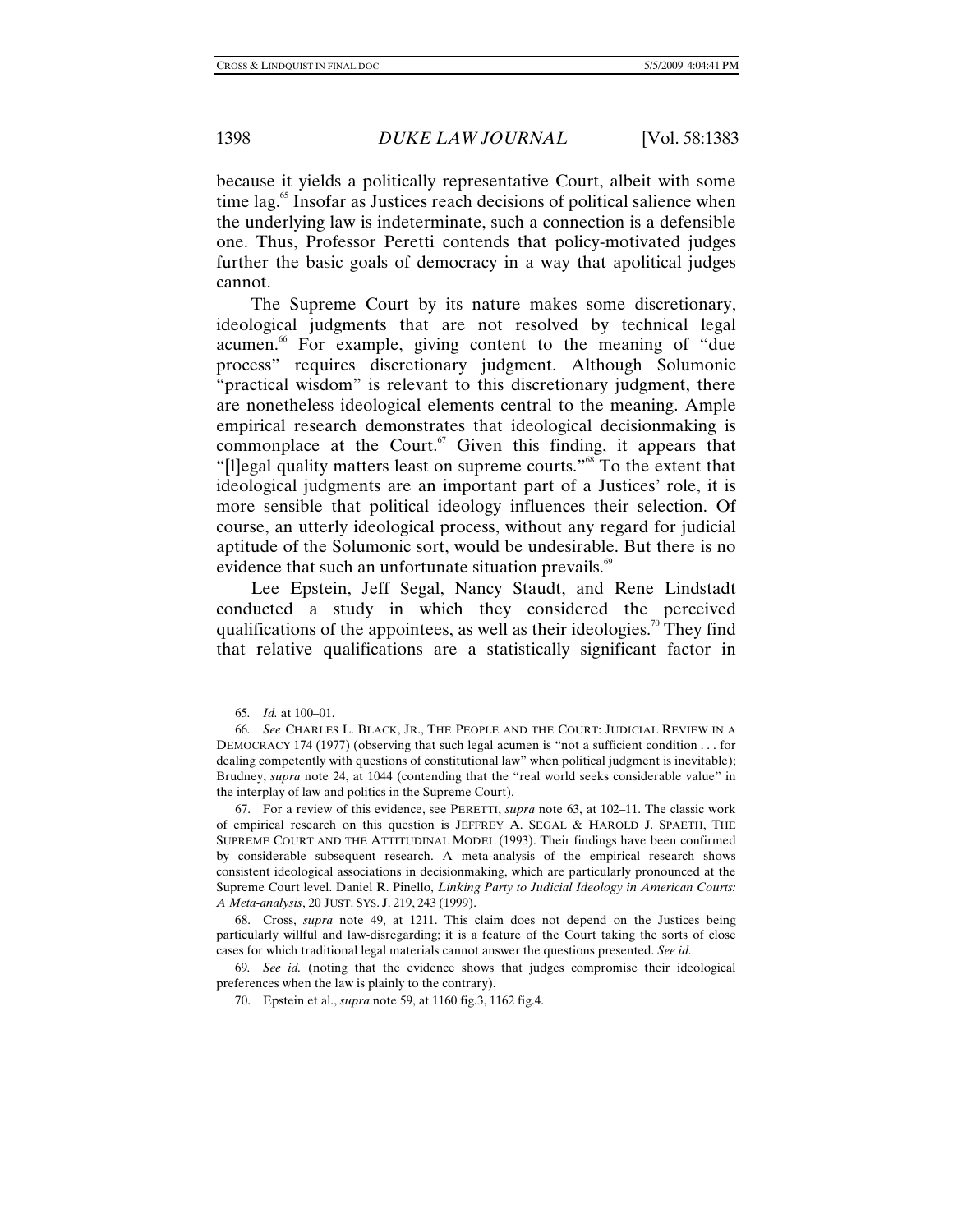Senate votes for nominees, both by themselves and when linked with ideological concerns.<sup>71</sup> Moreover, they find that a very highly qualified nominee is virtually assured of confirmation, regardless of ideological concerns.<sup>72</sup> This aspect of the process might be improved, though, by the proposed tournament if it effectively captured qualifications more precisely than contemporary conventional subjective measures.

Contrary to claims sometimes made, it is unclear that the assertedly growing importance of judicial ideology in the appointment process has reduced the quality of Supreme Court Justices in recent years. Michael Comiskey has analyzed the estimated quality of Supreme Court Justices over the years, through a broad survey of professors of law and political science.<sup>73</sup> He found that the average quality of selections since 1967 was actually higher than that of earlier selections.<sup>74</sup> Although his measures were purely subjective, there is no empirical evidence whatsoever demonstrating that recent appointments were of lower quality.

It may be that there is no methodology that can precisely predict the future quality of a Supreme Court Justice.<sup>75</sup> This does not undermine the effort to identify such a disciplined methodology of quality, though. One cannot know until one tries, and the effort may provide some useful information on judicial quality. Moreover, the rating of circuit judges has a variety of benefits, unrelated to Supreme Court appointment, which are addressed below.

<sup>71</sup>*. Id.* at 1171. The results of the study show that ideological agreement is significant, that qualifications are significant, and that qualifications are even more significant when the appointee is ideologically more distant from the voting senator. *Id.* at 1171–72.

<sup>72</sup>*. See id.* at 1170; *see also* KEVIN T. MCGUIRE, UNDERSTANDING THE U.S. SUPREME COURT 38–40 (2002) (reviewing recent nominations and finding that great importance was placed on a nominee's qualifications).

 <sup>73.</sup> MICHAEL COMISKEY, SEEKING JUSTICES: THE JUDGING OF SUPREME COURT NOMINEES 18 (2004).

<sup>74</sup>*. Id.* at 86–87. Comiskey's results provided some support for the suggestion that modern confirmation prevents the appointment of "great" Justices because none of the modern Justices were categorized as great. *See id.* at 98–99 (observing that Antonin Scalia, the highest-rated appointee since 1967, received a rating significantly below the "greatness" cutoff). This may simply reflect a reluctance of the evaluators to ascribe greatness to their contemporaries, whose decisions have not yet stood the test of time. *See* Cross, *supra* note 49, at 1210 ("[P]erceptions of greatness appear only after time."). Moreover, this effect is more than counterbalanced by the apparent ability of the current process to screen out unusually bad Justices, evidenced by the higher mean evaluation of quality.

 <sup>75.</sup> Michael J. Gerhardt, *The Art of Judicial Biography*, 80 CORNELL L. REV. 1595, 1641–45 (1995) (book review) (arguing that it is virtually impossible to predict the greatness of a Justice in advance).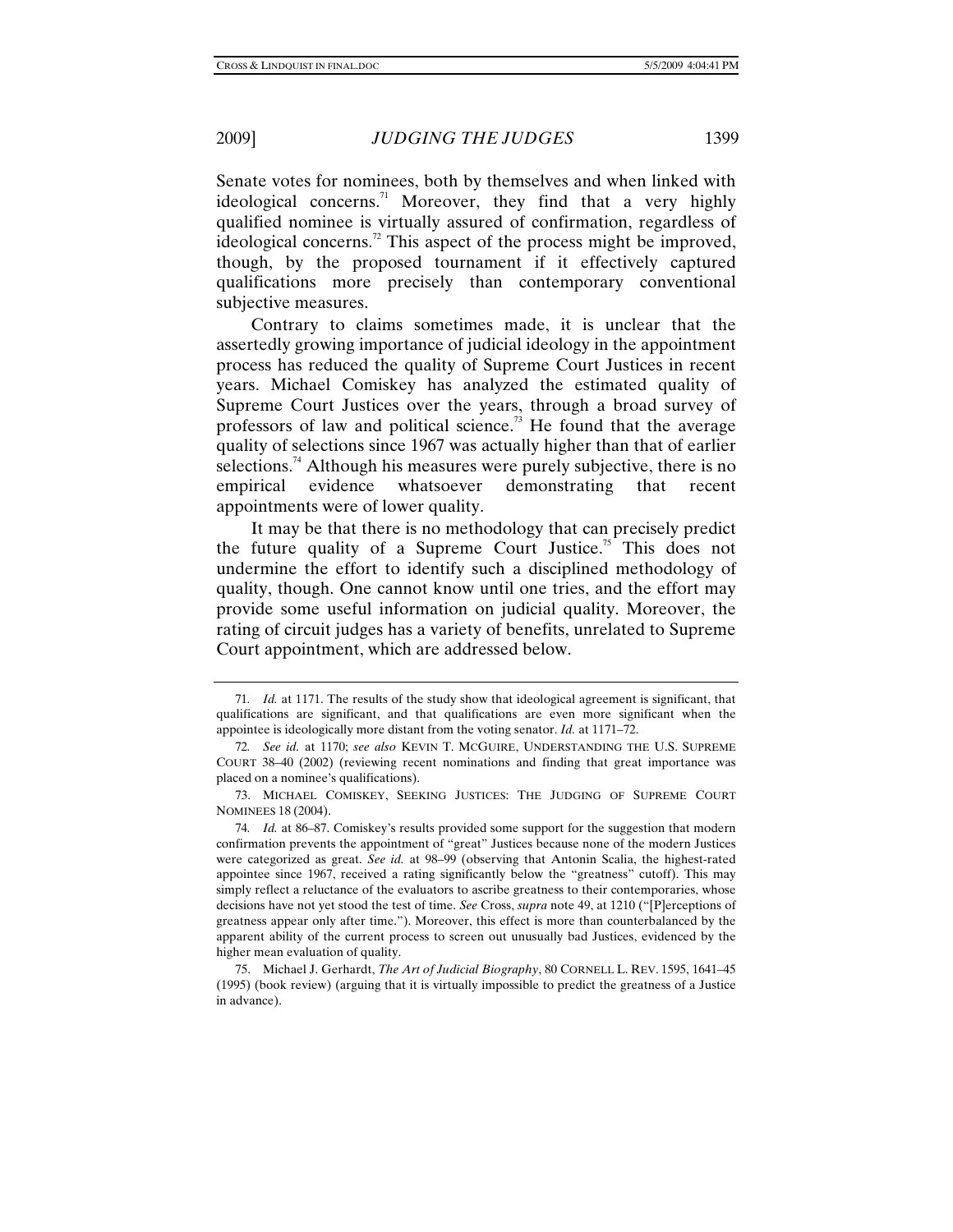The research on the prevailing selection and confirmation methods does not demonstrate the optimality of the selection process, and one might argue that quality measures have at least some value in choosing the best-quality judges within a given ideological group. This point has some validity, but it means that a more refined test for quality is necessary. Such a test requires an understanding of the different types of judging and the meaning of judicial quality, as well as the ability to capture that meaning. This is a daunting task. Before turning to this analysis, we review other published research on the evaluation of judges.

## *C. Other Research Assessing Judges*

Several other empirical studies have sought to measure the quality of judges empirically, and they are reviewed in this Section. Like Professors Choi and Gulati's study, most of these studies have focused on the circuit court judiciary, and they have commonly used some measure of citation frequency as their test for quality. Research in this field generally traces to a 1976 article by Professors William Landes and Richard Posner, setting out an economic model of precedent.<sup>76</sup> Landes and Posner theorized that the importance of a precedent is represented by the number of times that it is cited. The main finding of the article was that the influence of precedents depreciated over time, as expected. Posner has built on this article to further analyze the value of citation analysis in various contexts. $\mathbb{Z}$ 

Professors Landes, Lawrence Lessig, and Michael Solimine conducted an elaborate citation analysis of circuit court judges to measure "judicial influence."78 They measured outside circuit citations for judges sitting on the circuit courts from 1992 to 1995. On their scale of influence, Judge Posner was first and Judge Easterbrook third, with Judge Selya of the First Circuit coming in second.<sup>79</sup> Judge Selya jumped to the top of the list for total citations.<sup>80</sup> Using different data, their results essentially conform to the findings of Choi and Gulati.

<sup>76</sup>*. See* William M. Landes & Richard A. Posner, *Legal Precedent: A Theoretical and Empirical Analysis*, 19 J.L. & ECON. 249, 271 (1976).

 <sup>77.</sup> Posner, *supra* note 30 *passim*.

 <sup>78.</sup> Landes et al., *supra* note 26, at 276–79.

<sup>79</sup>*. Id.* at 288.

<sup>80</sup>*. Id.* at 298.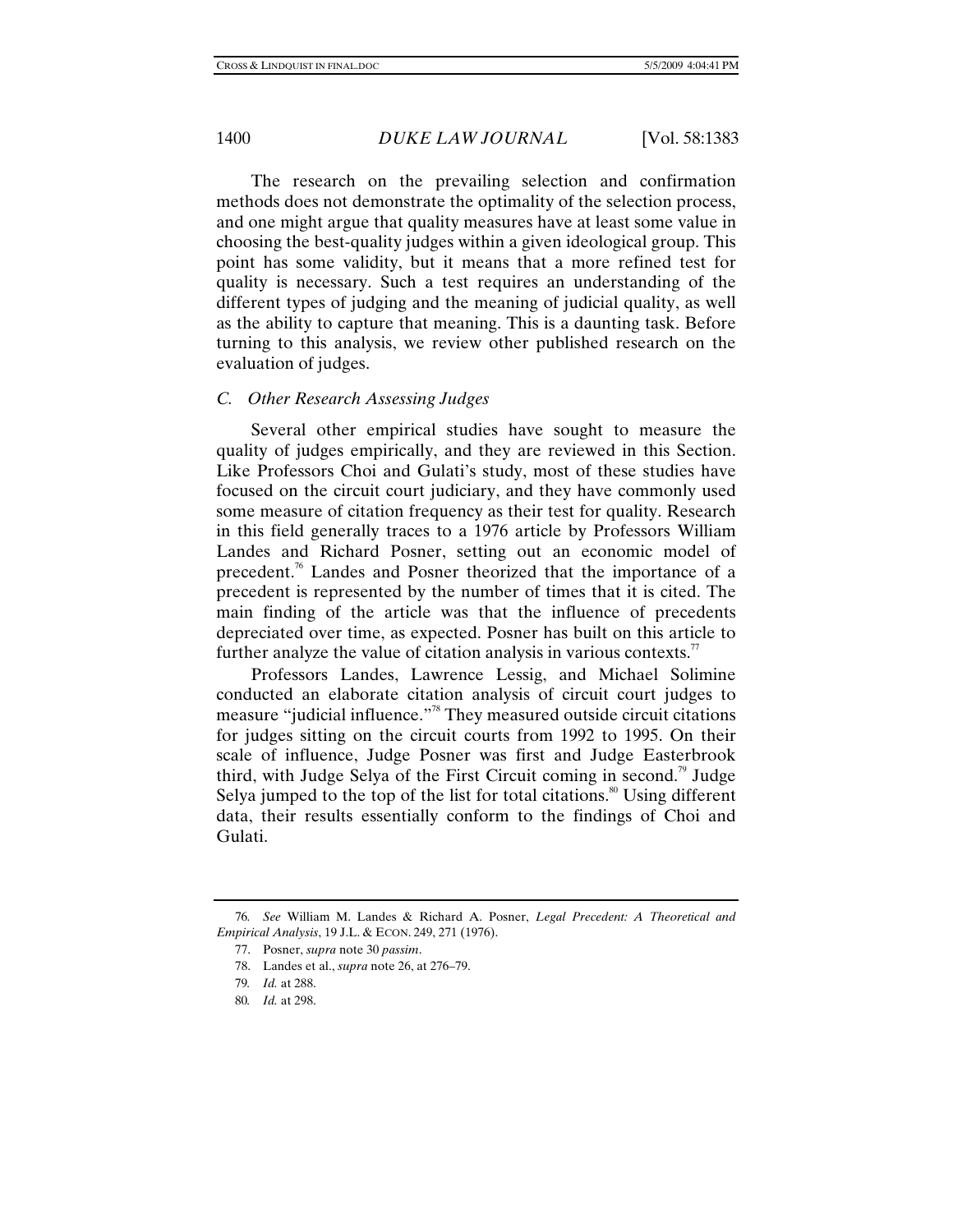Professors David Klein and Darby Morrisroe conducted a major study on the prestige and influence of circuit court judges, using published opinions between 1987 and 1990,  $\frac{81}{1}$  roughly parallel to the years covered by Professors Choi and Gulati. Their basic standard was the explicit invocation of particular judges by name in others' opinions.82 This represents a possible—but not definitive—direct measure of the respect accorded to judges by their fellow judges.<sup>83</sup> Most of the circuit court judges studied were not explicitly invoked by name, but others were named more frequently. The results of this study generally correspond to those of Choi and Gulati's study: Judges Posner and Easterbrook were third and fourth in their prestige score (the first-ranked judge might be ascribed to his Sentencing Commission service rather than opinions, whereas the judge ranked second, Stephen Breyer, was appointed to the Supreme Court in the interim).<sup>84</sup> Klein and Morrisroe also conducted a sensitivity test and found that their results were significantly associated with other measures such as citations and quality evaluations by practicing attorneys, but not with ABA ratings.<sup>85</sup>

These prestige rankings received some validity confirmation in subsequent empirical research. Professor Klein went on to identify cases announcing new legal rules in the areas of antitrust, search and seizure, and environmental law that were decided during the 1980s and  $1990s$ .<sup>86</sup> He then tested to see if subsequent circuit decisions adopted that rule and sought to determine the factors that predicted such an adoption. His judicial prestige measure, along with other factors, was a statistically significant determinant of subsequent adoptions.87 Thus, invocations appear to be a meaningful measure of prestige that influences the subsequent course of the law.

A more recent analysis by Professors Jeffrey Berger and Tracey George has compared circuit court judges on a test of "judicial

 <sup>81.</sup> David Klein & Darby Morrisroe, *The Prestige and Influence of Individual Judges on the U.S. Courts of Appeals*, 28 J. LEGAL STUD. 371, 379 (1999).

<sup>82</sup>*. Id.* at 376. This invocation measure was used because such a citation is unnecessary to the citing opinion, except insofar as the naming of a judge lends some persuasive import to the cited decision. *Id.* at 375–76.

<sup>83</sup>*. Id.* at 376.

<sup>84</sup>*. Id.* at 381.

<sup>85</sup>*. Id.* at 384–85.

 <sup>86.</sup> KLEIN, *supra* note 5, at 40–41.

<sup>87</sup>*. Id.* at 78–79. Other significant determinants included the relative ideology of the judges and whether the decision was from the same circuit, confirming both the political and the legal model of judicial decisionmaking. *Id.* at 79.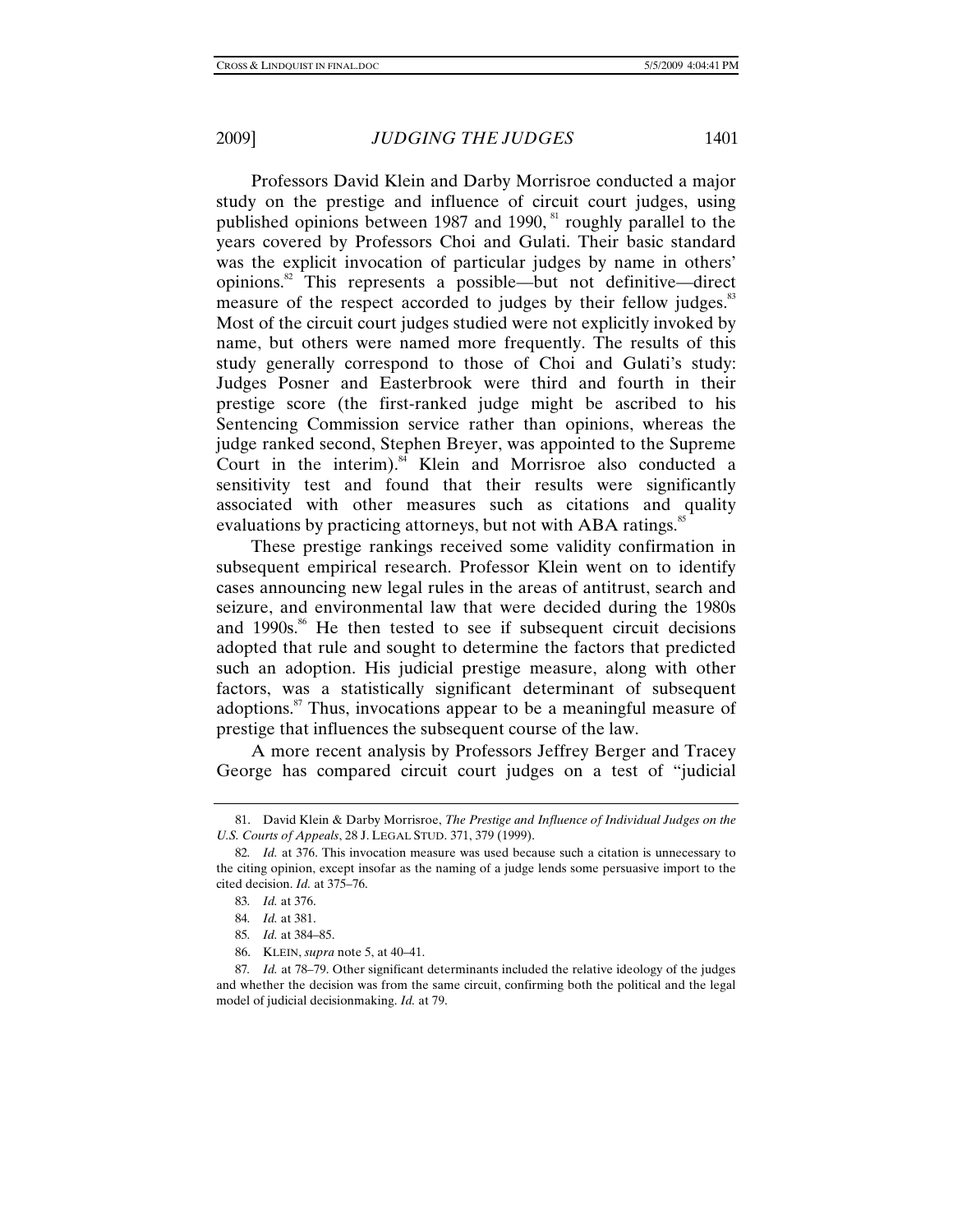entrepreneurship."88 This study examined Supreme Court citations to circuit court decisions in the 1994 to 2002 terms. $\mathrm{^{89}}$  As in much of the quantitative research, Judges Easterbrook and Posner were the mostcited circuit court judges.<sup>90</sup> In general, the research on citations produces consistent results even over time and with different measures, at least at the top of the list of most-cited judges. This adds some credibility to the conclusions drawn about the "best" circuit court judges by this measure. The conclusions of the research appear quite robust. Choi and Gulati have observed that Judge Posner "is cited more by his colleagues on the Seventh Circuit, by other circuit judges, by law professors, and by the Supreme Court" than any other judge, and typically by a substantial amount.<sup>91</sup>

The existing research is largely internally consistent and supportive of Professors Choi and Gulati's conclusions, which may be unsurprising given the general similarity of measuring tools it has used. Having reviewed this research on circuit court judges, we turn to our own elaboration of the analysis. In Part II, we add an important set of new data that measures the fate of the judges' opinions in the Supreme Court. Once this is done, we can reevaluate the existing measures of judicial quality.

### II. EVIDENCE FROM SUPREME COURT REVIEW

Commentators have occasionally suggested that circuit court judges might be evaluated based on the frequency with which the Supreme Court reversed their decisions. To date, however, this measure has not actually been implemented. This Part provides such data to implement this test of circuit court judges based on Supreme Court review. Although the success of judges' opinions before the Supreme Court should not be considered the exclusive measure of circuit court judge quality, it is a legitimate factor to be considered.

 <sup>88.</sup> Jeffrey A. Berger & Tracey E. George, *Judicial Entrepreneurs on the U.S. Courts of Appeals: A Citation Analysis of Judicial Influence* 2–3 (Vanderbilt U. Law Sch. Law & Econ., Working Paper No. 05-24, 2005), *available at* http://ssrn.com/abstract=789544.

<sup>89</sup>*. Id.* (manuscript at 3).

<sup>90</sup>*. Id.* (manuscript at 15).

 <sup>91.</sup> Choi & Gulati, *Mr. Justice Posner?*, *supra* note 1, at 28–29. The Posner effect may be biased by his extensive outside writings as a public intellectual.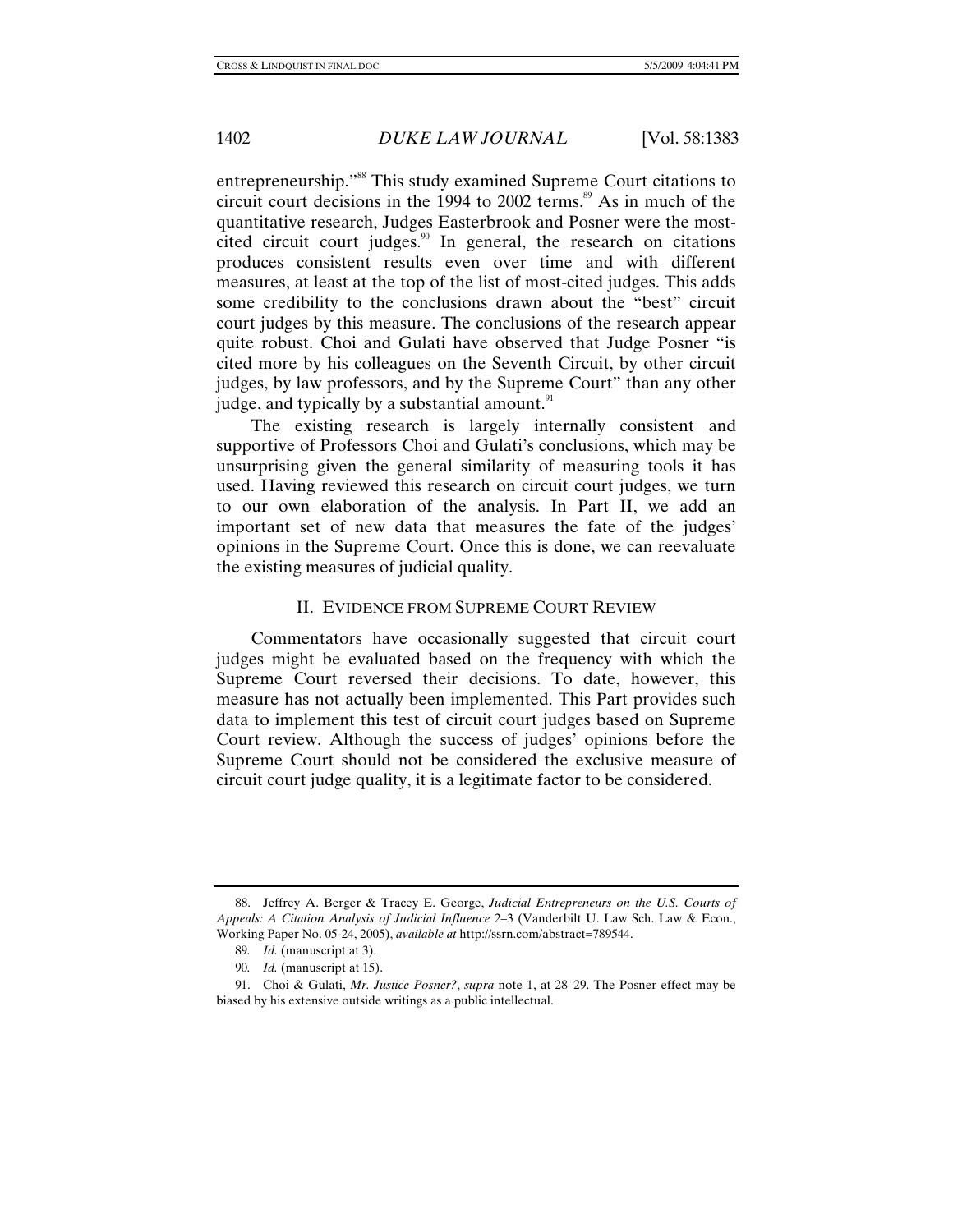## *A. Significance of Supreme Court Review*

The relative success of circuit court judges' decisions on Supreme Court review might seem like an obvious standard for their evaluation. On the other hand, a critic of this standard might suggest that the decision reversing the circuit court judge could also be erroneous and that the best circuit court judges are more likely to "get it right" than the Supreme Court on review of their rulings." Yet this criticism inevitably undermines every attempt to measure judicial quality and thus is not dispositive. There is no objective external test for the "legal correctness" of a decision or the "legal quality" of an opinion available to researchers.<sup>93</sup> Thus, while imperfect, reversal by the Supreme Court remains one reasonable approach to evaluating judicial quality.

Indeed, the Choi and Gulati measures and other citation tests analogously rely on a presumption that later citing judges reliably reflect quality assessment. A similar presumption for the high Court is equally fair and perhaps preferable because the Court's decisions *are* the law of the land. The Supreme Court hears many fewer cases and consequently has the advantage of having considerably more time to evaluate the legal issues. The Court often has far better legal and other information on which to ground its decisions.<sup>94</sup> Moreover, circuit courts may be regarded as agents of the Supreme Court,  $\frac{95}{5}$  so it seems appropriate to consider the evaluations of their principal.<sup>96</sup> Finally, Professors Landes, Lessig, and Solimine claim that the

95*. See, e.g.*, Donald R. Songer, Jeffrey A. Segal & Charles M. Cameron, *The Hierarchy of Justice: Testing a Principal-Agent Model of Supreme Court–Circuit Court Interactions*, 38 AM. J. POL. SCI. 673, 673 (1994) (addressing the principal-agent relationship between the courts).

 96. Brannon Denning seemingly disputes this and argues that "[a]n appeals court could make a good-faith effort to apply Court precedent, only to have the Court adopt an equally plausible interpretation of its own precedent or repudiate its prior decisions and proceed in an entirely new direction." Denning, *supra* note 62, at 1141. This is a potential shortcoming of the measure, but he offers no argument for how frequently this occurs, and its occurrence would again fall within the category of statistical noise, discussed above, which affects all conceivable quantitative metrics of evaluation.

<sup>92</sup>*. See* Vladeck, *supra* note 22, at 1435 (expressing doubt that "the Supreme Court always has the better argument").

<sup>93</sup>*. See* Cross, *supra* note 20, at 1499–500 (discussing the "difficulty in independently verifying the correctness of a decision").

 <sup>94.</sup> Supreme Court cases receive far more information from *amici* than those at the circuit court level. Similarly, the litigants themselves typically devote more time and resources to briefing cases at the Supreme Court level. The Court also has the benefit of more support from clerks and the opportunity to choose the very best clerks from the circuit court level, after they have proved their adeptness in a prior circuit court clerkship.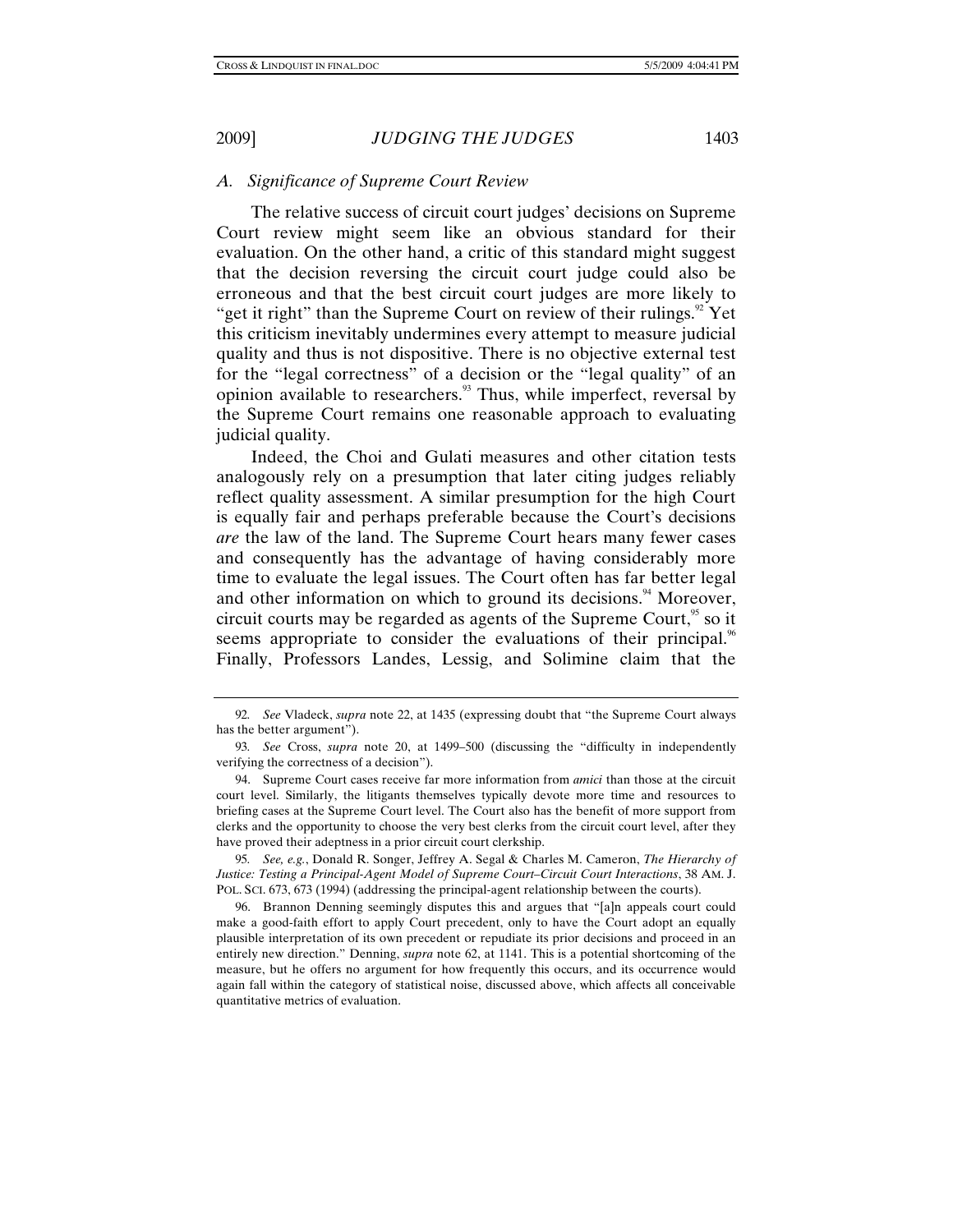Supreme Court "rarely takes cases" from top-ranked judges because those judges tend to "get things 'right,"<sup>97</sup> though this claim is still an open question.

Another more trenchant critique of the Supreme Court review standard lies in the Court's ideological decisionmaking. It is beyond dispute that the Justices are influenced by their political ideologies in ruling on the cases that they choose to hear. $\frac{3}{8}$  Consequently, the Court's frequent reversal of a particular judge's decisions might reflect nothing more than ideological incompatibility between the Court's majority and the judge or opinion under review.<sup>99</sup> If so, reversals would reflect little about the actual legal quality of the circuit court judge's opinions. Indeed, the association may be contrary to the correct measure of legal quality to the extent it is driven by ideology rather than legal norms or principles. One author suggests that the reversal rate for the Ninth Circuit was high because that court was "too law-abiding" under existing precedents at a time when the Rehnquist Court was devoted to changing the existing law.<sup>100</sup> Yet rigorous empirical analyses have demonstrated that the Court is influenced by legal norms as well as ideological considerations.<sup>101</sup> The circuit courts annually render hundreds or even thousands of opinions that are ideologically contrary to the justices' preferences. Most of these decisions are not reversed, suggesting that there remains some additional significance to a reversal beyond mere ideological incompatibility. Further, we can empirically examine the degree to which the ideological bias taints our results.

One can imagine other criticisms of the Supreme Court review standard. Circuit judges are individuals responsible for hundreds of

 <sup>97.</sup> Landes et al., *supra* note 26, at 325–26.

<sup>98</sup>*. See supra* note 67.

<sup>99</sup>*. See* Choi & Gulati, *A Tournament*, *supra* note 1, at 307 (noting that this measure "may unfairly penalize judges with different political views from those on the Court"); Posner, *supra* note 4, at 1273 ("[M]any reversals by the Supreme Court reflect ideological differences . . . .").

 <sup>100.</sup> Michele Landis Dauber, *The 9th Circuit Follows*, LEGAL TIMES, Aug. 19, 2002, at 36. This conclusion might be challenged, though, given the persistence of the circuit's high reversal rate even after the Rehnquist Court had worked to change the law. In addition, the Ninth Circuit had an unusually high rate of unanimous reversals, joined by liberal Justices, which suggests that this is not the true explanation. *See* Marybeth Herald, *Reversed, Vacated, and Split: The Supreme Court, the Ninth Circuit, and the Congress*, 77 OR. L. REV. 405, 435–36 (1998).

<sup>101</sup>*. See* Stefanie A. Lindquist & David E. Klein, *The Influence of Jurisprudential Considerations on Supreme Court Decisionmaking: A Study of Conflict Cases*, 40 LAW & SOC'Y REV. 135, 148 (2006) (finding that, independent of ideology, the Court is more likely to follow the reasoning process adopted by the majority of circuits and more likely to adopt the position of more prestigious circuit court judges).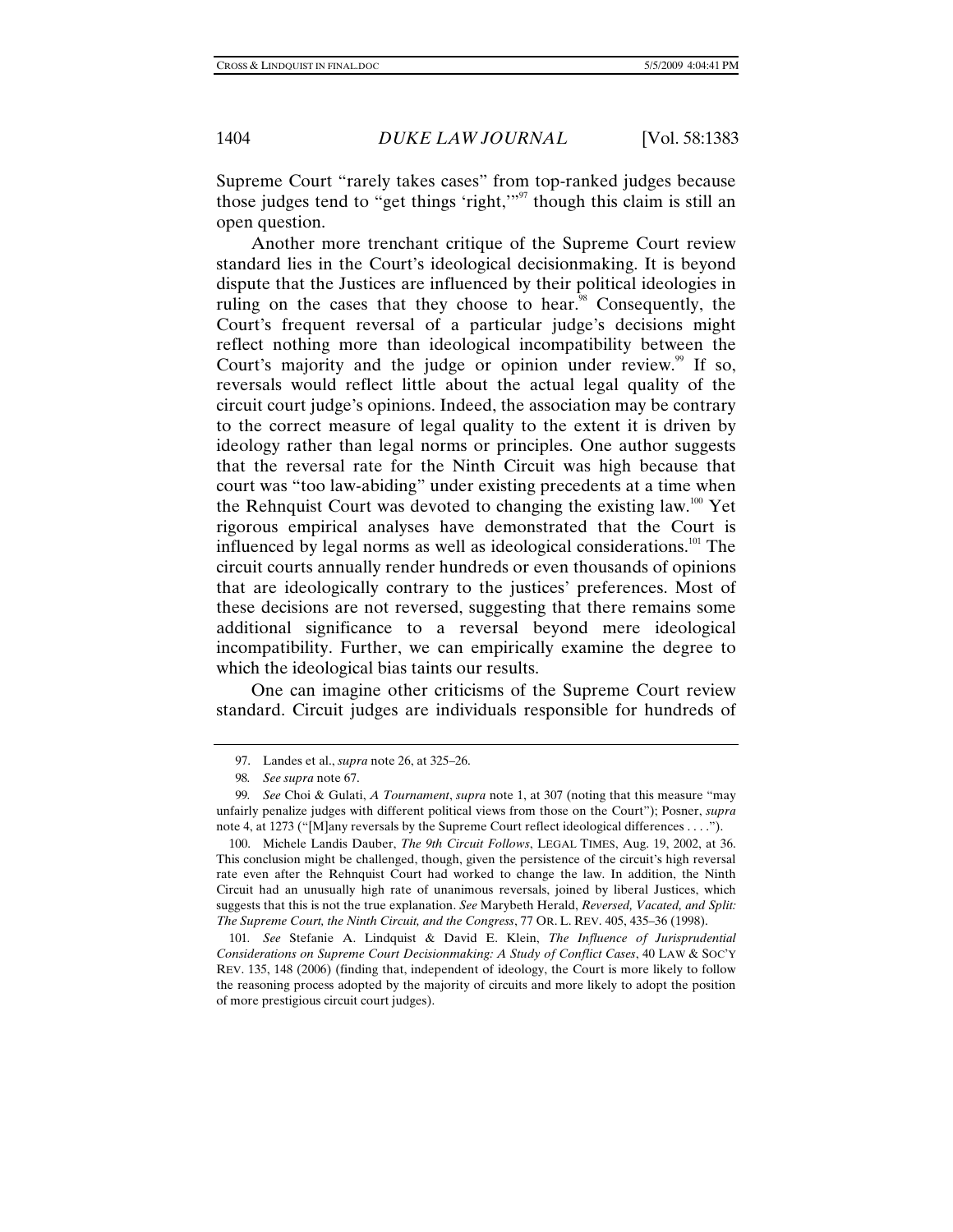opinions per year, and the Court reviews a small percentage of these rulings. Many incorrect circuit court rulings may go unexamined by the Supreme Court, which is not a court of "error correction."<sup>102</sup> Reversal may therefore not capture the presence of a legal error below. A Supreme Court reversal of a given case may simply be due to "serendipity."103 One answer to this critique is that the Supreme Court selectively reviews the most important decisions rendered by circuit courts, making it reasonable to use these important decisions as a metric.<sup>104</sup> Moreover, to the degree that evaluation of circuit court judges is employed as a standard for Supreme Court appointments, it seems appropriate to consider the fate of their decisions at the Supreme Court level.

Another possible bias of reversal measures relates to Professors Choi and Gulati's productivity measure for the number of opinions written. Circuit court judges who write more opinions have a correspondingly greater likelihood of Court reversal, but they also have proportionally more opportunities for Court affirmances. Including credit for affirmances helps to moderate this criticism of a reversal measure. We do not suggest that the Supreme Court review measure is the sole test for circuit court judicial quality or even a "gold standard" measure. We contend only that it is an important metric that has not been previously considered and that may yield insight into the quality of circuit court judges. In this regard, we note that Judge Posner has suggested that a judge's "reversal rate" serves as a proxy for performance.105 Moreover, as Sections B and C will show, the Supreme Court review standard substantially informs the meaning of the existing measures of circuit court judicial quality, including the Choi and Gulati measures. Thus it is valuable as a supplementary measure.

<sup>102</sup>*. E.g.*, Michael Abramowicz & Maxwell Stearns, *Defining Dicta*, 57 STAN. L. REV. 953, 1047 n.257 (2005) (observing that "error correction is not a sufficient basis" for the Court to take a case); Kermit Roosevelt III, Essay, *Light from Dead Stars: The Procedural Adequate and Independent State Ground Reconsidered*, 103 COLUM. L. REV. 1888, 1916 (2003) ("[T]he Supreme Court does not ordinarily engage in error-correction.").

 <sup>103.</sup> Vladeck, *supra* note 22, at 1435. However, this is another factor that amounts only to statistical noise and is refuted somewhat by the nature of the results in Part II.C, which suggest a systematic effect.

 <sup>104.</sup> This conclusion might be contested. Because the Court takes the most difficult cases, it may not screen for the most blatant legal errors in easier cases. The latter may be left to correction by lower courts.

 <sup>105.</sup> Posner, *supra* note 4, at 1259.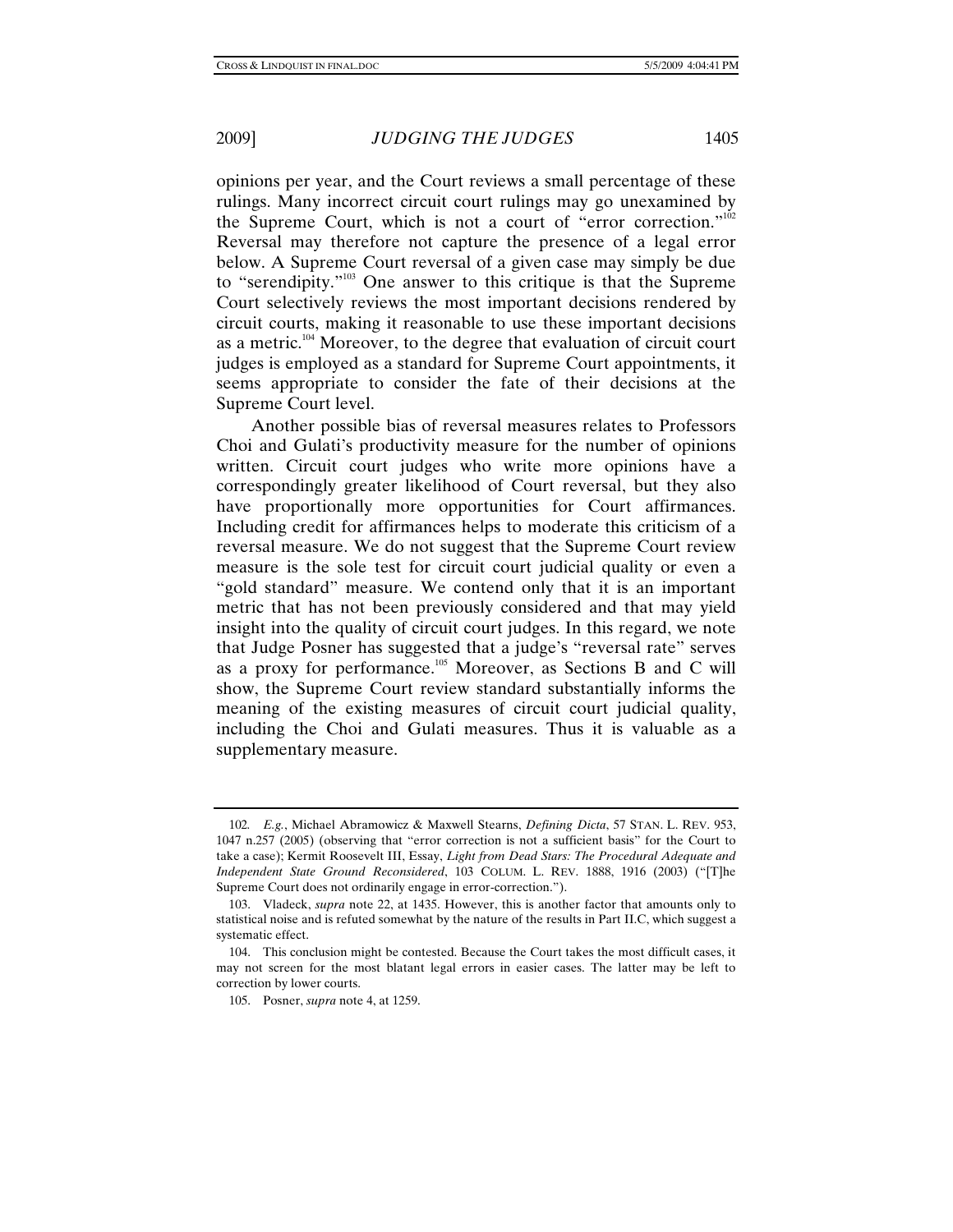# *B. Data and Methods*

We gathered data on Supreme Court reversals from Supreme Court opinions published between 1989 to 2000. Although these data are not perfectly contemporaneous with data from the Choi and Gulati study, the Klein and Morrisroe study, and other sources, this limitation is by no means fatal—the underlying premise of any search for the "best" judge is that judicial quality of individuals is relatively invariant across time. If individuals' judicial quality varies significantly over time, it renders it impossible to presume that the best contemporary judges will also be the best judges in future years. Some evidence does exist to suggest that judicial quality is consistent over time, given the relatively consistent ratings of Judges Posner and Easterbrook in the research described in Part I.C, which covered multiple years.

For each of the Supreme Court opinions, we coded the identity of the circuit court judge whose opinion was being reviewed by the Court, excluding *en banc* decisions. This identified the author of the opinion being reviewed, the judges who signed on to the opinion, and any judges who dissented from the opinion. The judges were broken down into six categories:

- 1. Authored opinion affirmed by the Supreme Court
- 2. Joined opinion affirmed by the Supreme Court
- 3. Dissented from opinion affirmed by the Supreme Court
- 4. Authored opinion reversed by the Supreme Court
- 5. Joined opinion reversed by the Supreme Court
- 6. Dissented from opinion reversed by the Supreme Court

This approach enables more elaborate testing of the fate of circuit court decisions than an exclusive reliance on reversals. From these different scales, we can assess the success of individual circuit court judges on Supreme Court review.

# *C. Results*

This Section sets out the quantitative results of our analysis of the opinions of circuit court judges on Supreme Court review. We provide data for individual judges who were most often reversed and most often affirmed and who most often dissented from decisions reviewed by the Court. We also provide a composite measure to capture the totality of these effects. Finally, we also examine the association between these Supreme Court review metrics and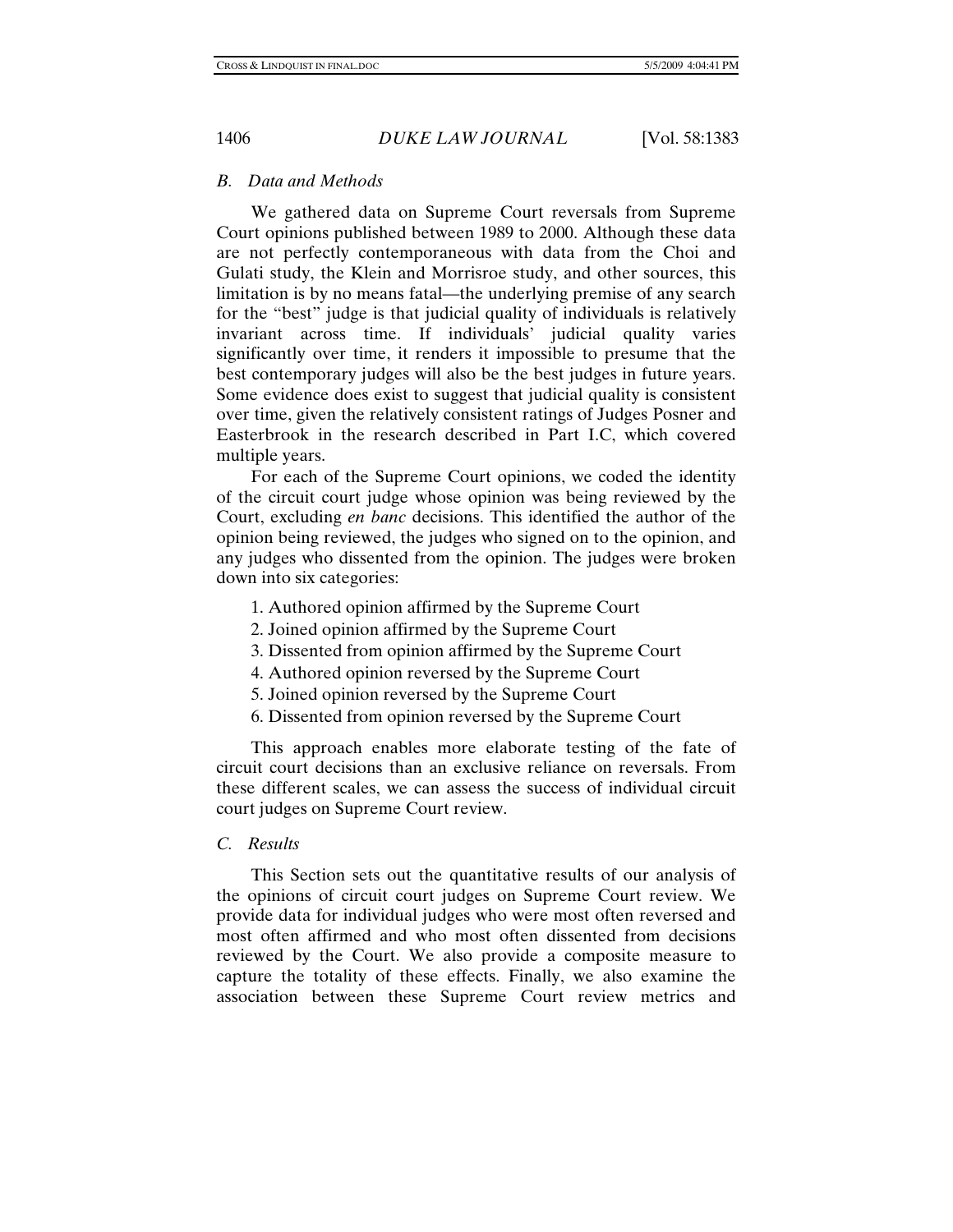preexisting circuit judge ratings, such as the Choi and Gulati quality scale.

We began the analysis by identifying the circuit court judges who were most frequently reversed by the Supreme Court during the time period covered in our data. The mean frequency for judge reversals was 2.04. Table 1 reports the five judges most frequently reversed.

## *Table 1. Most Frequently Reversed*

| Reinhardt (9th) | 14 |
|-----------------|----|
| Pregerson (9th) | q  |
| Fletcher (9th)  | 8  |
| Chapman (4th)   |    |
| J. Gibson (8th) |    |

Unsurprisingly, judges on the Ninth Circuit predominate the list. It is widely known that the Supreme Court has reversed many decisions from this circuit.<sup>106</sup> The reason for this is unclear; it may reflect an ideological effect, a possibility that is examined below. None of the very best Choi and Gulati judges were among those most frequently reversed by the Court.

Next we considered the frequency of reversal for the highest scoring judges on the Choi and Gulati quality scale. Table 2 reports the number of Supreme Court reversals for the top scorers on this quality scale.<sup>107</sup> Judge Lynch is not included in this list because she joined the circuit court midway through the Supreme Court review period that we considered.

*Table 2. Choi and Gulati Winners and Reversal* 

| Posner (7th)      |  |
|-------------------|--|
| Easterbrook (7th) |  |
| Selva (1st)       |  |

The Choi and Gulati tournament winners all suffered a significant number of reversals. Although they were not among the most reversed judges, they did each experience a reversal frequency

<sup>106</sup>*. See, e.g.*, Jerome Farris, *Judges on Judging: The Ninth Circuit—Most Maligned Circuit in the Country—Fact or Fiction?*, 58 OHIO ST. L.J. 1465, 1465 (1997) (noting the high reversal rate for Ninth Circuit opinions reviewed by the Supreme Court).

 <sup>107.</sup> These are among the top five judges as measured by Professor Choi and Gulati's quality measure of number of outside citations. *See* Choi & Gulati, *Mr. Justice Posner?*, *supra* note 1, at 28.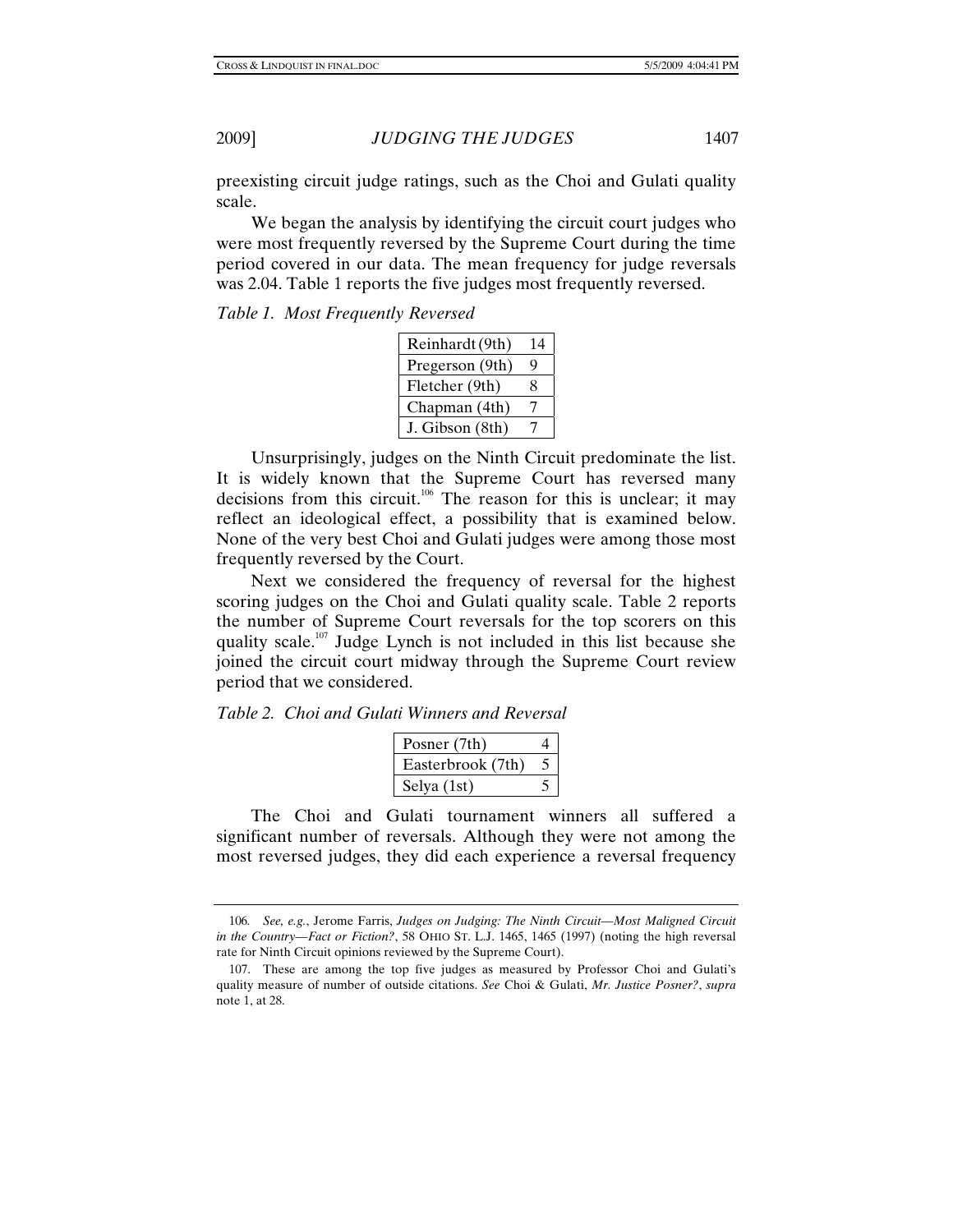about twice that of the median circuit court judge. Of course, this result could stem from these judges' propensity for legal entrepreneurship or innovation.

Judicial quality might also be measured by the number of a judge's decisions affirmed by the Supreme Court. Because these affirmances generally involved particularly salient or controversial cases in which the circuits were split, they could provide a good measure of a judge's ability to reach the "right" decision in the sorts of cases that are heard by the Supreme Court. The mean affirmance frequency was 1.26 for the period analyzed. Table 3 reports the frequency of affirmances for the most-affirmed circuit court judges.

*Table 3. Most Frequently Affirmed* 

| Posner (7th)       | 8 |
|--------------------|---|
| Higginbotham (5th) | 8 |
| Sloviter (3d)      | 6 |
| Widener (4th)      | 6 |
| Winter (2d)        | 5 |
| Seymour (10th)     | 5 |
| Bowman (8th)       | 5 |

The next table takes the Choi and Gulati top scorers and considers the number of their opinions that were affirmed by the Supreme Court.

*Table 4. Choi and Gulati Winners and Affirmance* 

| Posner (7th)      |  |
|-------------------|--|
| Easterbrook (7th) |  |
| Selya (1st)       |  |

Judge Posner is at the top of the list of affirmances, which supports the suggestion that he is the top circuit court judge. Judge Easterbrook is also relatively high on the list, well above the median judge, but Judge Selya had no opinions affirmed during our time period. These results for Supreme Court affirmances are somewhat consistent with the Choi and Gulati findings.

Although these affirmance lists provide valuable information, they also have limitations. A circuit judge can only be affirmed when authoring a majority opinion. Consequently judges who are ideologically out of step with most of their circuits might be undercounted on affirmances, because they would be unable to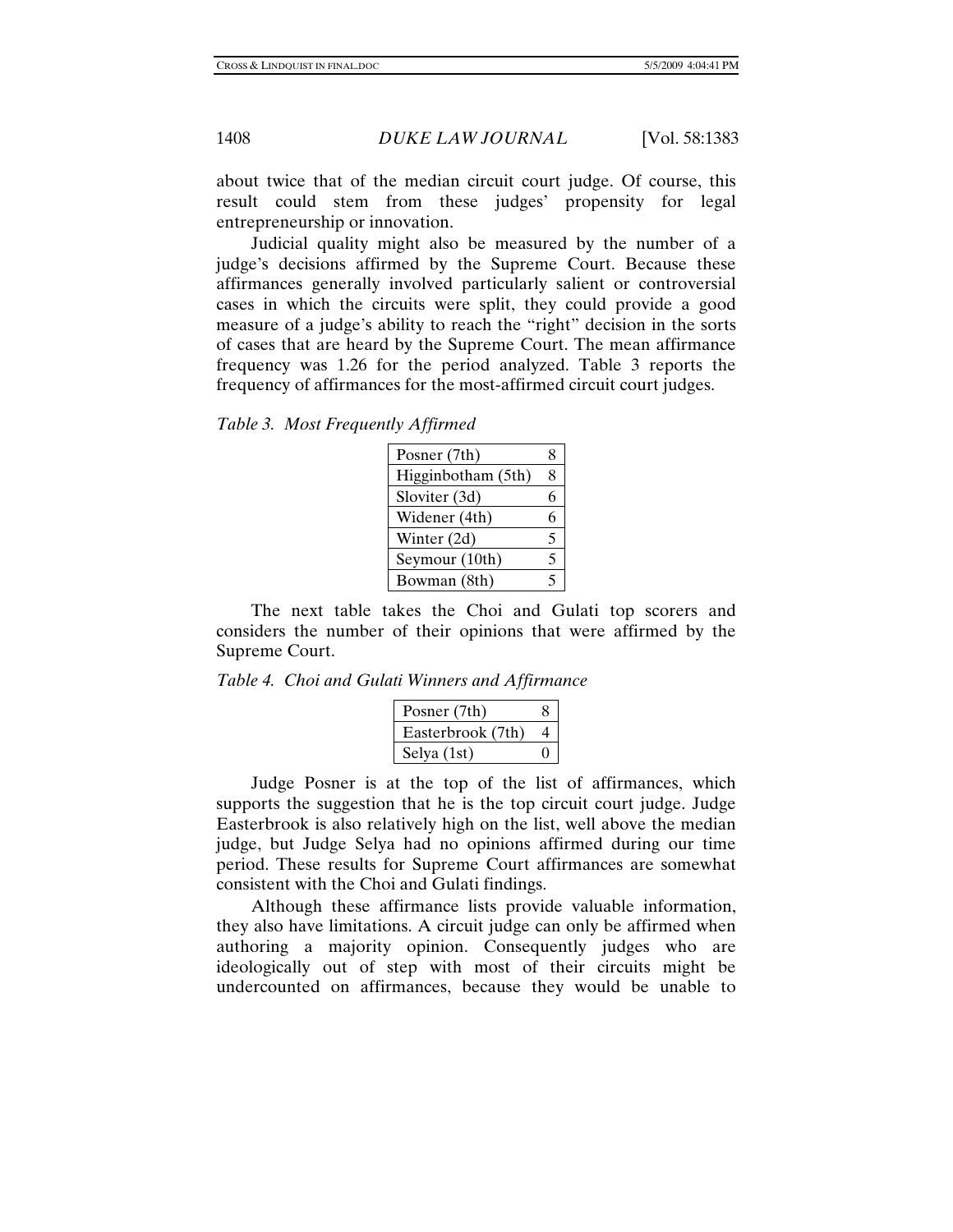command majorities. For example, a conservative judge on a predominantly liberal circuit might find it difficult to write opinions affirmed by the Supreme Court, because such a judge would find it more difficult to command a majority on the panel. This effect may be operating for a conservative judge on the Ninth Circuit, for example. This flaw is corrected somewhat by the analysis of dissenting opinions we undertake immediately below.

Perhaps the best single measure of judicial quality is found in dissents. A judge who dissented from a circuit court opinion reversed by the Supreme Court "got it right," even when the panel majority "got it wrong." Unfortunately, this measure is compromised by the relative infrequency of dissents from circuit court panels,<sup>108</sup> and thus the sample of these cases is smaller.

*Table 5. Most Frequent Dissenters from Reversed Opinions* 

| Kozinski (9th)  | 6        |
|-----------------|----------|
| Wallace (9th)   | 6        |
| Rymer (9th)     | $\Delta$ |
| Kleinfeld (9th) |          |

As hypothesized, this scale is dominated by Ninth Circuit judges, who had a particularly large number of reversed cases from which they had the opportunity to dissent. The scale is led by the more conservative judges on the circuit. From the Choi and Gulati list, Judge Posner dissented from one reversed opinion, and Judge Easterbrook dissented from two reversed opinions. Both Posner and Easterbrook also dissented from one opinion that was subsequently affirmed by the Supreme Court.

To obtain an overall measure of success before the Supreme Court requires the combination of these results. We created a composite variable to reflect the cumulative success of judges before the Supreme Court, labeled *Reviewscore*. The weighting of this variable is somewhat arbitrary, but we gave greater weight to opinion authors and dissenters (both positive and negative) than to those who simply joined an opinion that was reviewed.<sup>109</sup> Because the Supreme

 <sup>108.</sup> For a review of the practice of dissenting on circuit courts, see generally VIRGINIA A. HETTINGER, STEFANIE A. LINDQUIST & WENDY L. MARTINEK, JUDGING ON A COLLEGIAL COURT (2006). The overall probability of a dissenting opinion on the circuit courts is about 4 percent. *Id.* at 66 tbl.2.

<sup>109</sup>*. Reviewscore* is based on the following weights:

<sup>1.</sup> Authored opinion affirmed by the Supreme Court  $= 2$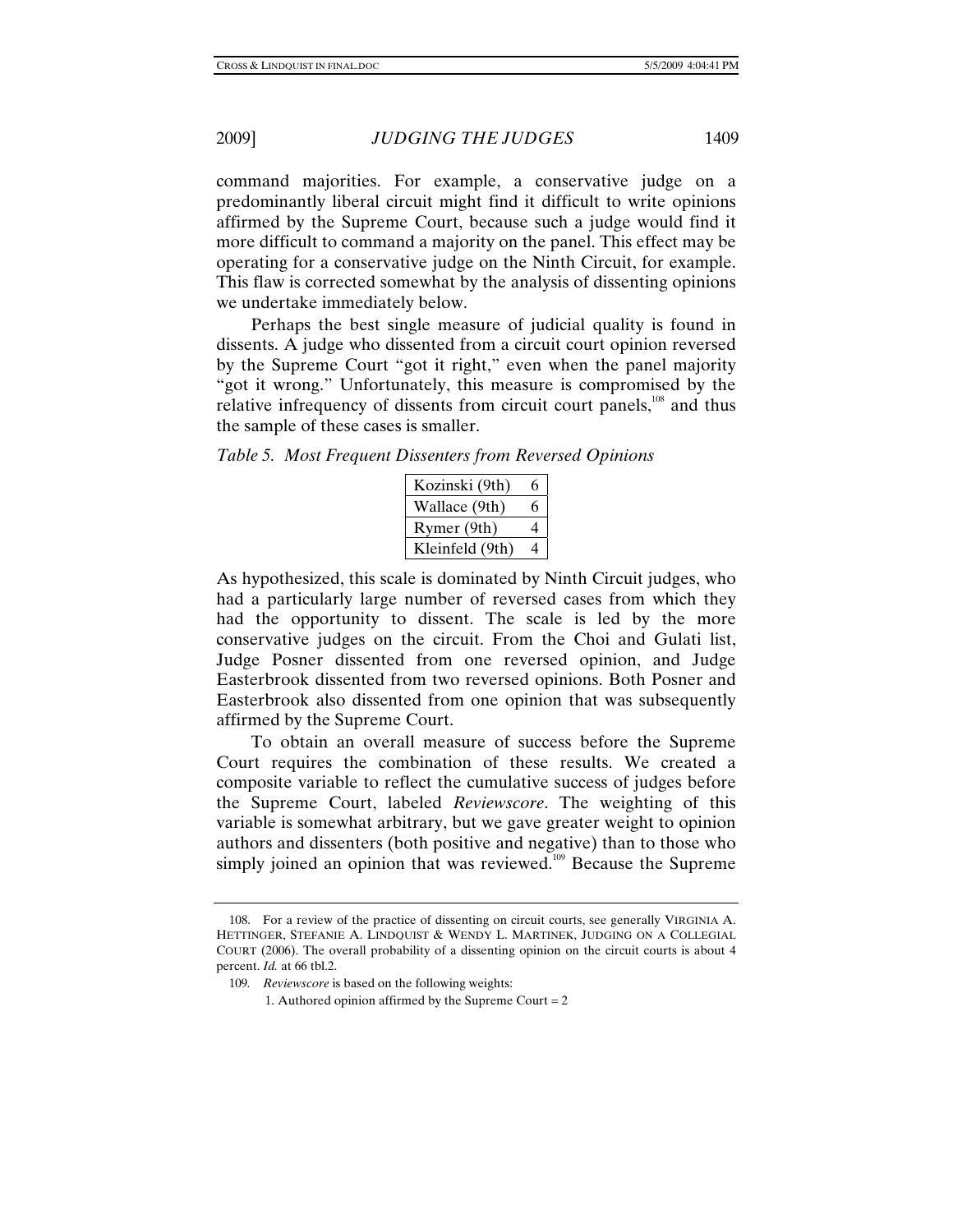Court tends to reverse more decisions than it affirms, the average score was a negative one. The mean *Reviewscore* for the judges was -2.18. Table 6 reports the top five scores of circuit court judges on this metric.

*Table 6. Top Judges on Reviewscore* 

| Mansmann (3d)  | Q |
|----------------|---|
| Rosenn (3d)    | 8 |
| Kozinski (9th) | 8 |
| Wallace (9th)  |   |
| Buckley (D.C.) |   |

These results provide a cumulative measure of the success of circuit judge decisions before the Supreme Court, considering authored opinions, joined opinions, and dissents as compared with results at the Court. Although our weighting process might be modified, changes are unlikely to produce dramatic results in the relative standing of the judges. Table 7 reports the results of the top judges on the Choi and Gulati measure with our more comprehensive *Reviewscore* variable.

*Table 7. Choi and Gulati Winners and Reviewscore* 

| Posner (7th)      |       |
|-------------------|-------|
| Easterbrook (7th) |       |
| Selya (1st)       | $-10$ |

With his higher number of affirmances, Judge Posner does much better than the median judge and is near the circuit court judges with the top *Reviewscores*, tied for sixth. Judge Easterbrook is only slightly better than the median judge, and nowhere near the top judges on this scale. On the Supreme Court review measure, Judge Selya does poorly, with a score that is well below the median.

 Our Supreme Court review measure is not wildly contrary to Professors Choi and Gulati's findings, but neither does it confirm them. Their top judge, Posner, does well on the Supreme Court

<sup>2.</sup> Joined opinion affirmed by the Supreme Court  $= 1$ 

<sup>3.</sup> Dissented from opinion affirmed by the Supreme Court = -2

<sup>4.</sup> Authored opinion reversed by the Supreme Court = -2

<sup>5.</sup> Joined opinion reversed by the Supreme Court = -1

<sup>6.</sup> Dissented from opinion reversed by the Supreme Court  $= 2$ 

This system gave particular credit to judges whose opinions were affirmed by the Supreme Court or those who dissented from circuit court opinions later reversed by the Supreme Court.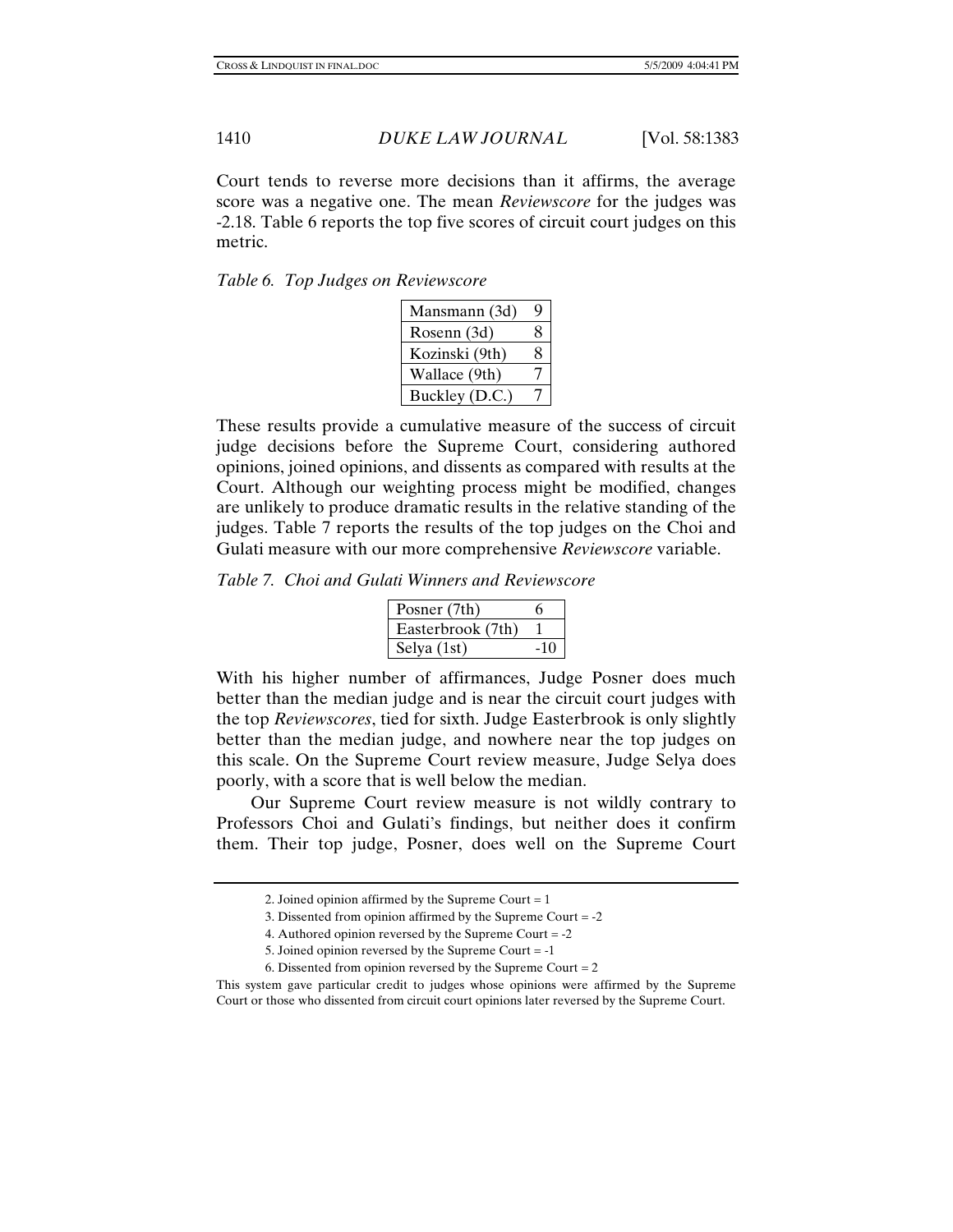measure.

review measure, but he is not at the very top of the measure. Their clear second judge, Easterbrook, does only modestly well on the Supreme Court measure. Another top-scoring judge in the preexisting research, Selya, actually does quite poorly on our

 Because the use of Supreme Court review has been criticized for potential ideological biasing of quality, we tested the data for the possibility of ideological skewing of the review score ratings. To do so, we first assigned a point estimate of ideology for each circuit court judge, computed by Professors Michael Giles, Virginia Hettinger, and Todd Peppers.<sup>110</sup> On this scale, higher scores are associated with higher measures of a judge's conservatism. These scores were tested as a determinant of our cumulative *Reviewscore* variable. The results are graphically depicted in the following figure.

<sup>110</sup>*. See* Micheal W. Giles, Virginia A. Hettinger & Todd Peppers, *Picking Federal Judges: A Note on Policy and Partisan Selection Agendas*, 54 POL. RES. Q. 623, 624 (2001). The estimates for individual judges were based on presidential ideology plus consideration of senatorial ideology when senatorial courtesy was relevant to the appointment. *Id.* at 626–27.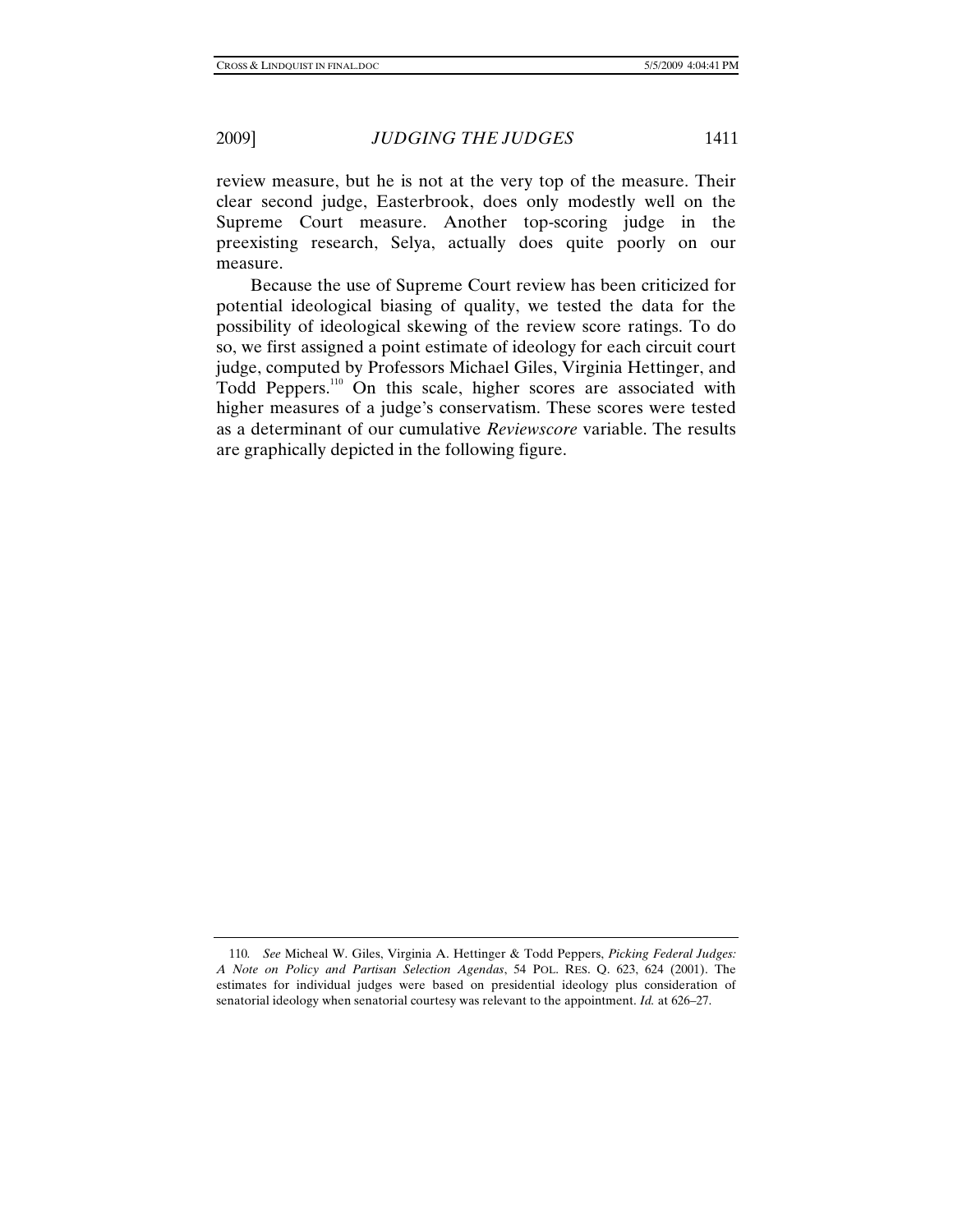



The regression line is slightly ascending, which indicates that conservative circuit judges tend to have slightly higher *Reviewscores* than liberal judges, but the association does not approach statistical significance. Moreover, the  $R^2$  term was less than .02, which demonstrates that any association was a very slight one that would not materially bias the use of this measure in evaluation. There was some "Ninth Circuit effect" in our results. But there is no obvious reason why the Supreme Court would have a vendetta against this circuit, so the results presumably display the Court's evaluation of the correctness of that circuit's decisions. By contrast, Professors Choi and Gulati's citation analysis apparently does contain a substantial ideological bias.<sup>111</sup> Hence, this potential bias counsels in favor of

<sup>111</sup>*. See* WERL, *supra* note 2, at 174 (reporting a statistically significant association between appointment by a Republican president and higher citation counts).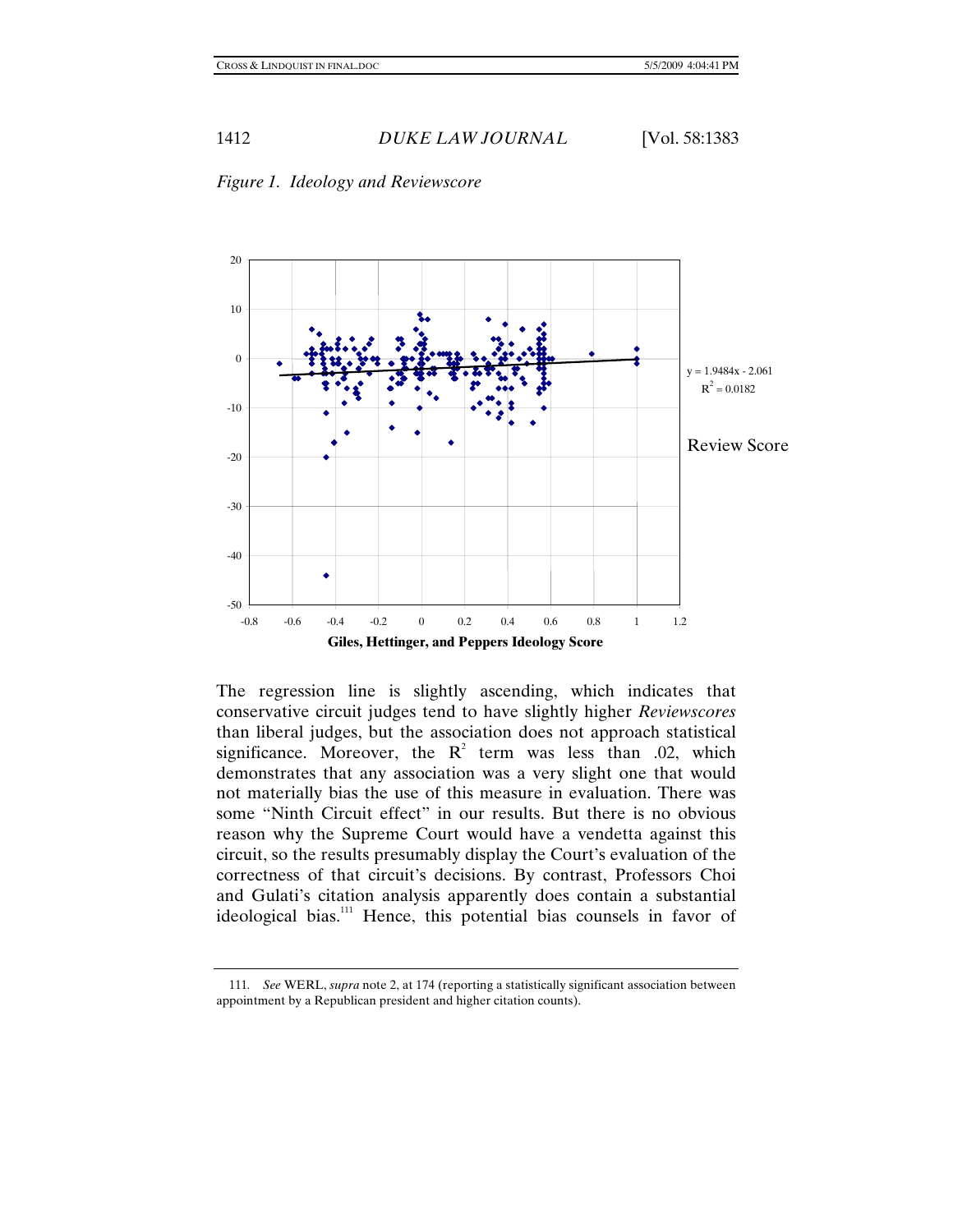considering Supreme Court review in the evaluation of circuit court judges.

 Although we have compared Professor Choi and Gulati's top scorers with the results of Supreme Court review, a more rigorous statistical analysis is necessary to assess the association of their scores with Supreme Court results. Consequently, we now undertake regressions comparing the scores from Choi and Gulati's citation count measure, which they described as their measure of judicial quality. Table 8 reports the results of simple regressions using this measure of quality as an independent variable, and using *Reviewscore*, reversals, and affirmances as the dependent variables. The t-score for each association is in parentheses after its coefficient.

*Table 8. Choi and Gulati Quality and Supreme Court Success* 

|             | <i>Reviewscore</i> Reversed Affirmed |      |      |
|-------------|--------------------------------------|------|------|
| C&G Quality | $-.0003$                             | .001 | .002 |
| $R^2$       | 0.00                                 | 0.02 | 0.11 |
|             | 58                                   | 58   | 58   |

Higher quality on Choi and Gulati's outside circuit citations actually corresponds with a higher rate of reversal and a lower *Reviewscore*, though neither association is statistically significant. A higher quality score also translates into a higher rate of affirmance by the Supreme Court, and only this association is statistically significant. The quality judges on the Choi and Gulati measure appear to be fairly aggressive in their decisionmaking, provoking more frequent Supreme Court review. They are relatively successful in achieving higher numbers of affirmances, but they also suffer more losses than the average judge.

 To explore the association between measures of judicial quality, we expand our analysis to consider other research. We can produce the correlations between various measures, and we employ the *Reviewscore* from our data; the quality score from the Choi and Gulati study; the prestige score from the Klein and Morrisroe study; $^{112}$ the ratings of judges summarized in the Almanac of the Judiciary, also from the Klein and Morrisroe study; and the judges' Supreme Court citation rate (SCcite), from the Berger and George study.<sup>113</sup> Table 9 presents an intercorrelation matrix showing the degree to which each of these measures correlates with each other measure.

 <sup>112.</sup> Klein & Morrisroe, *supra* note 81, at 375–76.

 <sup>113.</sup> Berger & George, *supra* note 88 (manuscript at 3).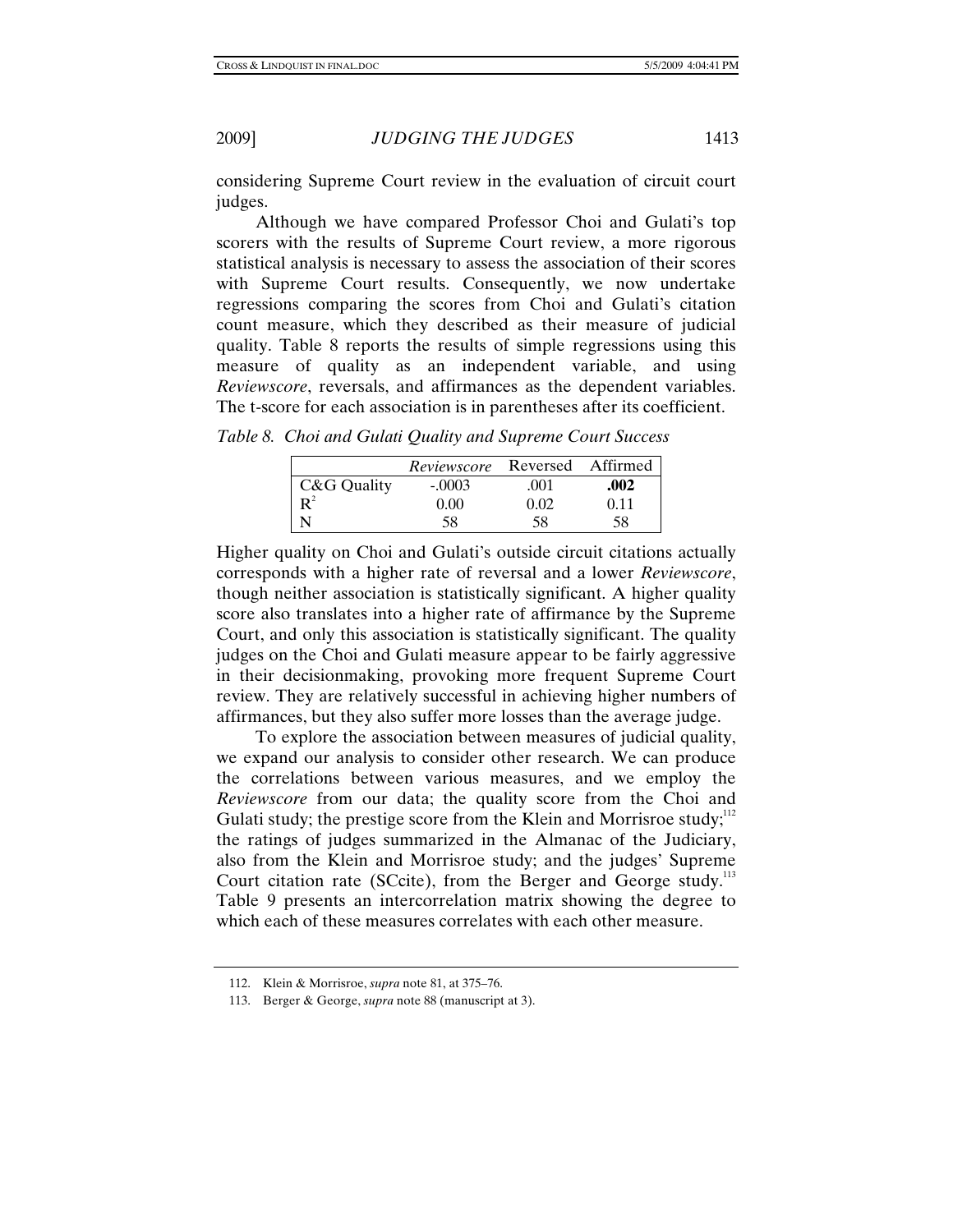|             | Reviewscore | <b>Ouality</b> |                          | Prestige Almanac SCcite  |  |
|-------------|-------------|----------------|--------------------------|--------------------------|--|
| Reviewscore |             |                |                          |                          |  |
| Quality     | .0907       |                |                          |                          |  |
| Prestige    | .3136       | .8950          | $\overline{\phantom{0}}$ |                          |  |
| Almanac     | .5980       | .2168          | .3460                    | $\overline{\phantom{0}}$ |  |
| SCcite      | .1090       | .8874          | .8351                    | .2454                    |  |

*Table 9. Intercorrelation of Judge Scores* 

The clearest finding is that quality, prestige, and SCcite are highly correlated, which strongly suggests that they are capturing some underlying measure of judging. The relative lack of association with *Reviewscore* and the Almanac rating, though, suggests that these measures may capture only one dimension of judicial quality. Interestingly, the ratings of judges by lawyers in the Almanac correlate more closely with *Reviewscore* than with any of the other variables. Perhaps lawyers and the Supreme Court are seeing judicial qualities that are not measured by the circuit court citation and invocation scales.

 We are hesitant to ascribe too much significance to our Supreme Court review results. We do not claim that they are a pure measure of judicial quality or that they are ambiguously superior to other metrics. Judge Reinhardt of the Ninth Circuit had the worst *Reviewscore* of any judge in our data, at -44. Whatever one thinks of his opinions, we suspect that few would regard him as clearly the *worst* circuit court judge sitting on the bench. His outside circuit citations in the Choi and Gulati study exceeded the median. Instead, we offer these Supreme Court–based scores as one additional dimension of quality to be considered in the evaluation. The relative scores of the judges are surely explained in part by the different approaches to judging discussed in Part III.

## III. JUDICIAL TYPES COMPARED AND CONTRASTED

 The use of a single quality scale or even multiple scales combined together implicitly presumes that there is one measure of judicial quality that need only be identified and quantified. It is possible, however, that there are multiple types of judges with multiple types of virtues and shortcomings, with no one type clearly preferable to others. In this Part, we consider the possible typologies of circuit court judges and how they may be seen in the quantitative empirical measures used to evaluate the judges.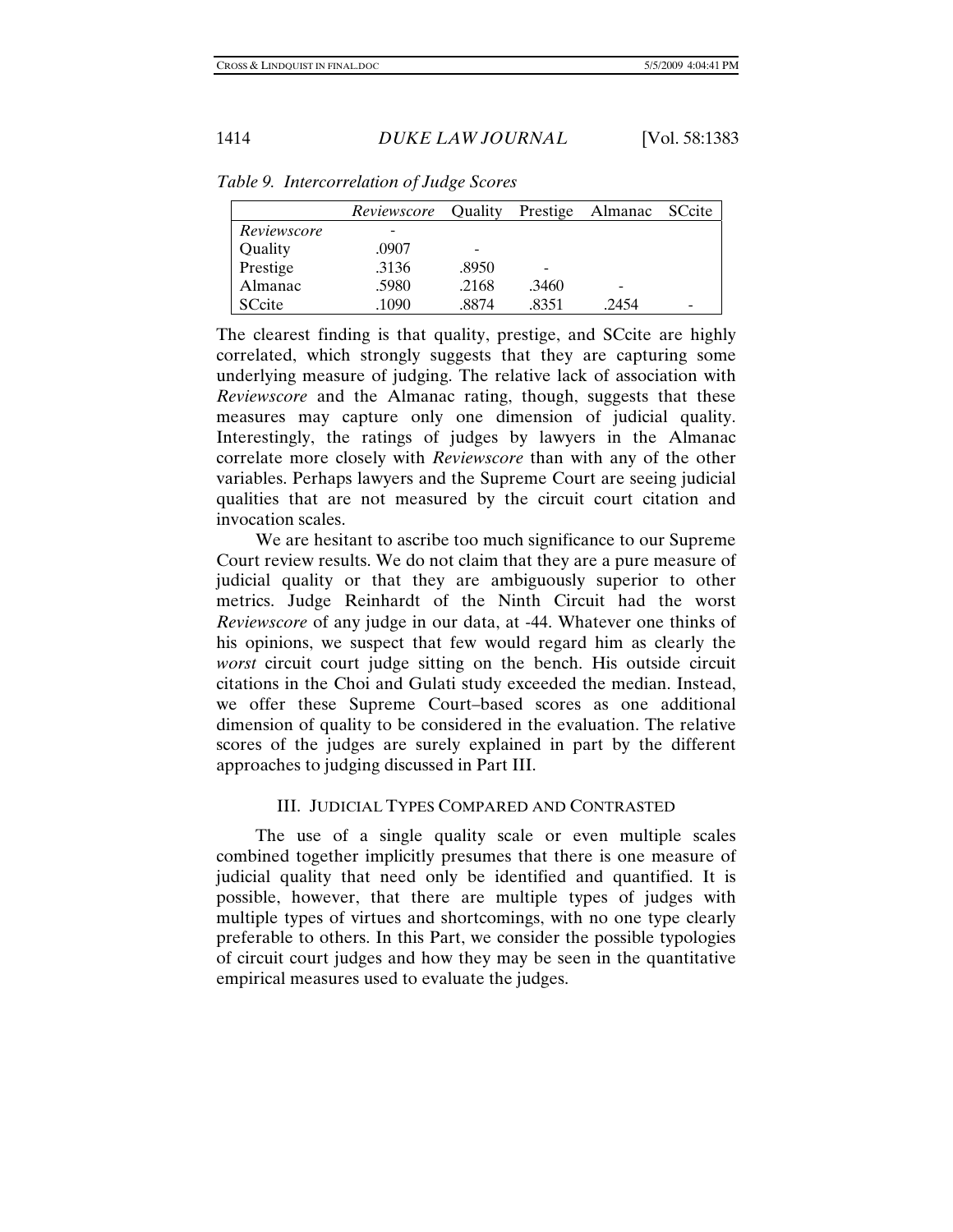Professor Solum discussed the many features that factor into assessments of judicial quality, but these features can be very difficult to capture empirically. Professors Choi and Gulati concede that their empirical results miss important considerations, "such as a judge's propensity to be fair, do justice, exercise judgment, and demonstrate judicial temperament."<sup>114</sup> The Supreme Court review measures get at these considerations only very indirectly and imprecisely. The various measures, though, can help us identify distinct types of judges. These identifications can then be used, when combined with normative arguments, to evaluate different judges for different purposes.

## *A. Judicial Types*

 Circuit court judges may have different theories of judging, and these theories can influence our study of quality. The classic study of courts of appeals was conducted by Professor J. Woodford Howard.<sup>115</sup> Based on surveys of Second, Fifth, and D.C. Circuit judges, he identified two basic judicial types. He characterized a minority of judges as "innovators" who "felt obliged to make law whenever the opportunity occurs."116 One judge declared that the best part of being a judge was "launching new ideas."117 By contrast, a slightly larger minority of judges, whom Howard called "interpreters," believed that "judicial lawmaking should be held to a minimum."<sup>118</sup> A judge of this category declared that he "should leave innovation within the confines of the particular case and leave wholesale innovation to the legislature."<sup>119</sup> The majority of judges, called "realists," took a hybrid position less innovative than that of the innovators but more innovative than that of the interpreters.<sup>120</sup>

 Professor David Klein's subsequent survey of circuit court judges also found different values in the judiciary. Most judges regarded "legally correct decisions" as very important but put widely varying importance on having a "coherent, uniform law" or producing

120*. Id.*

 <sup>114.</sup> Choi & Gulati, *Mr. Justice Posner?*, *supra* note 1, at 42.

<sup>115</sup>*. See* J. WOODFORD HOWARD, JR., COURTS OF APPEALS IN THE FEDERAL JUDICIAL SYSTEM (1981).

<sup>116</sup>*. Id.* at 160 (internal quotation marks omitted).

<sup>117</sup>*. Id.* at 161 (internal quotation marks omitted).

<sup>118</sup>*. Id.* at 162.

<sup>119</sup>*. Id.*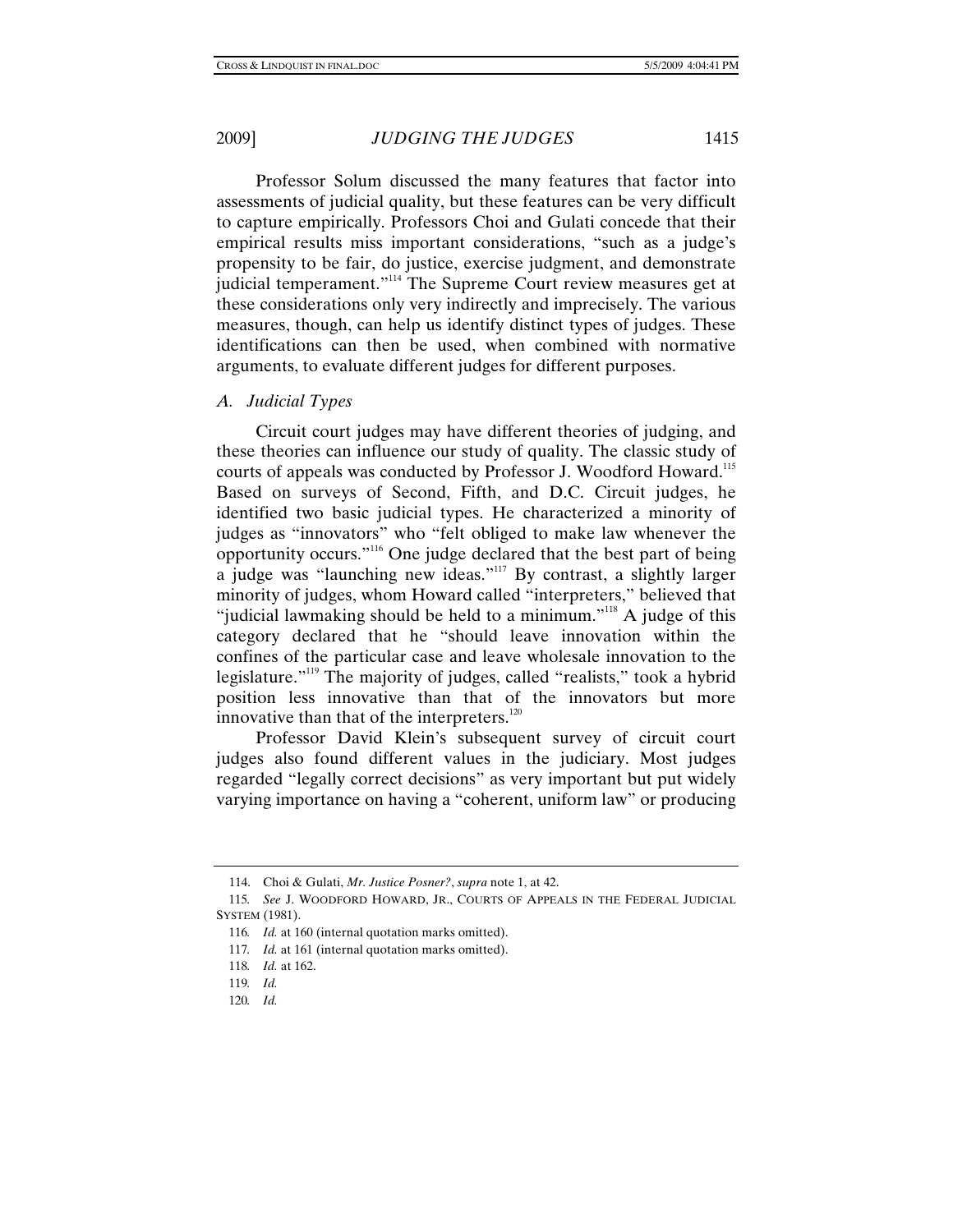"just outcomes."<sup>121</sup> Judges also acknowledged a tradeoff between promptness in issuing opinions and opinion quality.<sup>122</sup> Although Klein did not directly reexamine the Howard categories of judicial types, his survey demonstrated that judges approach their roles very differently. These different approaches are distinct from quality or ability, but they may relate to those attributes.

 Judges are a diverse lot, like any group of humans. They value different things in the course of rendering their decisions. Some may be more ideological in their judgments. Some may be more traditionally legalistic in their decisionmaking. Others may be pragmatic. As the surveys show, different judges view their roles differently. Judges place different emphases on the tradeoff between their roles as "generators of precedents" and resolvers of disputes. $123$ Judges who emphasize their role as precedent-generators might be expected to issue decisions that differ in terms of the features measured by Choi and Gulati's quality analysis.

 A judge's type may substantially influence citation counts. In Part I.B.1, we discussed the variables that might create statistical "noise" that could interfere with research based on citations but not inherently bias such research. Here, we recognize that there are some systematic biases to the citation-counting system, previously unrecognized, that could bias the results and potentially distort our conclusions about judicial quality. The frequency of citations may capture different perceptions of the judicial role as much as they capture different degrees of judicial quality. This is fine only insofar as the judicial role correlated with higher citations is a normatively desirable role for judges. But the latter claim has not been supported.

 The first role of a judge is to decide cases and reach the correct outcome, regardless of the opinion, and the citation studies fail to directly capture this role. Circuit court judges are also expected to write opinions in some cases, which creates the public good of defining the law. The citation studies may capture this measure, but more citations do not necessarily imply better opinions, because this depends on the definition of "better." One source suggests that an

 <sup>121.</sup> KLEIN, *supra* note 5, at 22 tbl.2.1.

<sup>122</sup>*. Id.* at 26.

<sup>123</sup>*. See* Farber, *supra* note 14, at 1178. He suggests that a "judge who is willing to cut corners on fidelity to the record can publish more opinions," but notes that such a judge "is also decreasing the ability of the legal system to respond accurately to the facts of cases" and degrading the overall performance of the system and fairness to individual litigants. *Id.*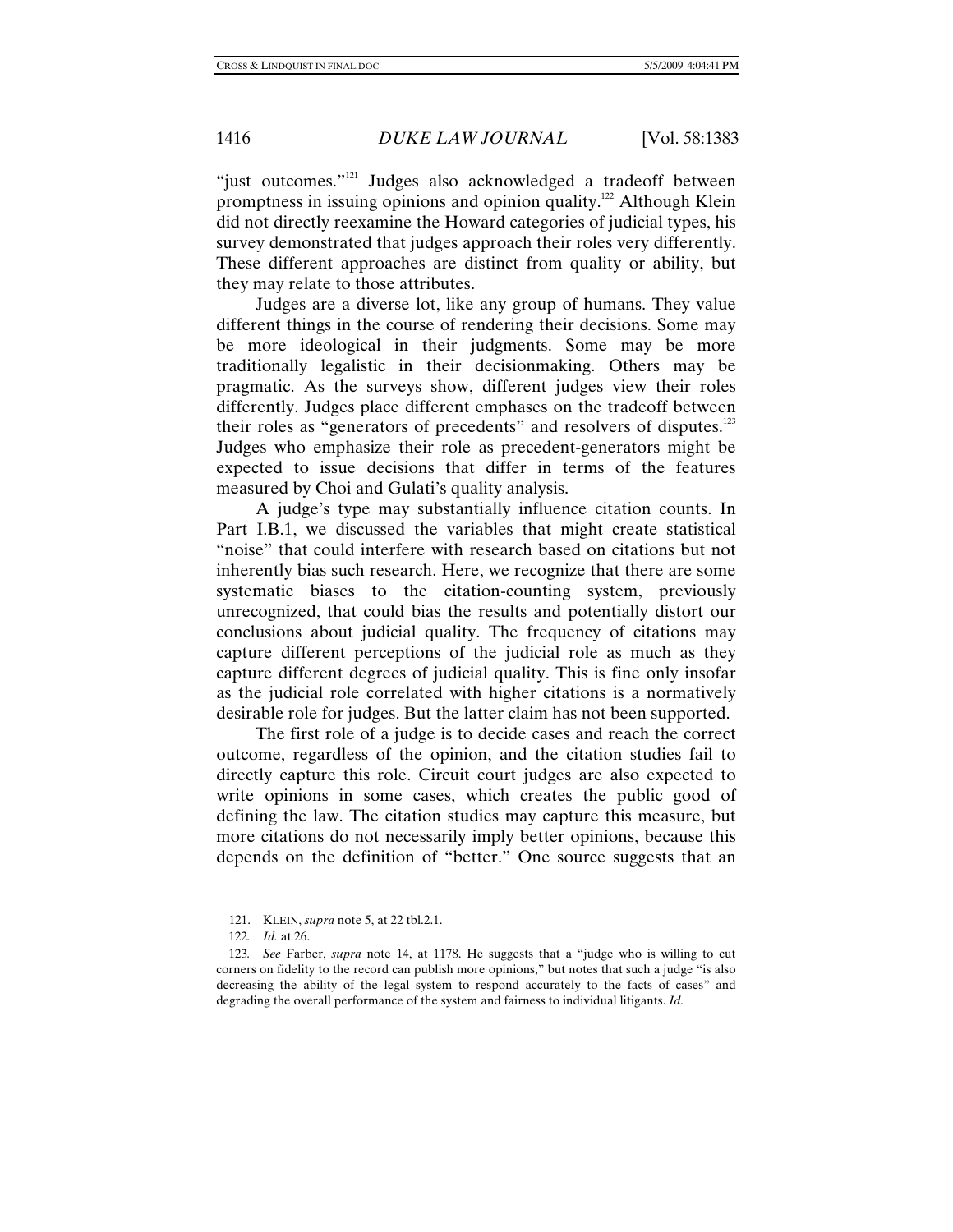opinion is cited "as long as it helps to resolve cases."124 More citations could therefore be a useful measure of helpfulness. But it may also be that decisions that are less restrictive and that place greater trust and discretion in the judges deciding future cases will be cited less. If one believed that decisions permitting such discretion were good ones, the citation-counting results could be underinclusive.<sup>125</sup>

 Especially clear decisions might also produce fewer citations because of litigant case selection effects. The established Priest-Klein hypothesis suggests that only the difficult cases at the margin go to court, whereas the easy cases are settled.<sup>126</sup> An opinion that sets out a clear governing rule for future decisions would produce fewer marginal cases than one that establishes a more ambiguous rule. The ambiguous rule would be cited more often because it yields more cases, but it would not necessarily be the preferred rule, nor would its creating judge be the preferred judge.

 Other decision characteristics might influence citations but not necessarily be desirable. Simple writing style could affect citations in ways that are not particularly socially valuable.<sup>127</sup> For example, one might expect the addition of *dicta* to an opinion to increase its citation counts, but this is not necessarily considered a positive addition.<sup>128</sup> Perhaps longer opinions are more often cited due simply to their length, which is also debatable as a virtue of opinion writing.<sup>129</sup> Unusually pithy or clever language might be more often cited. At the

 <sup>124.</sup> Montgomery N. Kosma, *Measuring the Influence of Supreme Court Justices*, 27 J. LEGAL STUD. 333, 340 (1998).

 <sup>125.</sup> In a different context, Professor Vladeck suggests that "a less interventionist Court is not necessarily a less effective or influential Court." Vladeck, *supra* note 22, at 1437.

<sup>126</sup>*. See generally* George L. Priest & Benjamin Klein, *The Selection of Disputes for Litigation*, 13 J. LEGAL STUD. 1 (1984) (proffering empirical explanations as to which cases will reach trial and which will settle).

<sup>127</sup>*. See, e.g.*, Choi & Gulati, *Mr. Justice Posner?*, *supra* note 1, at 30–31 (observing that "the judge who invests a great deal of resources into writing a good description of the standard of review might obtain a large number of cites" but that those resources might be better spent on other tasks). Professors Choi and Gulati also note that certain judges, such as those with an academic background, may "write in an especially provocative and pedagogic fashion" that might generate high citation numbers independent of the substance of their opinions. *Id.* at 32; *see also* Vladeck, *supra* note 22, at 1432 (suggesting that the high frequency of citations to Judge Learned Hand was more due to the "nimbleness of his pen" than to "the force of his logic").

<sup>128</sup>*. See* Farber, *supra* note 14, at 1179 (suggesting that citation counts may reflect the "insertion of unnecessary dicta or address issues not raised by the lawyers or addressed by the trial judge," none of which seem to be "particularly beneficial behaviors").

<sup>129</sup>*. See* David J. Walsh, *On the Meaning and Pattern of Legal Citations: Evidence from State Wrongful Discharge Precedent Cases*, 31 LAW & SOC'Y REV. 337, 357 (1997) (finding that longer opinions received more citations).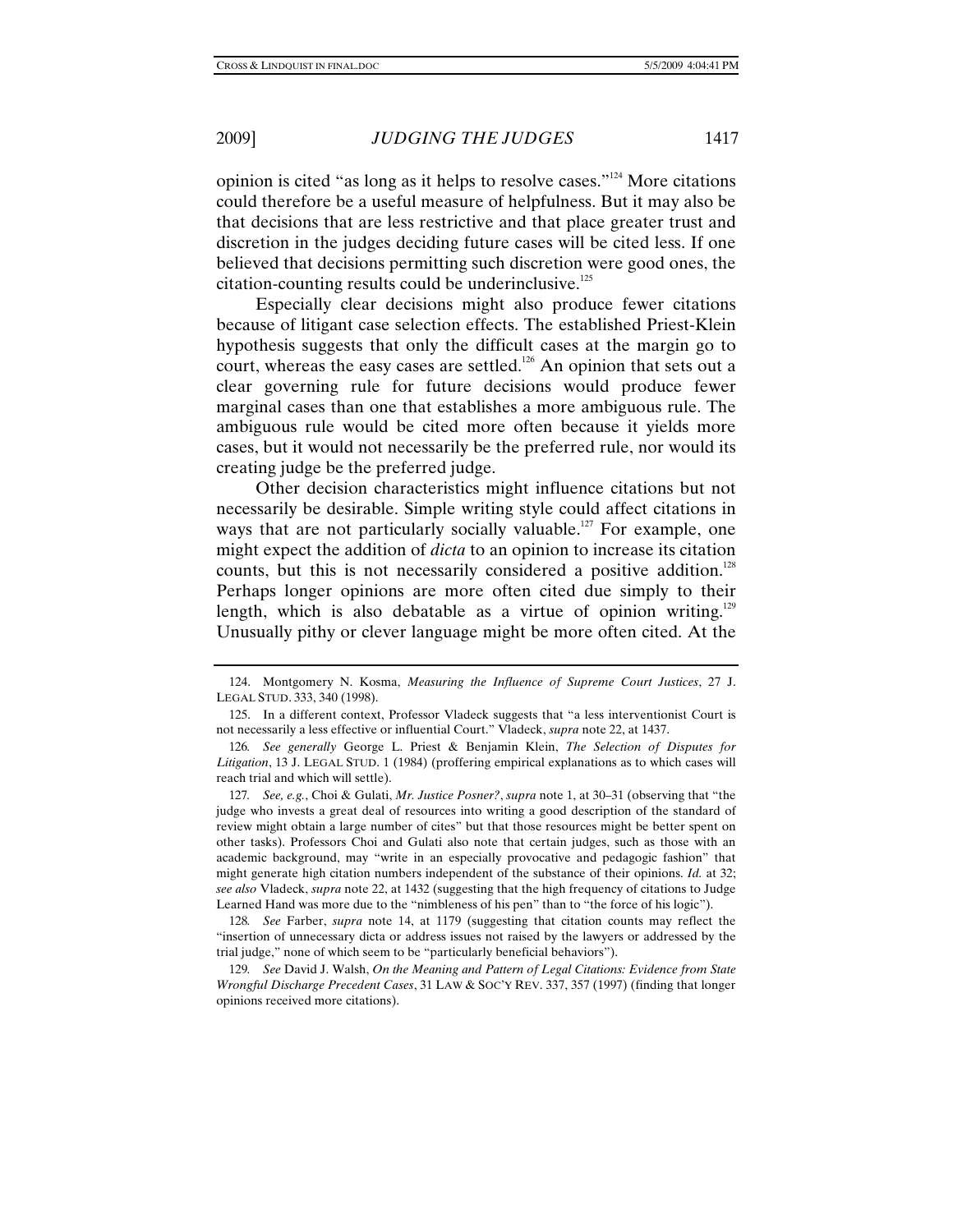circuit court level, reversals of the district court tend to be cited more often than affirmances,130 but less deference to district courts may not be desirable. Choice of issues may influence citation counts. A bold judge who decides cases on constitutional grounds might receive more citations than one who narrowly interprets a statute to avoid the constitutional issue.<sup>131</sup>

 The invocation standard, which measures mentions of judges by name, does not suffer directly from the shortcomings of the citation measure, but it has its own biases. The standard is very likely biased by extrajudicial activities. Judge Posner, for example, has produced an amazing amount of scholarship over and above his judicial effort, $132$ which substantially raises his profile and surely makes it more likely that his name will be invoked in an opinion for its persuasive effect. This might be called a "superstar" effect, as evidenced by the relatively few high outliers on these measures, and it very likely influences citation counts as well.<sup>133</sup> Such citations may reflect "familiarity" more than "quality."<sup>134</sup>

 Judges' qualifications on the traditional citation count or invocation measures are not likely to much affect our Supreme Court review measures discussed above, which are based on decisional outcomes and substantive precedent. One can dispute whether citations or Supreme Court outcomes is the better measure, but that dispute would miss the point that they are measuring two different types of quality. Indeed, the respective qualities may be inverse; Judge Posner suggests that judicial creativity (which might be expected to yield more citations) is likely to increase a judge's

<sup>130</sup>*. See* Brian N. Lizotte, *Publish or Perish: The Electronic Availability of Summary Judgments by Eight District Courts*, 2007 WIS. L. REV. 107, 140 n.159 (arguing that this makes intuitive sense "because a reversal alters the status quo set by the district court, meriting a more careful explanation, and also indicates that the law is uncertain").

 <sup>131.</sup> There is a canon of statutory interpretation that statutes should be construed to avoid constitutional issues when possible. *See, e.g.*, NLRB v. Catholic Bishops of Chi., 440 U.S. 490, 504–07 (1979) (construing a statute narrowly to avoid a potential constitutional question).

 <sup>132.</sup> Choi & Gulati, *Mr. Justice Posner?*, *supra* note 1, at 24 (observing that Judge Posner "writes multiple books and articles every year"). The same is true for Judge Easterbrook, though to a lesser degree. *Id.* at 25 n.18.

<sup>133</sup>*. See* Farber, *supra* note 14, at 1183 (discussing the superstar effect and how it influences citations and invocations). Professor Solum provides a slightly different explanation for this effect. He argues that some decisions are situated more prominently in the network of citations, which causes them to be more frequently cited, which in turn creates a positive feedback loop that induces still more citations. Solum, *supra* note 2 (manuscript at 16).

 <sup>134.</sup> Vladeck, *supra* note 22, at 1432.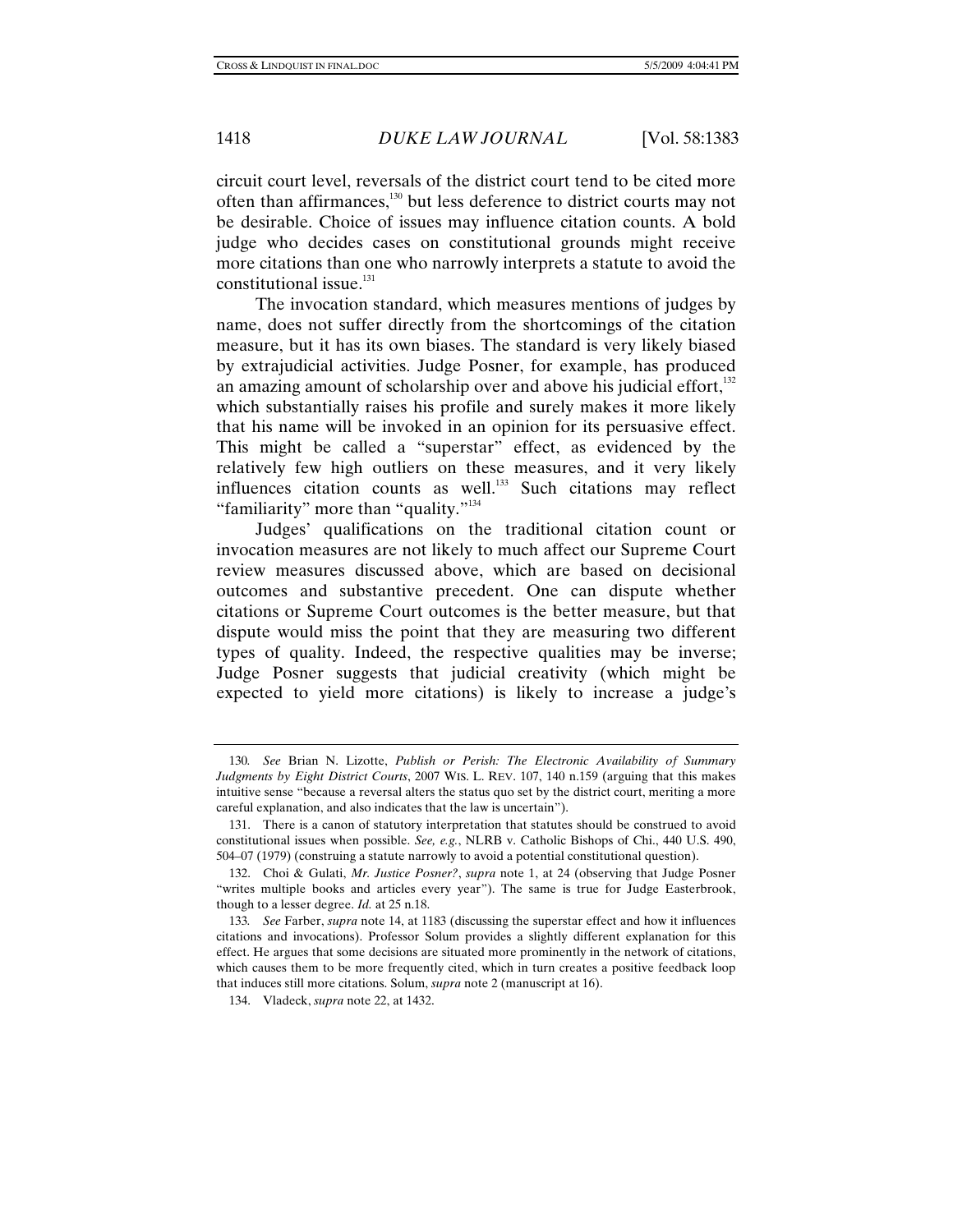reversal rate, as compared to the "unadventurous judge."<sup>135</sup> One cannot evaluate the measures themselves without carefully considering what type of judiciary is desired.

 This Section will discuss two judging styles, which we call the judicial entrepreneur and the judicial minimalist. These two styles are not the only possible judicial approaches as neither precisely identifies the "unadventurous" career judge bureaucrat type or the leisure-seeking type.136 Judicial entrepreneurs and judicial minimalists are not even wholly exclusive categories, but they set out a distinct contrast of approaches to judging that best enables a framing of different theories of the good judge. Judicial entrepreneurs are like Howard's judicial "innovators," whereas judicial minimalists are more like his judicial "interpreters." We shift the semantics to correspond to words more commonly employed in the political science and legal research.

1. *Judicial Entrepreneurs*. The political science literature has addressed a concept it calls "policy entrepreneurs."<sup>137</sup> Policy entrepreneurs are individuals who push a new approach to public policy by setting an agenda for change. They are individuals "who specialize in identifying problems and finding solutions."<sup>138</sup> The research has focused generally on the legislative process, in which such entrepreneurs are prominent. In one study of twenty-three policy formulation processes, such entrepreneurs were important in fifteen and unimportant in only three cases.<sup>139</sup> The activities taken by such entrepreneurs include defining and reframing problems, specifying alternatives and advocating ideas, and "exposing such ideas to relevant constituencies.<sup>140</sup> After identifying some problem, the entrepreneur "must develop strategies for presenting their ideas to

 <sup>135.</sup> Posner, *supra* note 4, at 1277.

<sup>136</sup>*. See id.* at 1263–64 (discussing unadventurous career, bureaucrat, and leisure-seeking types of judges).

<sup>137</sup>*. See, e.g.*, FRANK R. BAUMGARTNER & BRYAN D. JONES, AGENDAS AND INSTABILITY IN AMERICAN POLITICS 3–4 (1993) (discussing the concept of policy entrepreneurship).

 <sup>138.</sup> NATHAN W. POLSBY, POLITICAL INNOVATION IN AMERICA: THE POLITICS OF POLICY INITIATION 171 (1984). They are those "willing to invest their resources in return for future policies they favor." JOHN W. KINGDON, AGENDAS, ALTERNATIVES, AND PUBLIC POLICIES 214 (1984).

 <sup>139.</sup> KINGDON, *supra* note 138, at 189.

<sup>140</sup>*. See* Nancy C. Roberts & Paula J. King, *Policy Entrepreneurs: Their Activity Structure and Function in the Policy Process*, 2 J. PUB. ADMIN. RES. & THEORY 147, 148 (1991) (setting forth these activities).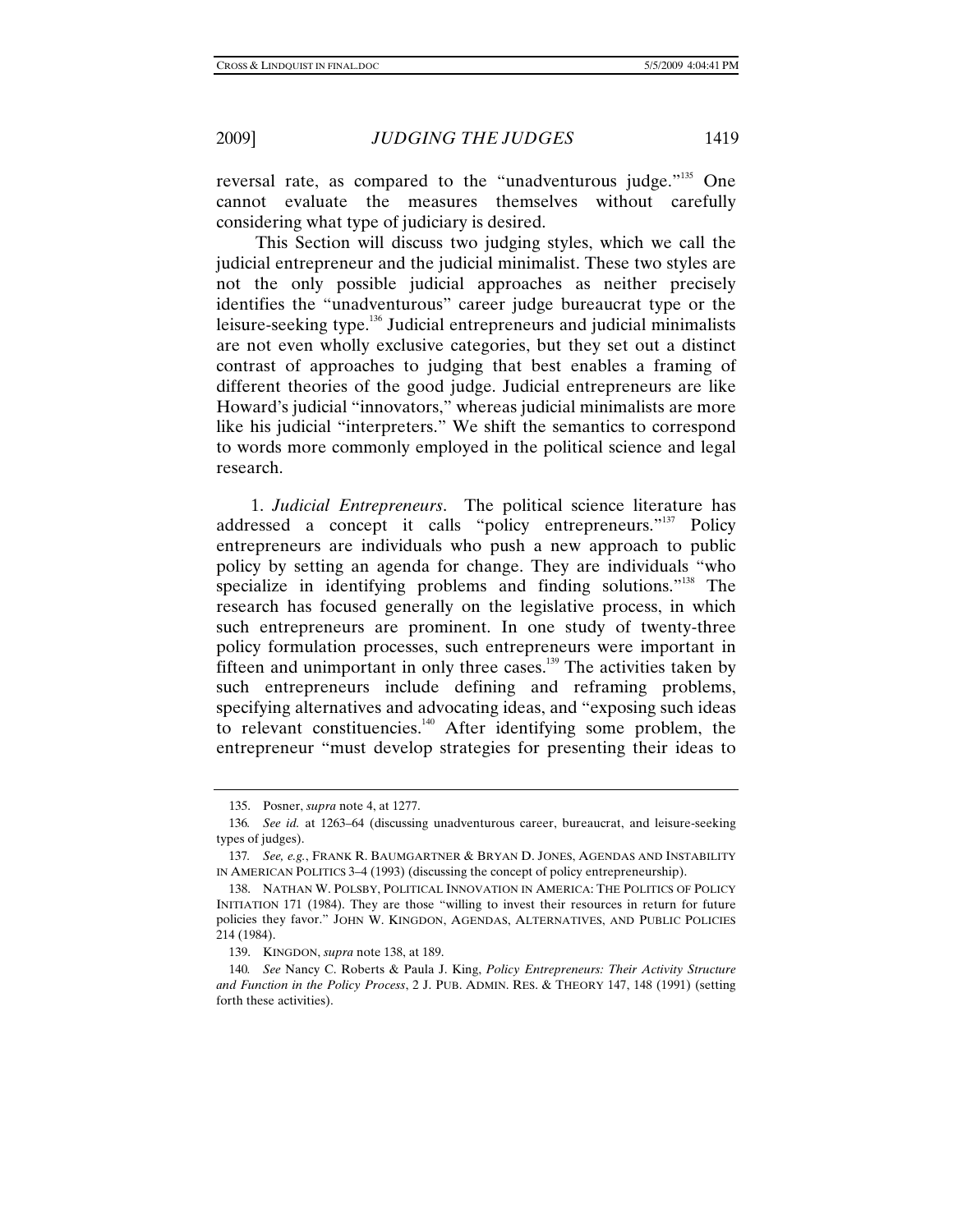others."141 They must carefully craft their arguments to be persuasive to the relevant audience for their ideas.<sup>142</sup> If successful, their policy innovation will take hold.

 Building on this background from politics, one type of circuit court judge might be styled the "judicial entrepreneur."<sup>143</sup> The judiciary differs from the political branches, but, like politicians, judges identify legal problems in cases and may attempt to style a new legal approach to such problems. Such an entrepreneur may be a judge who "is alert to the opportunity for innovation, who is willing to invest the resources and assume the risks necessary to offer and develop a genuinely unique legal concept, and who must strategically employ the written word to undertake change."<sup>144</sup> A judicial entrepreneur exhibits a certain "swashbuckling flair" in decisionmaking.145 Professor Howard interviewed a judge who proclaimed that the "Courts of Appeals should take a definite lead in innovating in the law—even at the risk of being overruled."<sup>146</sup> This judge sounds like a judicial entrepreneur.

 Prestige is important to one's ability to be an effective judicial entrepreneur, and it is maintained through "good use of the opinionwriting process." $147$  A judge may maintain prestige by writing a dissent or separate concurrence that serves as a trial balloon or test-markets an idea.148 The judge must not only write the opinion persuasively, but must make use of conventional materials to avoid being "viewed as reckless."<sup>149</sup> Like any entrepreneur, to be successful the judge must have a product that appeals to the relevant market and must be able to effectively sell that product. The development of First Amendment

 <sup>141.</sup> Michael Mintrom, *Policy Entrepreneurs and the Diffusion of Innovation*, 41 AM. J. POL. SCI. 738, 739 (1997).

<sup>142</sup>*. Id.* at 740.

 <sup>143.</sup> For descriptions of the idiosyncratic behavior of such judges, see generally WAYNE V. MCINTOSH & CYNTHIA L. CATES, JUDICIAL ENTREPRENEURSHIP: THE ROLE OF THE JUDGES IN THE MARKETPLACE OF IDEAS (1997); Berger & George, *supra* note 88; Cynthia L. Cates & Wayne V. McIntosh, *Retail Jurisprudence: The Judge as Entrepreneur in the Marketplace of Ideas*, 11 J.L. & POL. 709 (1995).

 <sup>144.</sup> MCINTOSH & CATES, *supra* note 143, at 5 (emphasis omitted).

<sup>145</sup>*. See* Cates & McIntosh, *supra* note 143, at 710 (ascribing this quality to Justice Oliver Wendell Holmes).

 <sup>146.</sup> HOWARD, *supra* note 115, at 161.

 <sup>147.</sup> Cates & McIntosh, *supra* note 143, at 716.

<sup>148</sup>*. Id.*

<sup>149</sup>*. Id.* at 717.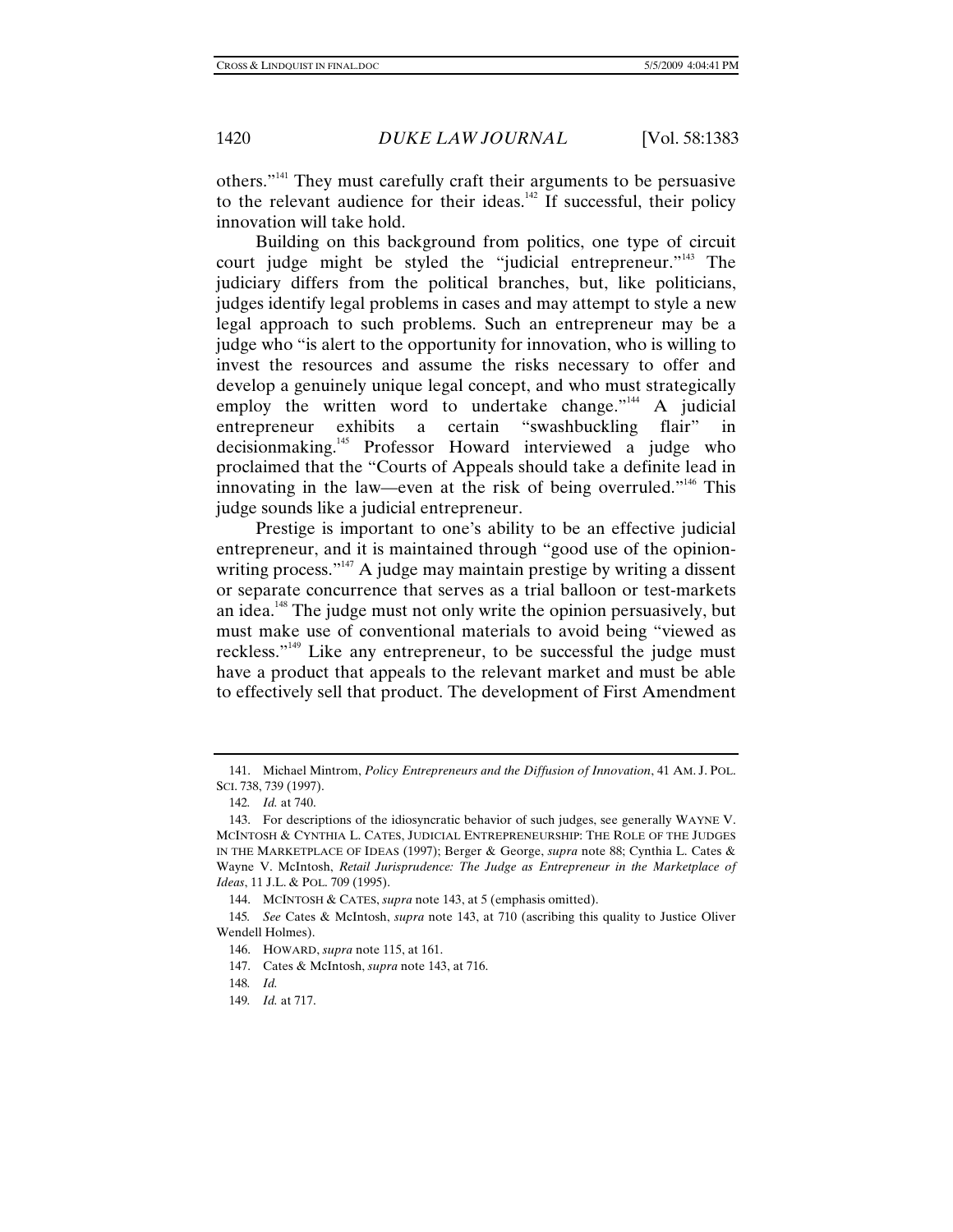law has been cited as an example of judicial entrepreneurship.<sup>150</sup> Judicial entrepreneurship need not be ideological or policy oriented but might be aimed at advancing a particular interpretive legal model, for example, originalism.

 Not all participants in the political or judicial process are entrepreneurs. Professor Howard's interviews did not reveal a widespread commitment to judicial innovation. Some judges are more passive and give less importance to the broader practical implications of their decisions. A minority of judges who are more aggressive in the pursuit of their ideas for the legal system's operation, though, might be considered judicial entrepreneurs. Perhaps judicial entrepreneurship represents a continuum, with different judges having different degrees of entrepreneurial spirit on different legal issues.

 There is reason to think that the Choi and Gulati results capture an inclination toward judicial entrepreneurship. One might expect such judges to be more frequently cited because they strive to make the law. Judicial entrepreneurs would also be expected to have more of their cases reviewed by the Supreme Court and, if they are good entrepreneurs, would likely have more cases affirmed. These hypotheses are generally consistent with the results found in Table 7. Thus, the Choi and Gulati quality measures may implicitly presume that judicial entrepreneurship is associated with judicial quality, a presumption they do not support.

 Professor Solum effectively makes this argument. His analysis of networks suggests that citation counts are "likely to be a function of originality" in opinion writing.<sup>151</sup> Yet he argues that this originality is more of a vice than a virtue, suggesting that the "very best judges" build on prior decisions and are "experts at avoiding originality," whereas the "very worst judges may be the most original."<sup>152</sup> He suggests that it is these bad judges who create originality by using cases "as the vehicles for changing the law, transforming the rules laid down into the rules that the judges prefer."<sup>153</sup> Although this criticism seems too strong insofar as it could declare a ruling such as *Brown v. Board of Education*<sup>154</sup> to be a uniquely bad decision,<sup>155</sup> the underlying

<sup>150</sup>*. Id.* at 716.

 <sup>151.</sup> Solum, *supra* note 2 (manuscript at 17).

<sup>152</sup>*. Id.*

<sup>153</sup>*. Id.*

 <sup>154.</sup> Brown v. Bd. of Educ., 347 U.S. 483 (1954).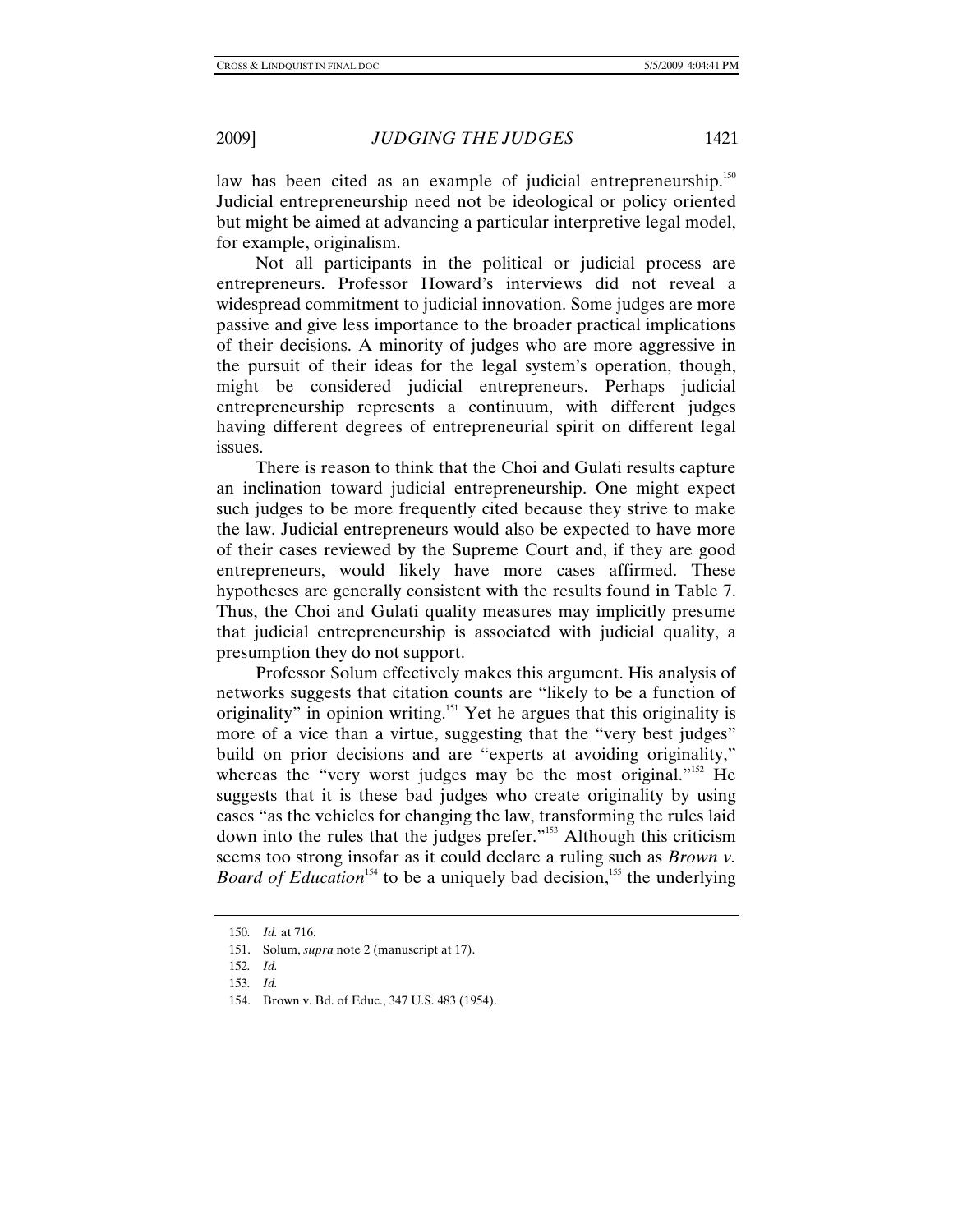point is important. A judge may certainly be "too" original in his rulings, insufficiently bound to the rule of law.

 The judicial entrepreneur type makes a contribution to the law, but the type also has its shortcomings. It embraces a form of judicial activism that is not uniformly applauded. Moreover, the effort at judicial entrepreneurship may undermine other widely held values of judging. In "seeking to increase their influence, judges may reach for broader holdings by ignoring the factual nuances of specific cases" or ignoring the factual record entirely.156 Thus, judicial entrepreneurship is not an unalloyed good, and the relative value of such judges may be disputed.

2. *Judicial Minimalists*. The notion of judicial minimalism has been popularized, though not coined, by Professor Cass Sunstein. He focuses on the Supreme Court rather than on circuit courts.<sup>157</sup> Sunstein's criteria for his minimalism include:

that courts should not decide issues unnecessary to the resolution of a case; that courts should refuse to hear cases that are not "ripe" for decision; that courts should avoid deciding constitutional questions; that courts should respect their own precedents; that courts should not issue advisory opinions; that courts should follow prior holdings but not necessarily prior dicta; that courts should exercise the "passive virtues" associated with maintaining silence on great issues of the day.158

Sunstein's judicial minimalism has two distinct, though related, aspects: width and depth.<sup>159</sup> The width of a decision is a function of the breadth of the decision rule propounded in the opinion and the degree to which it covers many other situations and possible future cases. The depth of a decision is its philosophical foundation and the degree to which it relies on underlying fundamental principles. Minimalists prefer narrower opinions that don't have application well beyond the case facts and shallower opinions that are grounded in a more pragmatic foundation than in a philosophical one.

<sup>155</sup>*. See, e.g.*, Michael C. Dorf, *Identity Politics and the Second Amendment*, 73 FORDHAM L. REV. 549, 556 (2004) ("It is by now commonplace that *Brown* was more a feature of Cold War ideological struggle than of discerning the Equal Protection Clause's 'true' meaning.").

 <sup>156.</sup> Farber, *supra* note 14, at 1179.

<sup>157</sup>*. See generally* CASS R. SUNSTEIN, ONE CASE AT A TIME: JUDICIAL MINIMALISM ON THE SUPREME COURT (1999) (propounding the notion of judicial minimalism).

<sup>158</sup>*. Id.* at 4–5.

<sup>159</sup>*. Id.* at 10–14.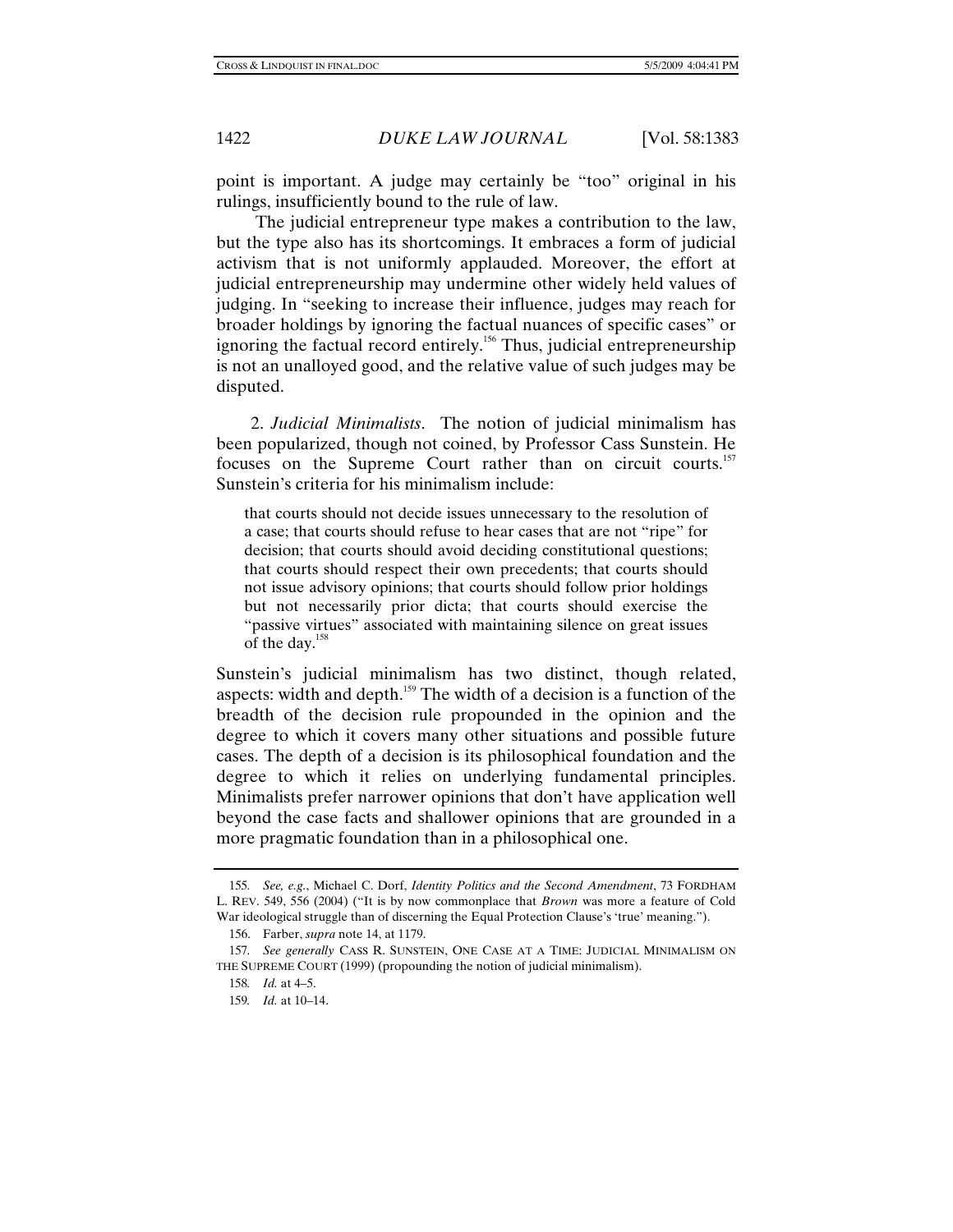Professor Sunstein focuses on minimalist decisions as "democracy-promoting" because they allow the democratically elected branches to resolve controversial issues.<sup>160</sup> A second and typically overlooked effect of minimalism, however, is that it leaves additional discretion to future judges to resolve issues. By eschewing the creation of broad and clear binding rules, the judiciary allows more room for judges to adapt a decision's principles to the particular facts of their cases. A broad doctrine not only forecloses future legislative judgment but also forecloses the discretion of future judges in making decisions.

 Taking an economic turn, Professor Sunstein contends that good judges would "try to minimize the sum of decision costs and error costs."<sup>161</sup> Decision costs are not strictly those associated with deciding the case, but also include those involved in writing an opinion that sets forth the law. Given the limited information available to the judiciary, writing an expansive opinion that seeks to "cover all imaginable situations" could be time consuming and difficult.<sup>162</sup> Such a broad decision is also likely to increase the error costs of the law because unforeseen circumstances will inevitably develop. Sunstein suggests that a "slower and more evolutionary approach, involving the accretion of case-by-case judgments, could produce fewer mistakes on balance, since each decision would be appropriately informed by an understanding of particular facts."163 He cites studies testing the ability of people to undertake comprehensive social engineering and notes that most efforts "produce calamities."<sup>164</sup>

 Professor Sunstein characterizes a minimalist approach to judicial decisionmaking as societally beneficial. He does not universally embrace this approach, suggesting that "maximalist" decisionmaking is sometimes appropriate. For our purposes, the salient facts are (a) the distinction between the minimalist and maximalist approaches and (b) the theoretical possibility that a minimalist approach might prove superior. The results of the quantitative research must be viewed in light of these facts.

 Judges are aware of different judicial styles, and some may prefer the minimalist style to that of the judicial entrepreneur.

164*. Id.* at 52.

<sup>160</sup>*. Id.* at 5.

<sup>161</sup>*. Id.* at 46.

<sup>162</sup>*. Id.* at 47.

<sup>163</sup>*. Id.* at 49.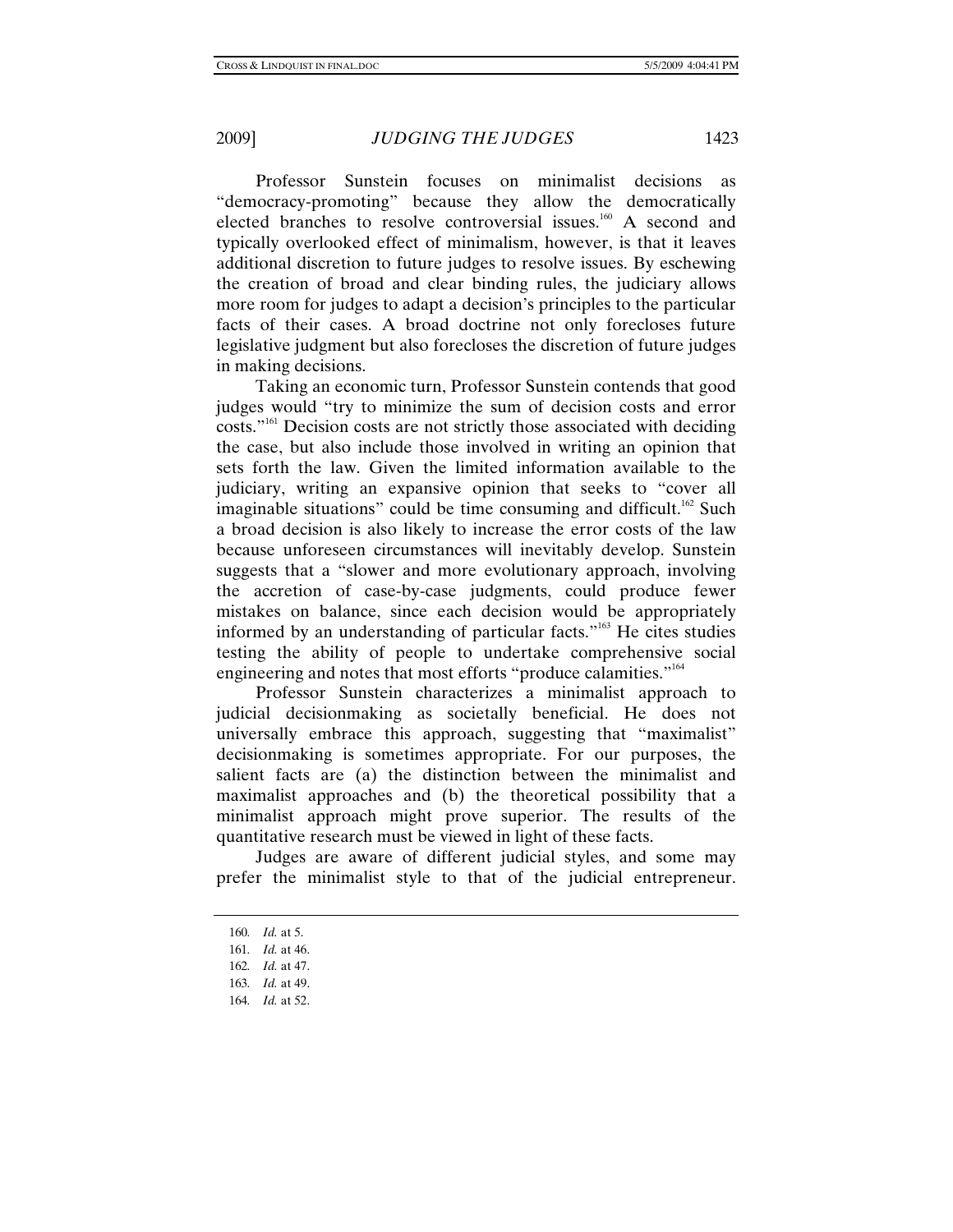Professor David Klein interviewed one circuit court judge who expressed his personal preference for opinion style as follows:

If I think an opinion is too preachy, trying to make broad law, I get a bit leery. I like the case-by-case approach. With the broad approach, the rule can fail when you encounter something unforeseen.<sup>1</sup>

 This opinion roughly traces Sunstein's case for judicial minimalism.

 The conventional measures of judicial evaluation that we have discussed appear to reflect an implicit preference for the judicial entrepreneur–style of judging. One feature of Professor Sunstein's minimalism is the "constructive use of silence."<sup>166</sup> Silence is seldom cited. Judge Posner observed that the Choi and Gulati criteria "implicitly treat[] judicial creativity as a desirable characteristic of circuit judges" but cautioned that "[n]ot everyone will agree." $167$ 

 Not everyone agrees that the judicial minimalist is the optimal judge type, either. Professor Sunstein's proposal for judging has been criticized on various grounds. For some, it leaves too many questions unanswered.<sup>168</sup> One commentator suggests that for a true minimalist, "the Supreme Court would never lay down an intelligible rule to govern another case."169 For others, it ignores the significance of the law and overemphasizes democratic voting.<sup>170</sup> Sunstein himself is cautious about praising minimalism, suggesting that "it would be foolish to suggest . . . that minimalism is generally a good strategy" because "[e]verything depends on contextual considerations."<sup>171</sup>

 If we cannot find optimal judges who know precisely when to employ minimalism, it is conceivable that the optimal court would

 <sup>165.</sup> KLEIN, *supra* note 5, at 99.

 <sup>166.</sup> SUNSTEIN, *supra* note 157, at 5; *see also* Cass R. Sunstein, *The Supreme Court, 1995 Term—Foreword: Leaving Things Undecided*, 110 HARV. L. REV. 4, 7 (1996) (discussing the "constructive uses of silence" (emphasis omitted)). This is not limited to the linguistic content of opinions, but it extends to the basis for judicial decisions. For example, he suggested that *Bowers v. Hardwick* should have been dismissed for mootness. *Id.* at 68 n.309.

 <sup>167.</sup> Posner, *supra* note 4, at 1276.

 <sup>168.</sup> Neil Devins, *The Democracy-Forcing Constitution*, 97 MICH. L. REV. 1971, 1993 (1999) (book review).

 <sup>169.</sup> Sheldon Gelman, *The Hedgehog, the Fox, and the Minimalist*, 89 GEO. L.J. 2297, 2314 (2001) (book review).

<sup>170</sup>*. See* Christopher J. Peters, *Assessing the New Judicial Minimalism*, 100 COLUM. L. REV. 1454, 1458 (2000) (arguing that minimalism "significantly underestimates both the legitimacy and the competence of the judiciary in making decisions about individual and minority rights").

 <sup>171.</sup> SUNSTEIN, *supra* note 157, at 50.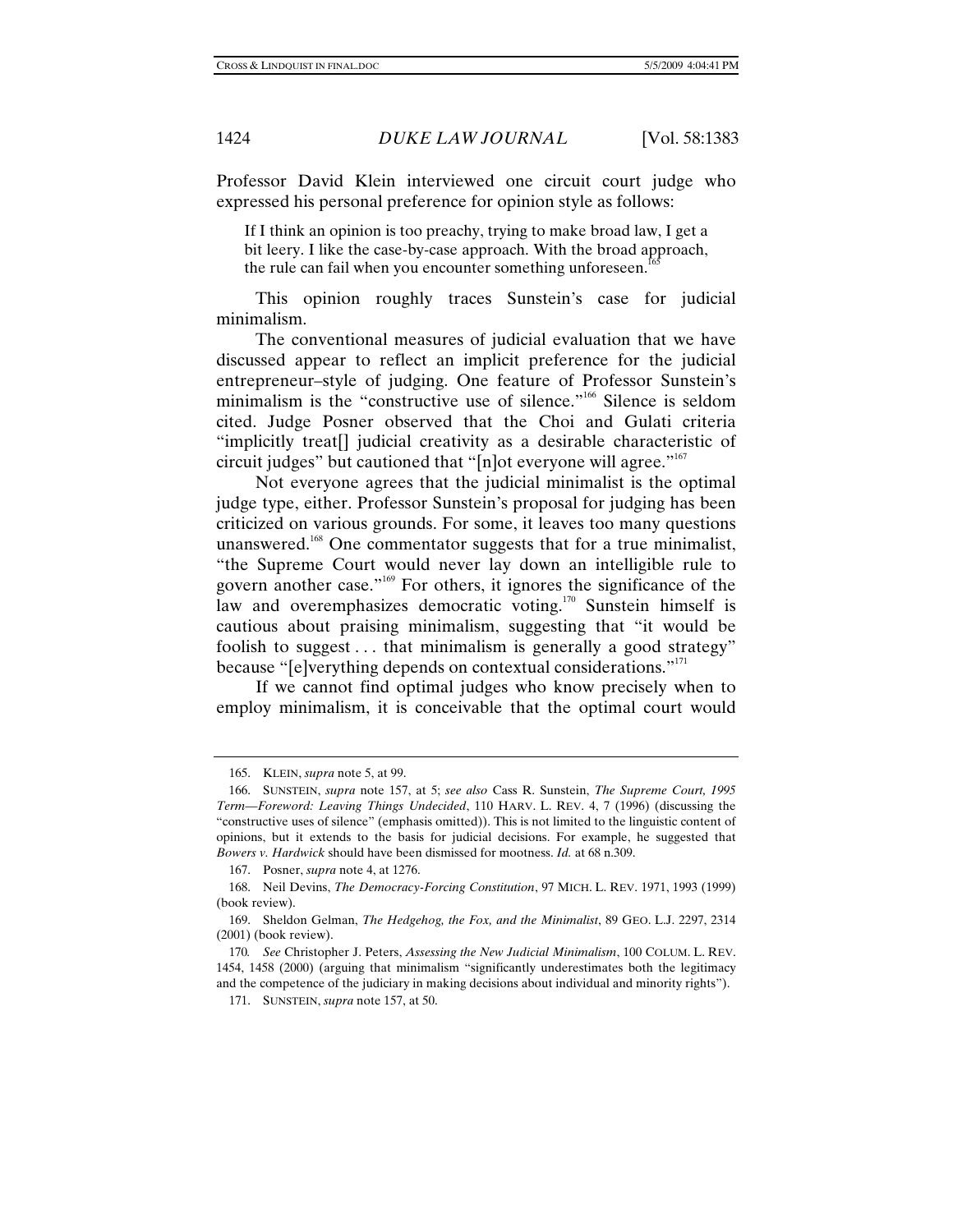contain a blend of judicial types—some judicial entrepreneurs, some judicial minimalists, and some judges with other characteristics.<sup>172</sup> A court consisting entirely of judicial entrepreneurs might be unduly activist and, to the extent that their judicial preferences differ, might produce many conflicting precedents and instability in the law. At the Supreme Court level, we might see cases with nine different opinions and no defined majority ruling. A court of only judicial minimalists, though, might leave the law stagnant and unable to respond to changing societal circumstances.<sup>173</sup>

 Our analysis of judicial entrepreneurs, judicial minimalists, and other judicial types is purely theoretical. It is not yet certain whether such types truly exist or how to identify them in the judiciary. Judges' candid answers in interviews are inevitably anonymous. Choi and Gulati and others have collected data that offer some insight into judicial types for particular judges. We can group judges into particular judicial types, at which point each group or type can be analyzed.

# *B. Cluster Analysis of Judges and Types*

 Cluster analysis is a statistical tool that enables like items to be grouped based on similarities and dissimilarities across a set of variables. This procedure has been called the practice of "finding groups in data."<sup>174</sup> The procedure identifies the cases (individual judges) who share similarities with respect to certain variables (for example, citations and *Reviewscore*) and groups them into categories, creating a sort of taxonomy of judges. The method also allows for a measure of the distance between separate clusters. Although this technique does not directly measure judicial type, such as entrepreneur or minimalist, it does enable us to identify judges who apparently share characteristics and evaluate their common features. Cluster analysis is frequently used before hypotheses are formed, in the exploratory phase of research, as is the case here. For example,

<sup>172.</sup> The effect of different judge types on precedent has been modeled. Sophie Harnay  $\&$ Alain Marciano, *Judicial Conformity Versus Dissidence: An Economic Analysis of Judicial Precedent*, 23 INT'L REV. L. & ECON. 405, 411–17 (2003).

 <sup>173.</sup> On the need for and benefits of some judicial creativity and problem solving, see generally Frank B. Cross, *What Do Judges Want?*, 87 TEX. L. REV. 183 (2008) (book review).

 <sup>174.</sup> LEONARD KAUFMAN & PETER J. ROUSSEEUW, FINDING GROUPS IN DATA: AN INTRODUCTION TO CLUSTER ANALYSIS 1 (2005). For a further general review of the procedure, see generally BRIAN S. EVERITT, SABINE LANDAU & MORVEN LEESE, CLUSTER ANALYSIS (4th ed. 2001).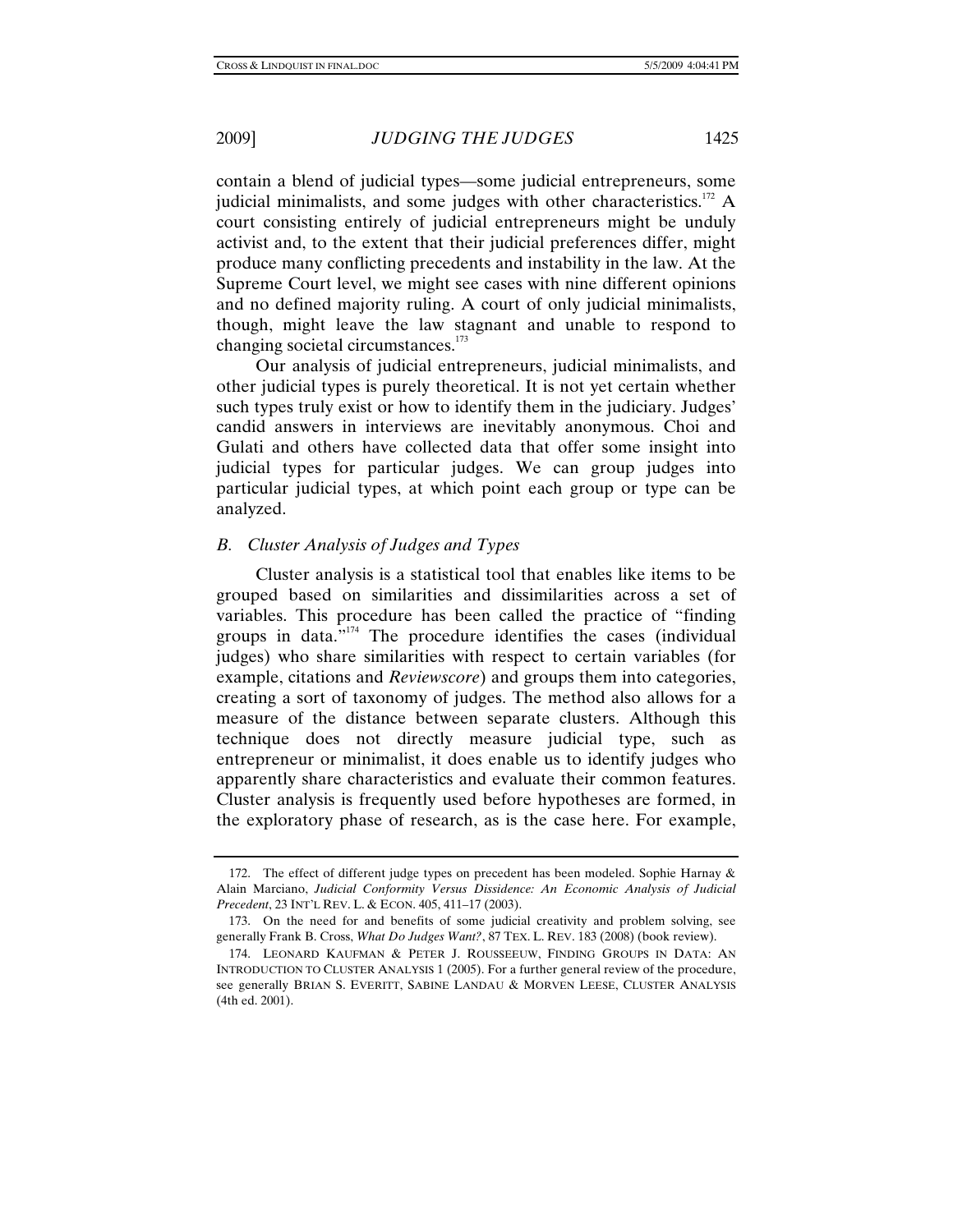the method is valued in the field of psychiatry, in which the "correct diagnosis of clusters of symptoms such as paranoia, schizophrenia, etc. is essential for successful therapy."<sup>175</sup>

 A consequence of any quality-ranking system for judges is that it considers only one dimension of quality or depends on the calculator's valuations in comparatively weighting multiple dimensions.<sup>176</sup> There are no indubitable weights to be ascribed to particular measurable judicial qualities; commentators have not even agreed on the qualities, much less their measures or weights. Hence, we do not propound a list of the "best" circuit court judges, which could at best reflect only our own personal valuation of judicial types. Instead, we set forth the different types of judges, so that users may draw their own conclusions about who is best or who should be promoted to the Supreme Court.

 For our cluster analysis to define types of judges, we used the Choi and Gulati quality variable of citations, *Reviewscore*, and the judge's Almanac evaluations from attorneys. The use of these variables, covering different time periods, limited the sample of judges measured to fifty-eight.<sup>177</sup> The procedure requires that a certain number of clusters be chosen, and we selected nine clusters. Figure 2 graphically displays the cluster results in a dendogram.

 <sup>175.</sup> THOMAS HILL & PAWEL LEWICKI, STATISTICS: METHODS AND APPLICATIONS 117 (2006).

 <sup>176.</sup> Judge Posner warns of this effect. Posner, *supra* note 4, at 1276 ("[N]umerical rankings are questionable when the rankings are multidimensional, so that the weighting of the different dimensions becomes critical to the rankings."). Professors Choi and Gulati are responsive to this concern, though, by calculating the best judges under different weightings ascribed to their different dimensions.

 <sup>177.</sup> The clustering procedure used the Ward's Algorithm with the variables standardized. It is based on a program described in Matthias Schonlau, *The Clustergram: A Graph for Visualizing Hierarchical and Nonhierarchical Cluster Analyses*, 2 STATA J. 391, 391–402 (2002).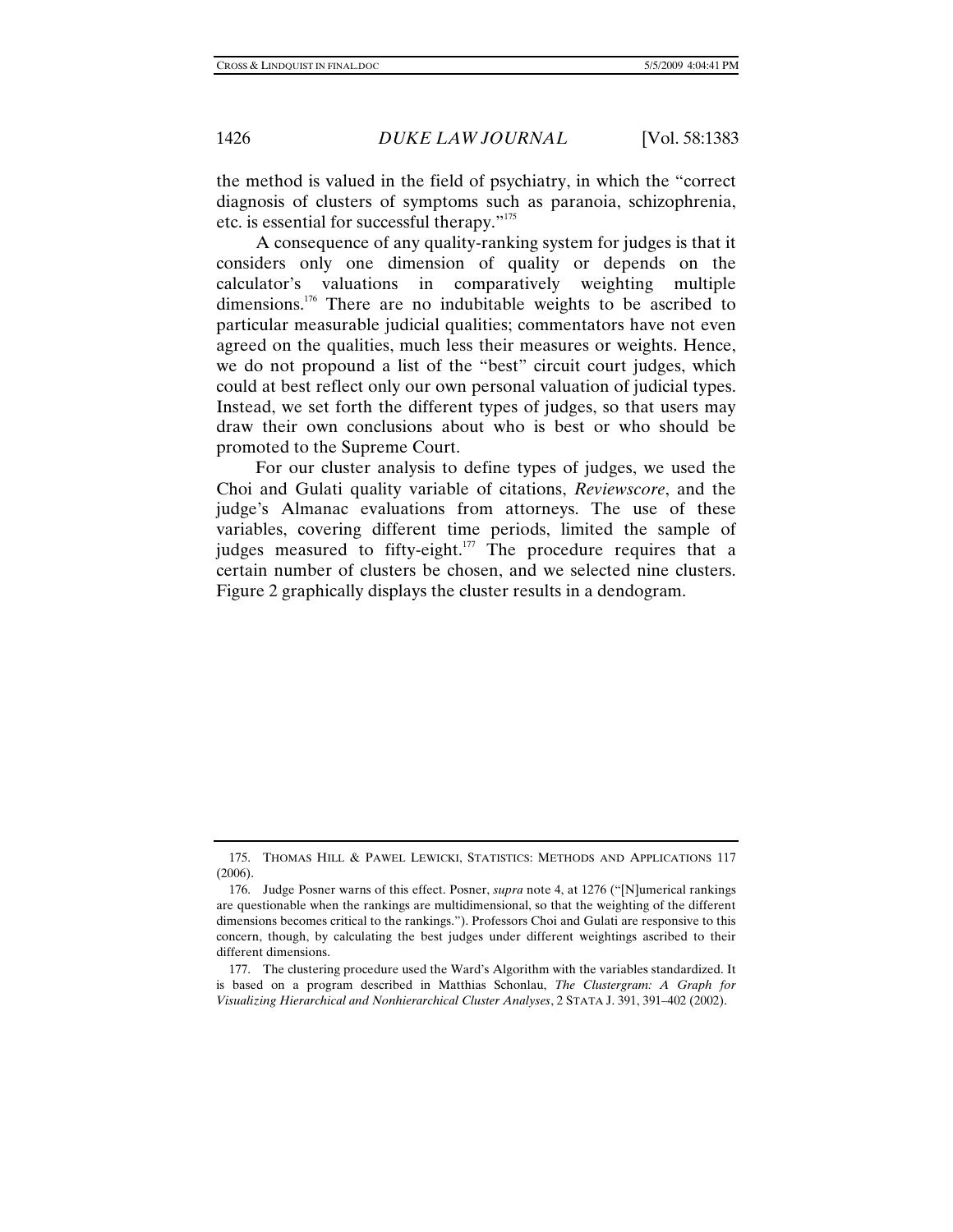



The cluster analysis is merely a description of commonalities and does not directly say anything about the composition of particular clusters. Thus, it does not directly say which cluster might represent judicial entrepreneurs as opposed to judicial minimalists, though we can infer this information from the results. The procedure simply tells us that certain identified judges share commonalities on the dimensions measured. The resulting clusters are as follows:

- Cluster 1: Judges Batchelder (6th), Sentelle (D.C.), Seymour(10th), Wilkins (4th), Dubina (11th), Rovner (7th), Henderson (11th), Edmondson (11th), Davis (5th), Scirica (3d), Barksdale (5th), Alito (3d), Loken (8th), Sloviter (3d), Arnold (8th), Boudin (1st)
- Cluster 2: Judges Roth (3d), Rymer (9th), Randolph (D.C.), Jones (5th), Kleinfeld (9th), Edwards (D.C.), Ginsburg (D.C.), Martin (6th), Trott (9th)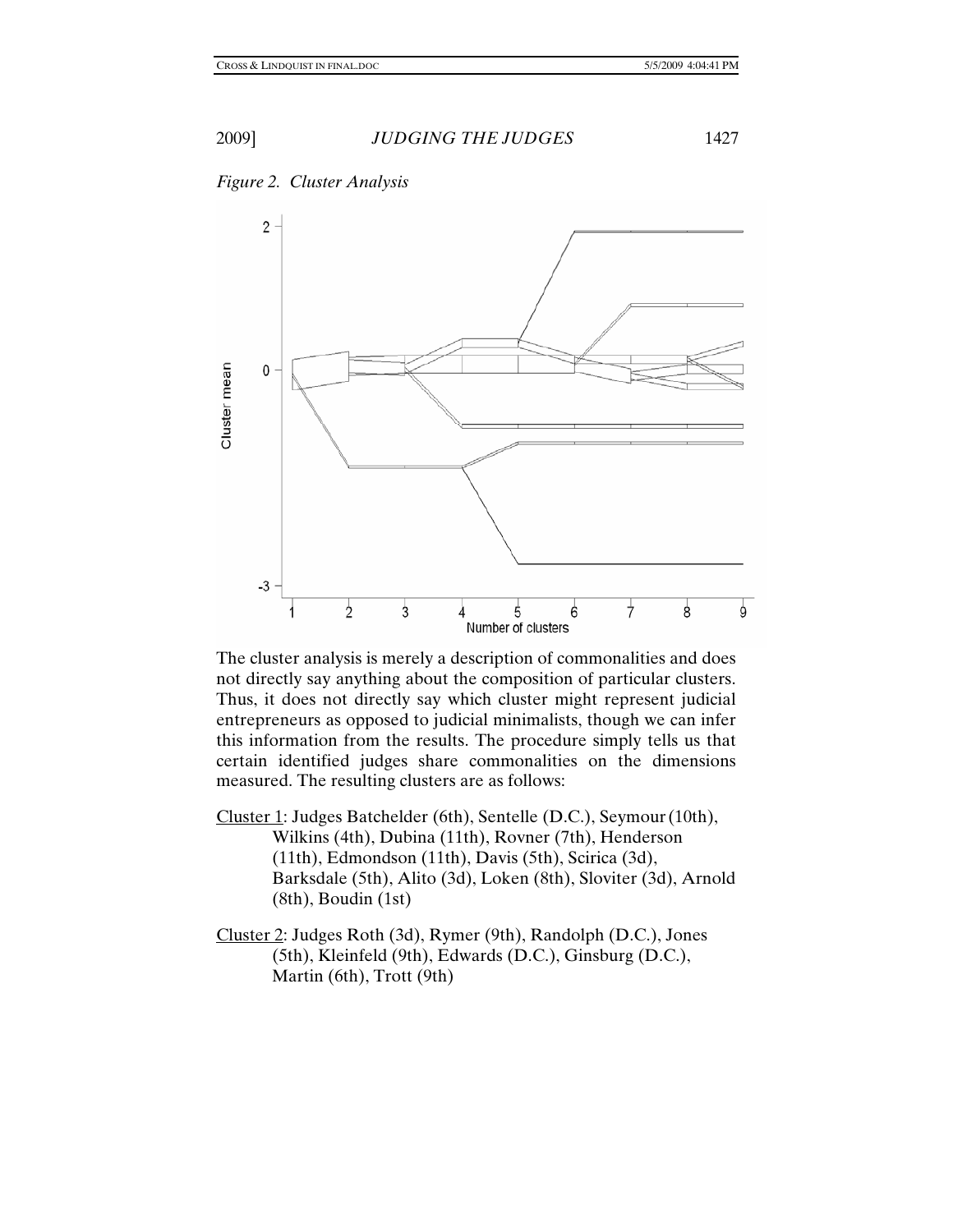- Cluster 3: Judges King (5th), Niemeyer (4th), Higginbotham (5th), Boggs (6th), Kozinski (9th)
- Cluster 4: Judges Smith (5th), Carnes (11th), Ebel (10th), Wilkinson (4th), Bowman (8th), Flaum (7th), Kanne (7th), Wood (7th), Walker (2d)
- Cluster 5: Judges Selya (1st), Ripple (7th), Tacha (10th), Jolly (5th), Tjoflat (11th)

Cluster 6: Judges Easterbrook (7th) and Posner (7th)

- Cluster 7: Judges Coffey (7th), Torruella (1st), Widener (4th), Demoss (5th), Manion (7th), Garza (5th), Nygaard (3d)
- Cluster 8: Judges Pregerson (9th), O'Scannlain (9th), Schroeder (9th), Nelson (9th)

Cluster 9: Judge Reinhardt (9th)

Circuit court judges who share a cluster are more alike on our dimensions of quality than they are like judges from other clusters. These results confirm the Posner/Easterbrook difference suggested by Professors Choi and Gulati. The Posner/Easterbrook cluster is characterized by high citations, high Almanac ratings, and relatively high *Reviewscore* measures.

 Justice Alito appears in the first cluster, which is also the largest and one of the more distinct clusters. This cluster is characterized by moderately high Almanac ratings and *Reviewscores* and relatively low Choi and Gulati quality counts. Justice Alito and fellow members of his cluster are quite different from Judges Posner and Easterbrook on our measure. None of our cluster measures made any attempt to capture the judges' ideological orientations.

 Whether Judges Posner or Easterbrook or Justice Alito are the optimal choices for the Supreme Court is a separate question. Intuitively, it appears that the clusters may break down along the minimalism/entrepreneurialism distinction: the first cluster includes those of a more judicial minimalist bent, whereas the bottom clusters include those who tend to behave like judicial entrepreneurs (as reflected in higher citations and more frequent Supreme Court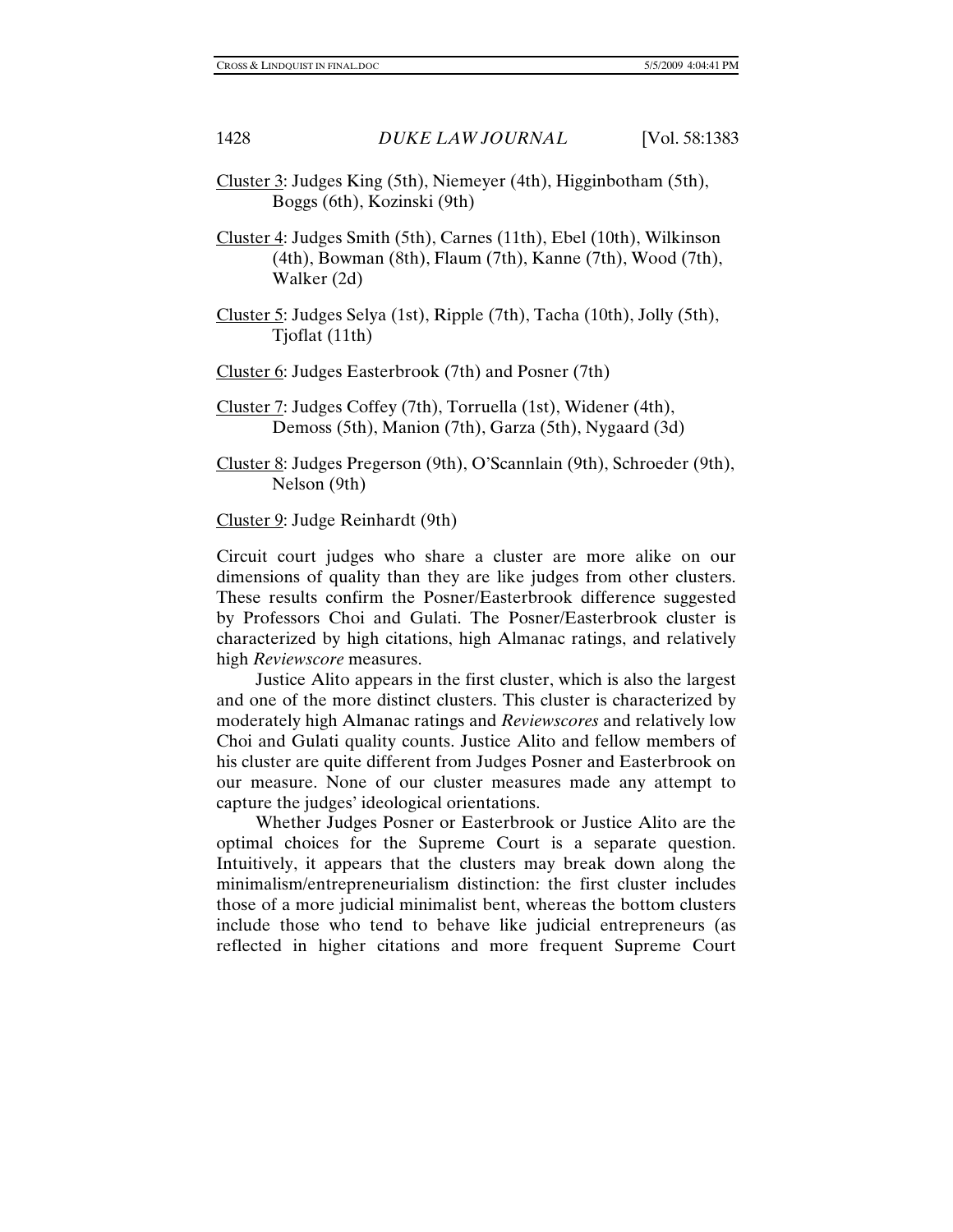review).178 Under this theory, Justice Alito was a minimalist selection. This is not determinate, though, absent an objective test for minimalism. Now that we have clustered some of the circuit court judges, though, it becomes possible to conduct further research on the decisionmaking characteristics of particular clusters, to evaluate them for promotion or otherwise. Further research might introduce additional variables that revise the clusters. Significant additional research on circuit court judges is discussed in Part IV.

# IV. IMPORTANT ADDITIONAL RESEARCH

 Identifying desirable judges is only the beginning of necessary empirical evaluative research on the judiciary. If researchers cannot identify particular standards for judging or particular quality judges, vital questions will go unanswered. Conversely, if researchers can identify those factors, they can shed considerable light on the judiciary. This understanding may enable the selection of better judges. It will also be valuable to see how patterns of decisionmaking vary between better judges and those deemed to be of lesser quality.

 One important body of research would attempt to identify the characteristics associated with higher-quality circuit court judges. As noted above, the circuit courts, in bulk, are more important to the state of American law than the Supreme Court. After determining the best sort of circuit court judiciary, researchers can try to identify the background features associated with the best circuit court judges. Thus, it may be possible to identify whether diversity, prior district court or professorial experience, prior publications, law school education, or ABA ratings tend to correspond with better-quality circuit court judges.

 Professors Landes, Lessig, and Solimine have preliminarily explored this question. Using the influence measure we have described, they found that measures of academic achievement had no significant effects on influence but that graduation from Harvard or Yale Law Schools had a statistically significant positive effect.<sup>179</sup> Race, gender, and prior judicial experience were insignificant factors.<sup>180</sup> ABA ratings were significant with respect to judges classified as

 <sup>178.</sup> Clusters 8 and 9 are most distinctly characterized by very low *Reviewscore* measures, a featured shared by many of the Ninth Circuit judges. Clusters 4 through 9 have higher Choi and Gulati quality scores than the first three clusters.

 <sup>179.</sup> Landes et al., *supra* note 26, at 324.

<sup>180</sup>*. Id.* at 324–25.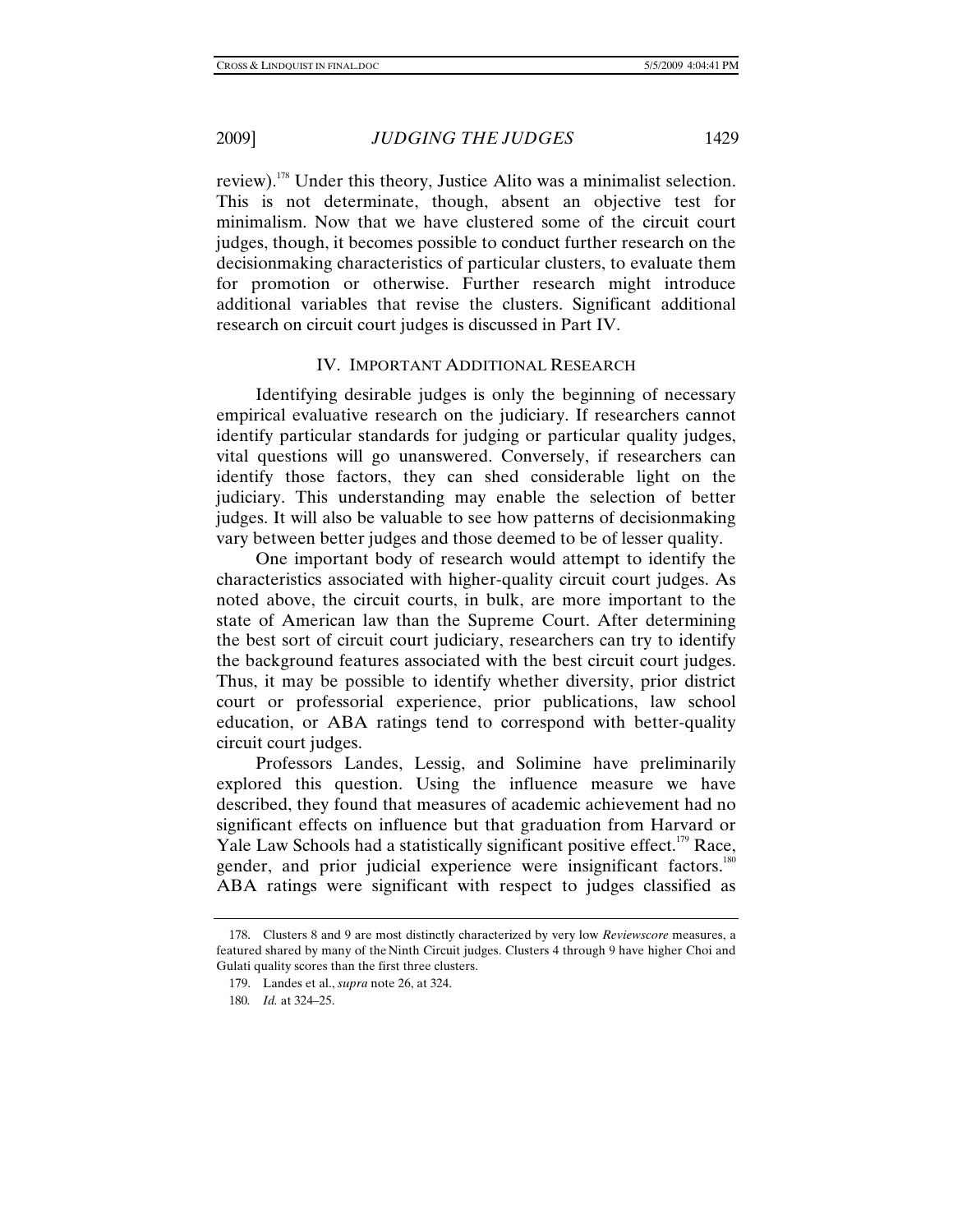unqualified, but not with respect to other ratings levels. $^{181}$ Montgomery Kosma conducted his own study of citations and Justices at the Supreme Court level. He found that the appointment of younger candidates does not increase their influence and that prior service as a private attorney had the biggest positive impact on his measure of judicial value.<sup>182</sup>

 Similar research has been conducted on the Australian judiciary.183 This study used as measures of judicial "prestige" the total number of citations to a judge's opinions and invocations of the judge's name.<sup>184</sup> Although the study reveals some association between prior judicial experience and quality, the strongest positive associations found are between prior academic experience and prior experience as a barrister.<sup>185</sup> Thus, to the extent that one embraces these studies' measure of judicial prestige, one may better screen appointees for quality on the bench. Certain types of backgrounds may associate with a particular cluster of judging characteristics that is deemed desirable.

 Other important research would look at associations between judicial types or objective measures of judicial quality. We have discussed the theoretical arguments for and against judicial minimalism. Empirical evidence could improve these arguments. Once clusters of judge types have been identified, they may be evaluated on scales other than citations or other unidimensional standards. Perhaps one set of characteristics produces better, more pragmatic societal results than do other sets. These topics have been the subject of much musing, but the existence of quantitative data enables more rigorous testing of the degree to which particular judicial types are likely to produce particular results. The data further allow evaluation of whether those results are positive or negative.

 The role of judicial ideology is a ripe area for such study. The virtue of ideological decisionmaking is contested. One group, including those like Peretti, embraces decisions grounded in judicial ideology. Another, probably larger, group believes that judges should

<sup>181</sup>*. Id.* at 325.

 <sup>182.</sup> Kosma, *supra* note 124, at 368–70 & n.70.

 <sup>183.</sup> Russell Smyth & Mita Bhattacharya, *What Determines Judicial Prestige? An Empirical Analysis for Judges of the Federal Court of Australia*, 5 AM. L. & ECON. REV. 233, 241–59 (2003).

<sup>184</sup>*. Id.* at 241–42.

<sup>185</sup>*. Id.* at 255–56.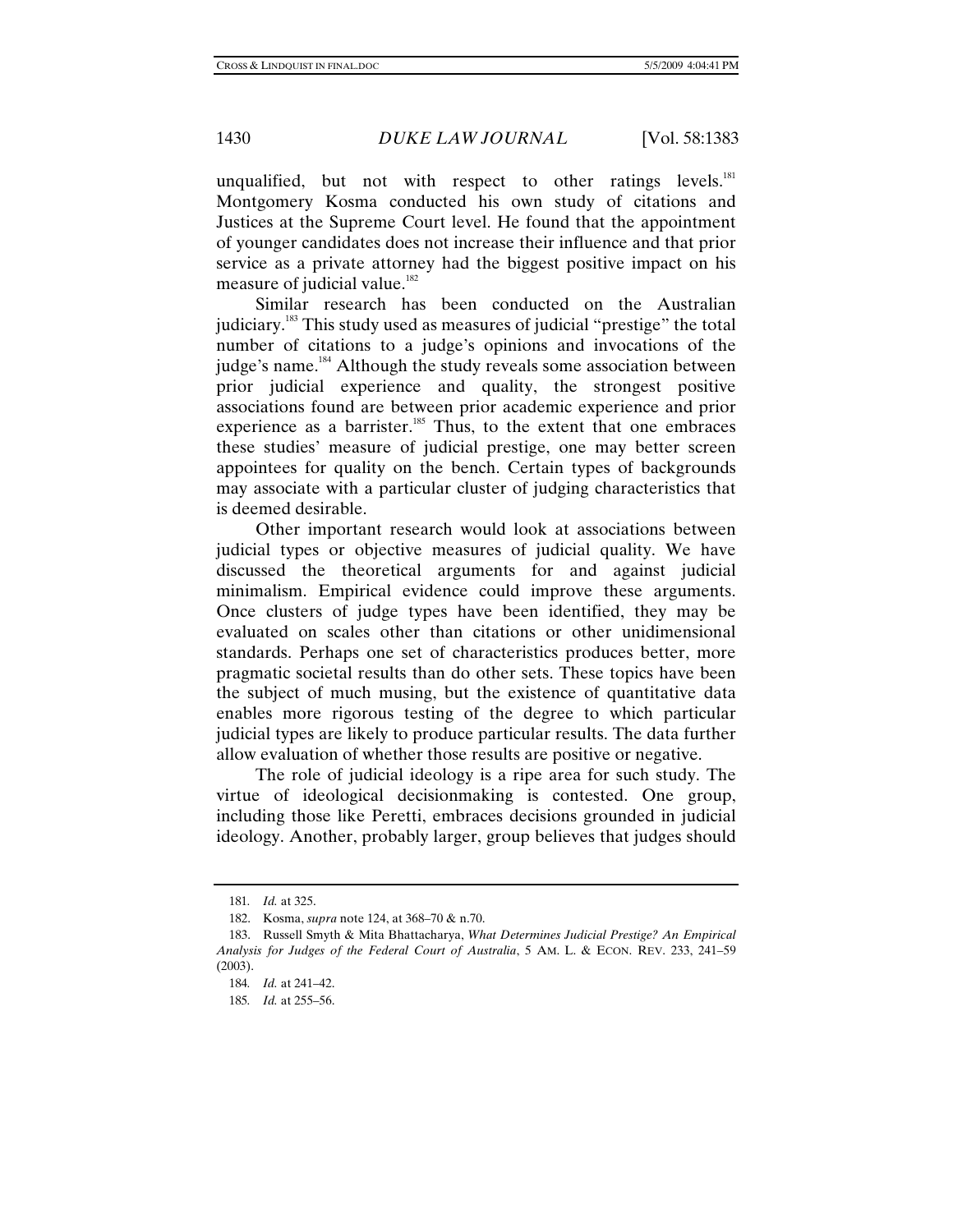minimize the role of ideology in their decisions insofar as possible.<sup>186</sup> Still others might prefer a moderate role for ideology. Regardless of one's normative opinions, there is value in identifying the judicial characteristics associated with ideological decisions, to determine which characteristics merit approbation or disapprobation. Intuitively, one might expect judicial entrepreneurs or innovators to be the most ideological.<sup>187</sup> This is not necessarily the case, though.<sup>188</sup> The empirical data and cluster analysis enable researchers to test this hypothesis for accuracy.

 Researchers could examine the clusters of judges to see if a particular set tended to be more or less ideological in decisionmaking. The basic measures of citation influence or prestige also could be used to see if the more influential judges tend to be more or less ideological. If this is true, one might suspect that different judicial types serve as little more than a mask for a desire to render ideologically friendly decisions. As is often the case, Professor J. Woodford Howard was ahead of his time and actually examined this question twenty-five years ago, finding that innovators tended to make decisions reflecting "libertarian activism."189 Howard found a "strong link between the political orientations and role perceptions of these judges."190 He had a very small and somewhat dated sample, though, and his innovative research design has been neglected in the years since he published his seminal book.

 Given the data available in 2009, it is increasingly possible to test hypotheses such as that of Professor Howard. To perform this test, one only needs to identify a judicial type (such as a cluster identified in our analysis or some other measure), calculate the frequency of ideological decisionmaking by the judges, and compare those two measures. Obtaining data on the ideological direction of the judge's decision can be a time-consuming task, but a very preliminary

 <sup>186.</sup> This group presents the classic "countermajoritarian" argument against ideological judicial action. Judges are not elected and are given life tenure so that they cannot be removed if their decisions are contrary to the public will.

 <sup>187.</sup> Professor Howard suggests that judges' ideological orientations are mediated by their perceptions of the policy role they should be playing in determining the policy outcomes of judicial decisions. HOWARD, *supra* note 115, at 172–78.

<sup>188</sup>*. See, e.g.*, Richard A. Posner, *Against Constitutional Theory*, 73 N.Y.U. L. REV. 1, 9–10 (1998) (discussing disputes over how judicial minimalism should be applied to resolve significant disputes and the influence of "Sunstein's politics").

 <sup>189.</sup> HOWARD, *supra* note 115, at 175.

<sup>190</sup>*. Id.* at 178. This effect was not universal, though, and it varied by the type of case under consideration. *Id.* at 179.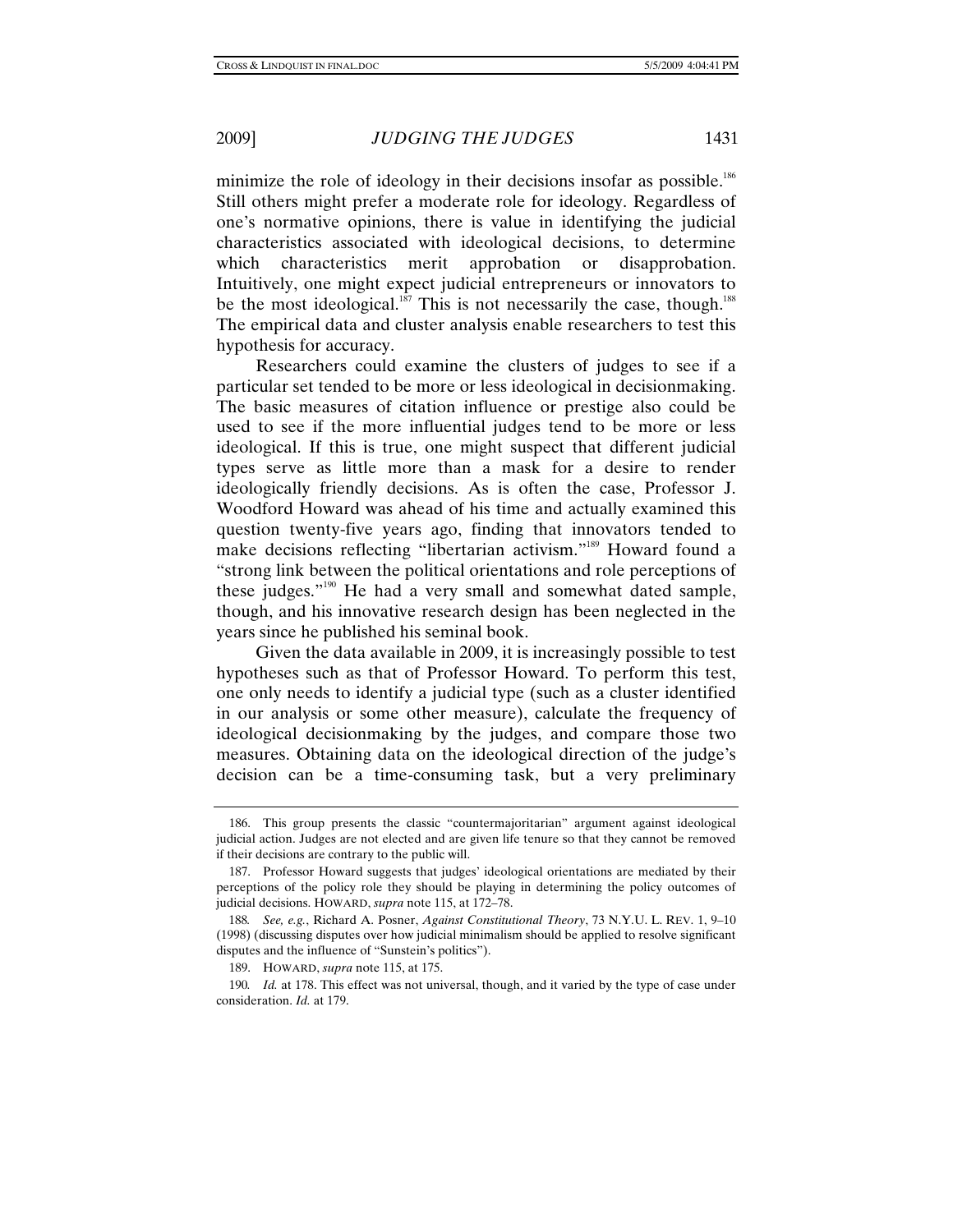breakdown is available from the Court of Appeals Database.<sup>191</sup> These data enable a measure of the ideology of a judge's votes, and we use the overall mean in the 1980s for Choi and Gulati's top scorers, Judges Easterbrook and Posner; the judge reversed most frequently, Judge Reinhardt; and, for curiosity's sake, Judge Learned Hand. Table 10 reports the percentage of liberal decisions for each of these judges.

| Table 10. Ideological Tendencies of Judges |  |  |
|--------------------------------------------|--|--|
|--------------------------------------------|--|--|

|             | Percent Liberal |
|-------------|-----------------|
| Posner      | 0.27            |
| Easterbrook | 0.37            |
| Reinhardt   | 0.57            |
| Hand        | 0.46            |

These measures conform to casual observer expectations, except that Judge Easterbrook is increasingly considered more conservative than Judge Posner.<sup>192</sup> The specific results should be evaluated with great caution. They involve relatively few cases<sup>193</sup> at the earliest stage of the judicial careers of every judge but Judge Hand. Moreover, those using the data should control the numbers for factors such as type of case, ideological preferences of colleagues on the panel, procedural posture of the case, and so on. Future research must account for these additional factors. Such research could help identify whether ideological decisionmaking tends to make a judge more or less influential.

 Yet another area ripe for testing is the degree to which different types of judges show judicial deference. Deference to district court or agency decisions is a legal command, and deference has been used as a metric for the degree to which judges follow the legal model of

 <sup>191.</sup> The United States Courts of Appeals Database, developed by Professor Donald Songer of the University of South Carolina and others, is available through The Judicial Research Initiative at the University of South Carolina. The Judicial Research Initiative, Dep't of Political Sci., Univ. S.C., Appeals Courts Data, http://www.cas.sc.edu/poli/juri/appctdata.htm (last visited Mar. 20, 2009). *See generally* Frank B. Cross, *Comparative Judicial Databases*, 83 JUDICATURE 248, 248–49 (2000) (contrasting this database to others).

 <sup>192.</sup> More recent data with a larger sample size bear this out; Posner is now behaving like a very moderate judge with little ideological leaning. *See* Epstein et al., *supra* note 18, at 320 (scoring Judge Posner near the median in the judicial common space).

 <sup>193.</sup> Judge Easterbrook had the fewest cases of these judges with only forty-six coded in the database.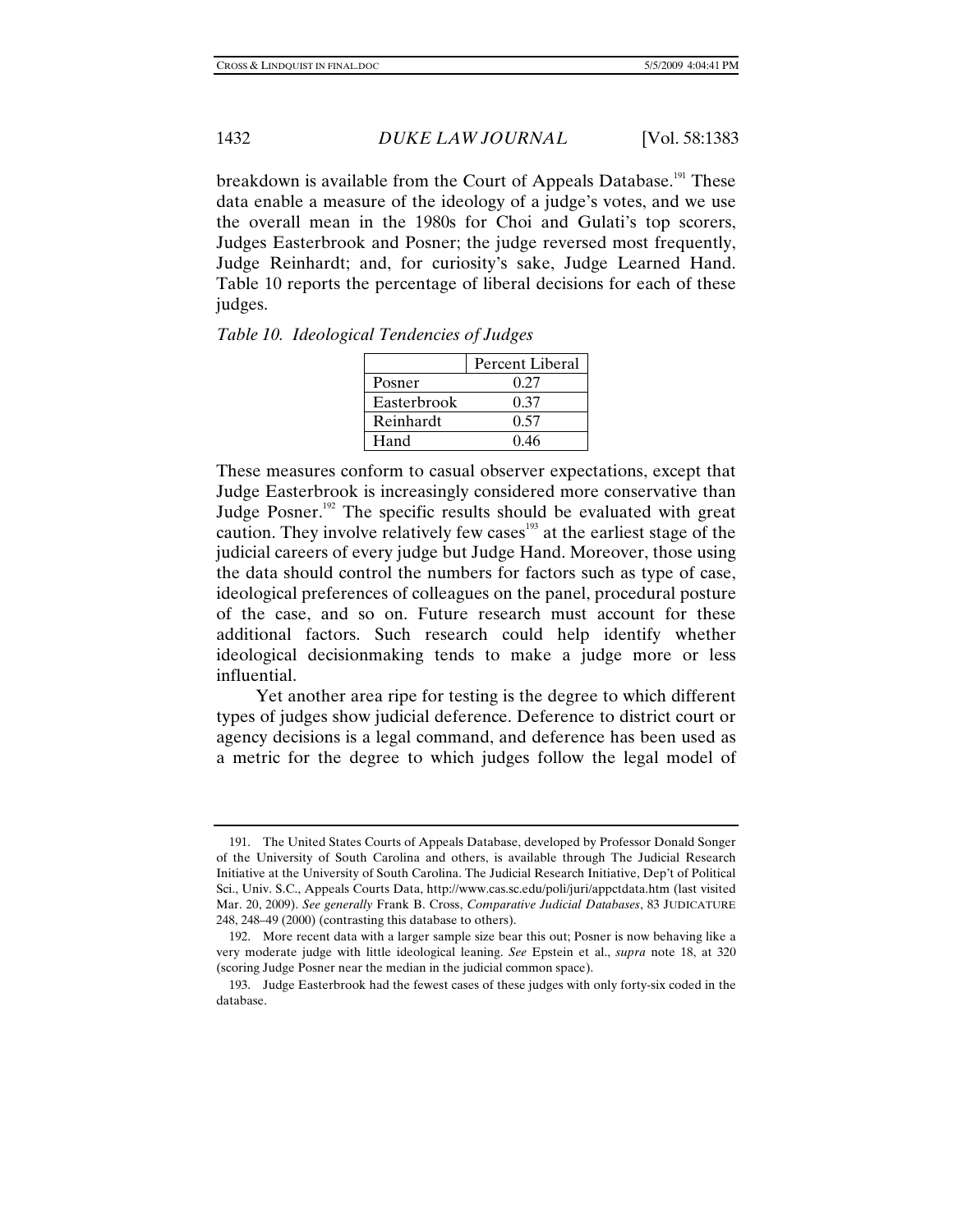decision making<sup>194</sup> or are influenced by the preferences of the legislative and executive branches.<sup>195</sup> If one preferred deferential judges, as some legal standards imply, it would be helpful to identify the circuit court judges that were most deferential. One might expect that reversals would receive more citations and that frequently-cited judges or judicial entrepreneurs might be less deferential. A deference analysis could compare a particular type of judge with the frequency with which that judge affirms or reverses lower court opinions. Table 11 reports the percentage of cases in which our test judges affirmed the decision on appeal.

|             | Deference |
|-------------|-----------|
| Posner      | 0.65      |
| Easterbrook | 0.68      |
| Reinhardt   | 0.41      |
| Hand        | 0.64      |

These results are subject to all of the same qualifications to which the preceding ideology results were subjected. The deference percentages do not suggest that Judges Posner and Easterbrook are especially prone to reverse. Judge Reinhardt, however, has a remarkably high reversal rate in this set of cases. Various other related theories would be good candidates for further testing. Perhaps some judges are more influenced by public opinion in writing their opinions. Criteria might be found for identification of judges that are objectively "bad," by all of the relevant standards.<sup>196</sup>

 Additional research might consider the significance of judicial clerks. Clerks bear the brunt of much of the opinion writing for many judges, and the empirical analyses may measure clerks as much as judges. Howard found that most judges view their clerks as "[m]oderately [i]mportant" to their decisions and that some judges regarded their clerks as "[v]ery [i]mportant."197 It is possible to

<sup>194</sup>*. See* Cross, *supra* note 20, at 1500 ("Given the legal standard's command of some measure of deference to district courts, one would expect that appellees would prevail more often than appellants if circuit court judges were adhering to the legal model.").

<sup>195</sup>*. See* Frank B. Cross & Blake J. Nelson, *Strategic Institutional Effects on Supreme Court Decisionmaking*, 95 NW. U. L. REV. 1437, 1483–91 (2001) (testing Supreme Court votes based on both legal and institutional deference).

<sup>196</sup>*. See generally* Geoffrey P. Miller, *Bad Judges*, 83 TEX. L. REV. 431, 431 (2004) (discussing such "bad judges" and their actions).

 <sup>197.</sup> HOWARD, *supra* note 115, at 151 tbl.5.8.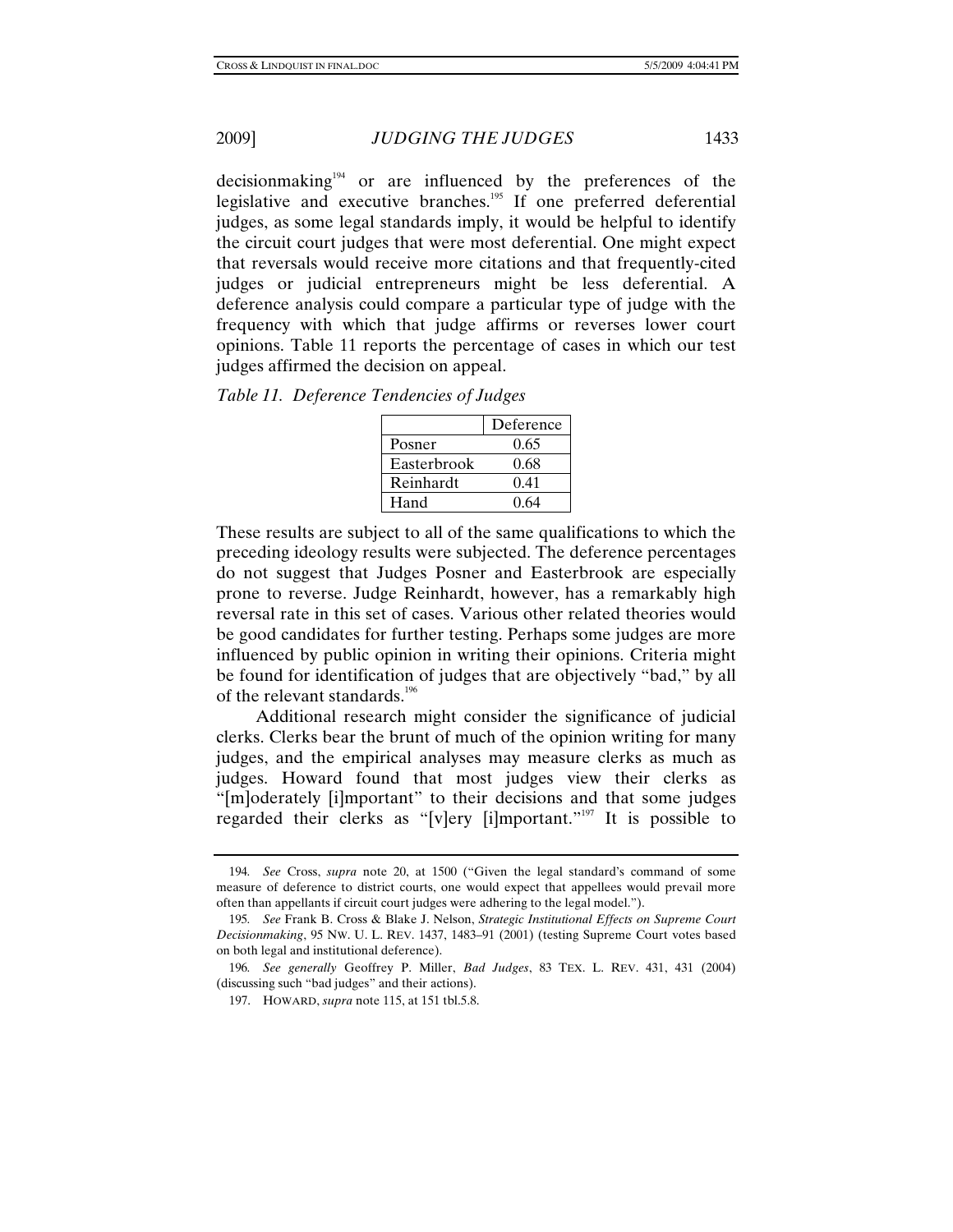investigate which judges are considered "best" by clerkship applicants; these judges would presumably attract the highest-quality clerks. One way to measure this information might be to identify the top "feeder" judges for future Supreme Court clerks. From 1994 to 2003, the top ten such judges were as follows.

 1. Luttig (4th) (30) 2. Silberman (D.C.) (21) 3. Calabresi (2d) (17) 4. Wilkinson (4th) (17) 5. Kozinski (9th) (16) 6. Tatel (D.C.) (15) 7. Boudin (1st) (14) 8. Edwards (D.C.) (13) 9. D. Ginsburg (D.C.) (10) 10. Williams (D.C.)  $(10)^{198}$ 

Judge Posner came next, with nine clerks. There appears to be some preference for D.C. Circuit judges, but not an overwhelming one. By some standard, law students or Justices—or both—regard the D.C. Circuit judges most highly.

 Others might empirically study judicial collegiality, which is widely regarded as a positive feature of judging. It is well established that circuit court judges are influenced by other members of the three-judge panel hearing an appeal, $199$  and they may also be influenced by the judges of their full circuit who are not present on the panel.<sup>200</sup> Howard emphasizes that it is problematic to assume that "votes accurately mirror individual attitudes on collegial courts, where give and take is also expected.<sup>201</sup> Consequently, it might be possible to see which judges are most affected by the preferences of other panel members. This could provide a more refined test of individual judge independence than the one that Professors Choi and Gulati offer.

<sup>198</sup>*. "Feed Me, Stephanie Seymour!": Supreme Court Feeder Judge Rankings*, UNDERNEATH THEIR ROBES, Aug. 17, 2004, http://underneaththeirrobes.blogs.com/main/2004/08/feed\_me\_ seymour.html.

<sup>199</sup>*. See* sources cited *supra* note 17.

 <sup>200.</sup> Individual panels face some risk of reversal by their full circuit. *See generally* Tracey E. George, *The Dynamics and Determinants of the Decision to Grant En Banc Review*, 74 WASH. L. REV. 213 (1999) (discussing *en banc* review).

 <sup>201.</sup> HOWARD, *supra* note 115, at 171.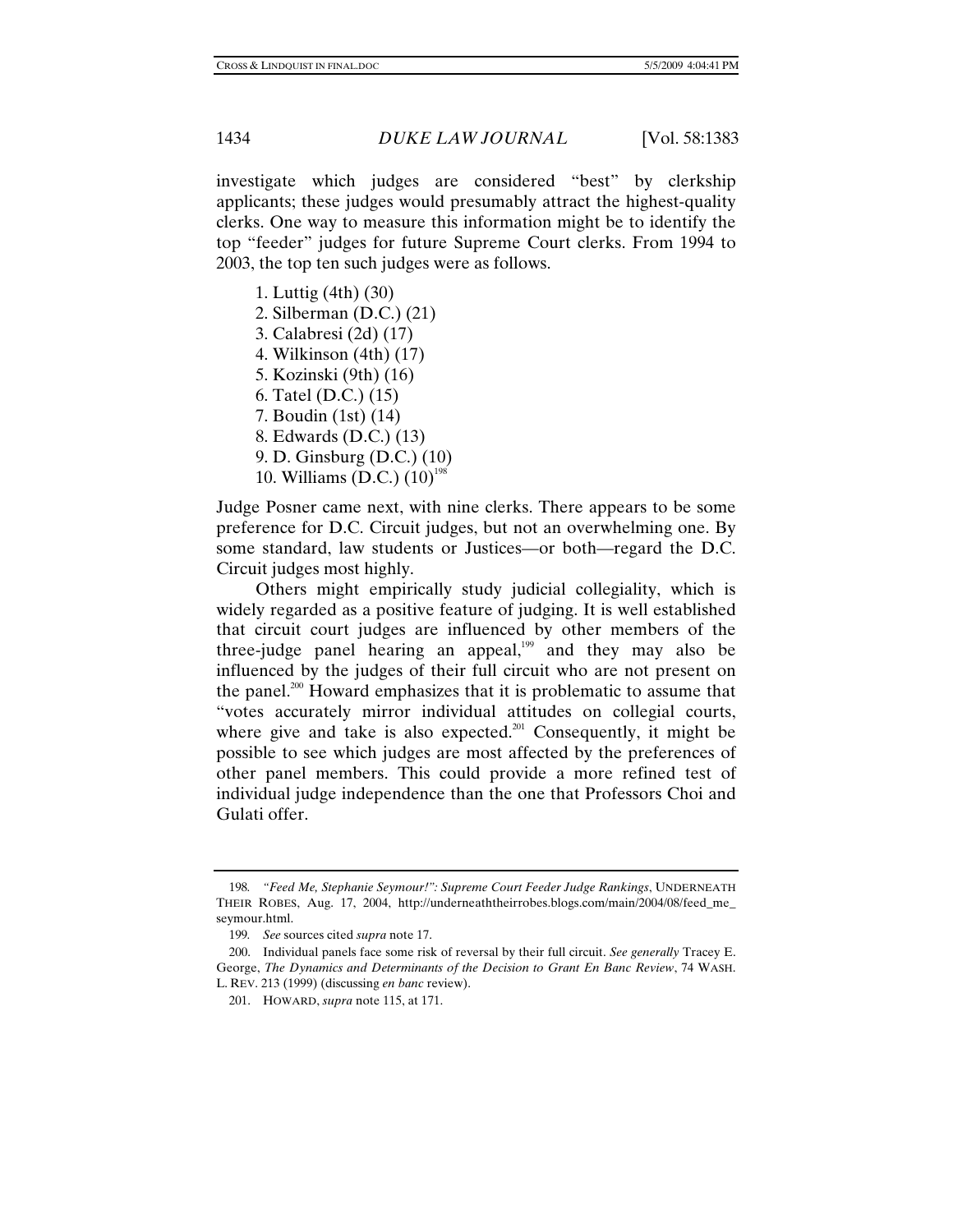Researchers might also study litigant behavior. Judges cannot set agendas, which are driven by the litigants who choose to bring the particular cases to the appellate courts. Such litigants might be expected to be strategic in deciding which cases to pursue on appeal.<sup>202</sup> A judge's characteristics could be an important part in this strategy; an aggressive litigant might prefer to bring a test case before a judicial entrepreneur, whereas a respondent might prefer to settle such a case. A litigant seeking to change the content of the law would very likely benefit from receiving a favorable opinion from a judge who is likely to yield more citations.

 Research at the district court level could also be very helpful. The probability of elevation from the district court to the circuit court level is higher than the probability of elevation from a circuit court to the Supreme Court.203 Ideology is relatively less important for circuit court appointments. Hence, Professors Choi and Gulati's objective of identifying promotion candidates may be better suited to an evaluation of district court judges than circuit court judges. The criteria could include measures like Choi and Gulati's citation test and circuit court reversal rates. Assessments of the district court judiciary would also have to include trial management ability, and the attorneys' evaluations might be more valuable here. All arguments for the value of measuring circuit court quality, independent of promotion, also counsel for evaluating district court judges. As the ideal district court judges are identified, it may become easier to identify prospective district court judges who best fulfill the desired criteria.

 Although the research that has evaluated circuit court judges has immediate value and might be used to assess Supreme Court appointments, its greatest value lies in its potential to spawn additional research on these judges. The vast bulk of empirical research has analyzed the judges only for their presumed ideological interests, as reflected by the appointing president's party or in the more precise point scores we have discussed in this Article. Ideological preferences and personal background do not explain everything about judicial outcomes, though. Moreover, the research

 <sup>202.</sup> For a discussion of this theory, see Cross, *supra* note 20, at 1491–94.

<sup>203</sup>*. See* Daniel Klerman, Commentary, *Nonpromotion and Judicial Independence*, 72 S. CAL. L. REV. 455, 461 (1999) (reporting that during the 1990s, the probability of circuit court judge promotion to the Supreme Court was 3 percent and the probability of district court judge promotion to the circuit court was 6 percent).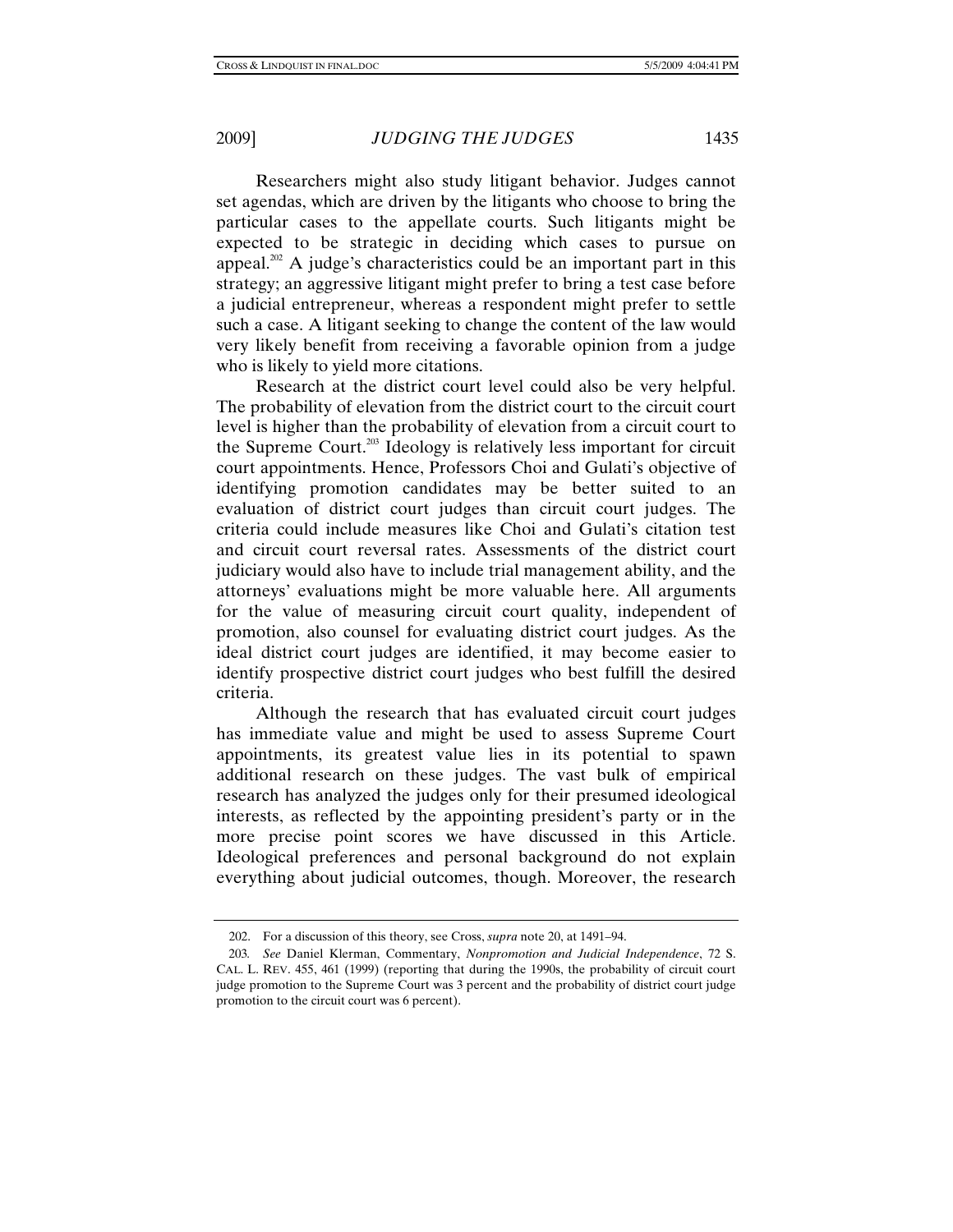has generally tested only the ideological outcome of a judge's decision, without any consideration for the content of the opinion and its significance as an influential precedent for future holdings. Studies such as citation analyses provide a starting point for research on the content of opinions, which is far more politically significant than the mere outcome of a case. Thus, this data may be useful to a variety of judicial studies unrelated to Supreme Court appointments.

### **CONCLUSION**

 Ultimately, we embrace Professors Choi and Gulati's general research program, which pursues quantitative measurements for judicial characteristics. Like any seminal effort, their approach does not provide the ultimate answer for judicial evaluation, but it offers an excellent starting point. Their tremendous data collection effort will be of great value to future researchers. Their insights also advance the ball considerably for research on relative judicial aptitude. With their data, one can better understand the nature of different judges and draw conclusions about their comparative quality.

 The quantitative metrics of the research for circuit court judges do not unambiguously measure the features of judicial quality. Productivity, independence, and citation frequency tell something about the nature of a judge's opinions, but not necessarily whether the judge is particularly meritorious. Given that there are different types of judges with differing concepts of judging, the existing scales may only measure leading judges of a certain type—and that type might not be preferable for the circuit courts or for the U.S. Supreme Court. Determining which particular type may indeed be preferable requires a more extensive theoretical analysis than researchers have conducted. The evaluation of circuit court judges must account for the different theories and practices of judging on the courts.

 By combining data sources on circuit court judges, researchers can begin to identify patterns relevant to an assessment of the judges' qualities. One can descriptively differentiate judges based on their judicial types. Those who embrace a Solumonic vision of judicial quality can try to identify the characteristics of judges who fit their model and then better determine which judges possess those characteristics.

 Because different judicial types exist, academics cannot objectively identify the best judges. It is important to advance the